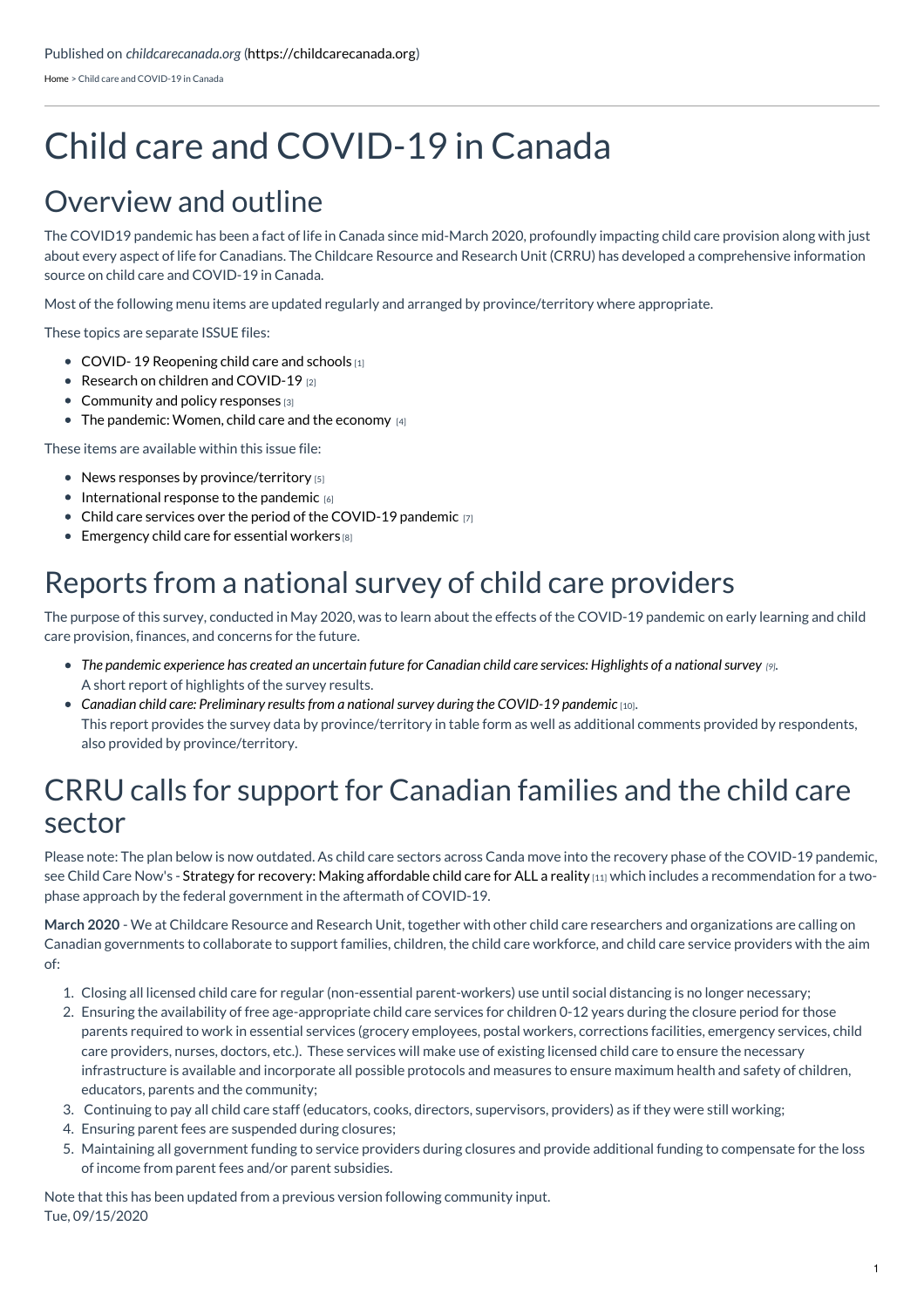# Child care and COVID-19 news responses

This section provides all relevant provincial/ territorial news articles on COVID-19 since March 2020.

[Canada](https://childcarecanada.org/resources/issue-files/child-care-and-covid-19-canada/child-care-and-covid-19-news-responses/canada) [12]

Use these links to access provincial/territorial news articles**:**

[NL](https://childcarecanada.org/resources/issue-files/child-care-and-covid-19-canada/news-articles-Newfoundland) [13]/ [NS](https://childcarecanada.org/resources/issue-files/child-care-and-covid-19-canada/news-articles-news-articles-Nova-Scotia) [14] / [NB](https://childcarecanada.org/resources/issue-files/child-care-and-covid-19-canada/child-care-news-and-covid-19-new-brunswick) [15] / [PE](https://childcarecanada.org/resources/issue-files/child-care-and-covid-19-canada/child-care-news-prince-edward-island) [16] / [QC](https://childcarecanada.org/resources/issue-files/child-care-and-covid-19-canada/child-care-news-and-covid-19-canada/quebec) [17] / [ON](https://childcarecanada.org/resources/issue-files/child-care-and-covid-19-canada/child-care-news-and-covid-19-canada/ontario) [18] / [MB](https://childcarecanada.org/resources/issue-files/child-care-and-covid-19-canada/child-care-and-covid-19-news-responses/manitoba) [19] / [SK](https://childcarecanada.org/resources/issue-files/child-care-and-covid-19-canada/news-responses-saskatchewan) [20] / [AB](https://childcarecanada.org/resources/issue-files/child-care-and-covid-19-canada/news-responses-alberta) [21] / [BC](https://childcarecanada.org/resources/issue-files/child-care-and-covid-19-canada/news-responses-british-columbia) [22] / [NT](https://childcarecanada.org/resources/issue-files/child-care-and-covid-19-canada/news-responses-northwest-territories) [23] / [NU](https://childcarecanada.org/resources/issue-files/child-care-and-covid-19-canada/news-responses-nunavut) [24] / [YK](https://childcarecanada.org/resources/issue-files/child-care-and-covid-19-canada/news-responses-yukon) [25]

Sat, 09/12/2020

# Canada

### COVID-19 and child care news in Canada

Justin Trudeau's [government](https://www.childcarecanada.org/documents/child-care-news/20/08/justin-trudeaus-government-says-it-champions-women-proroguing-parlia) says it champions women. Proroguing Parliament suggests otherwise [26] The Star, 25 August 2020

To follow in Freeland's footsteps child care must be a national priority The Start, 23 August 2020

[Nothing](https://www.childcarecanada.org/documents/child-care-news/20/08/nothing-table-federal-ndp-calls-2-billion-infusion-child-care) 'off the table' as federal NDP calls for \$2 billion infusion into child care [27] Humboldt Journal, 23 August 2020

The [post-pandemic](https://www.childcarecanada.org/documents/child-care-news/20/08/post-pandemic-future-affordable-child-care-will-save-economy) future: Affordable child care will save the economy [28] Toronto Life, 19 August 2020

Canada's [economic](https://www.childcarecanada.org/documents/child-care-news/20/08/canadas-economic-recovery-depends-working-moms) recovery depends on working moms [29] Refinery 29, 18 August 2020

[Pandemic](https://www.childcarecanada.org/documents/child-care-news/20/08/pandemic-threatens-wipe-out-decades-progress-working-mothers) threatens to wipe out decades of progress for working mothers [30] CBC News, 17 August 2020

Singh calls on feds to fund \$10 [billion](https://www.childcarecanada.org/documents/child-care-news/20/08/singh-calls-feds-fund-10-billion-child-care-over-next-4-years) for child care over next 4 years [31] Huffington Post, 15 August 2020

Growing concern over proposed changes to child care [regulations](https://www.childcarecanada.org/documents/child-care-news/20/08/growing-concern-over-proposed-changes-child-care-regulations) [32] CTV News, 13 August 2020

As schools prepare to reopen during [COVID-19,](https://www.childcarecanada.org/documents/child-care-news/20/08/schools-prepare-reopen-during-covid-19-are-kids-alright) are the kids alright? [33] The Conversation, 12 August 2020

[Penticton,](https://www.childcarecanada.org/documents/child-care-news/20/08/penticton-bc-parents-scramble-find-child-care-city-develops-action-p) B.C., parents scramble to find child care as city develops action plan [34] Global News, 11 August 2020

Kids may find masks [uncomfortable,](https://www.childcarecanada.org/documents/child-care-news/20/08/kids-may-find-masks-uncomfortable-theyll-be-vital-stopping-covid-19-) but they'll be vital to stopping COVID-19 in schools, says expert [35] CBC Radio, 10 August 2020

COVID-19 guidance for schools [Kindergarten](https://www.childcarecanada.org/documents/research-policy-practice/20/08/covid-19-guidance-schools-kindergarten-grade-12) to Grade 12 [36] Government of Canada, 9 August 2020

Has the [COVID-19](https://www.childcarecanada.org/documents/child-care-news/20/08/has-covid-19-pandemic-made-national-child-care-plan-easier-sell-just) pandemic made a national child care plan an easier sell for Justin Trudeau? [37] The Globe and Mail, 6 August 2020

'Pandemic pods': How some parents plan on educating their kids in [September](https://www.childcarecanada.org/documents/child-care-news/20/08/pandemic-pods-how-some-parents-plan-educating-their-kids-september) [38] CTV News, 30 July 2020

[COVID-19](https://www.childcarecanada.org/documents/child-care-news/20/07/covid-19-risks-kids-are-low-must-be-balanced-against-cost-being-out-) risks for kids are low, must be balanced against cost of being out of school, doctors say [39] CBC News, 28 July 2020

Calls to fully reopen schools in [September](https://www.childcarecanada.org/documents/child-care-news/20/07/calls-fully-reopen-schools-september-are-collision-course-reality) are on a collision course with reality [40] Globe and Mail, 27 July 2020

We can't let [COVID-19](https://www.childcarecanada.org/documents/child-care-news/20/07/we-can%25E2%2580%2599t-let-covid-19-destroy-economic-gains-women) destroy economic gains for women [41] The Toronto Star, 24 July 2020

An aging [Canada](https://www.childcarecanada.org/documents/child-care-news/20/07/aging-canada-cant-afford-have-women-out-labour-force) can't afford to have women out of the labour force [42] The Guardian, 24 July 2020

Feds respond to COVID-19 child-care [frustrations](https://www.childcarecanada.org/documents/child-care-news/20/07/feds-respond-covid-19-child-care-frustrations-625m-cash-infusion) with \$625M cash infusion [43]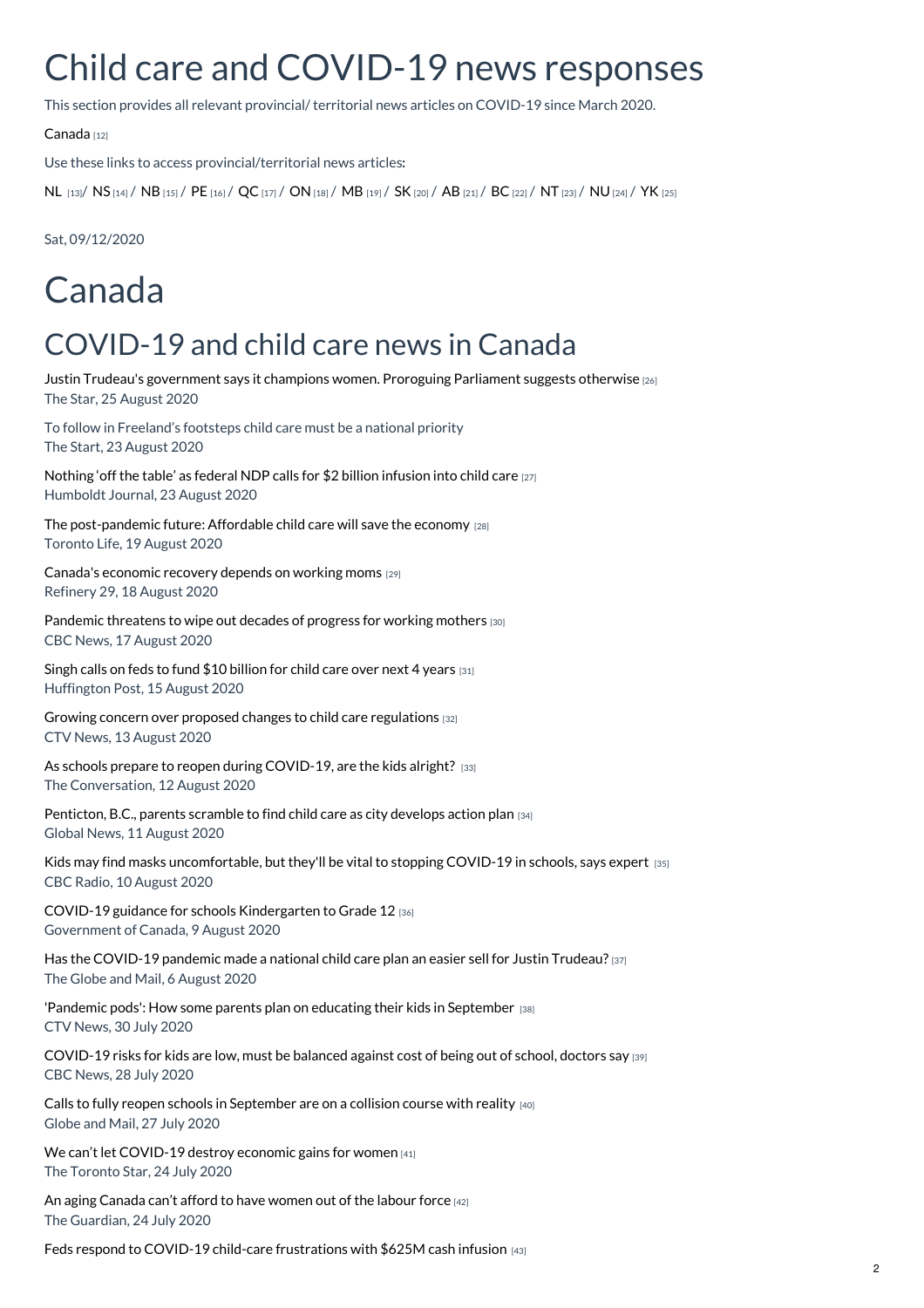CTV News, 24 July 2020

The [economics](https://www.childcarecanada.org/documents/child-care-news/20/07/economics-childcared) of childcare [44] CBC Radio One - The Cost of Living, 17 July 2020

Chrystia Freeland on 'As It [Happens'](https://www.cbc.ca/radio/asithappens/as-it-happens-the-friday-edition-1.5652161/chrystia-freeland-personally-apologizes-for-we-charity-scandal-but-stands-by-trudeau-1.5653813) Q&A [45] Childcare at: [6:08] CBC Radio - As It Happens, 17 July 2020

Childcare is an economic issue Canadians need to tackle, say [economists](https://www.childcarecanada.org/documents/child-care-news/20/07/childcare-economic-issue-canadians-need-tackle-say-economists-and-pa) and parents alike [46] CBC News, 17 July 2020

Women's [participation](https://www.childcarecanada.org/documents/child-care-news/20/07/women%25E2%2580%2599s-participation-labour-force-reaches-lowest-level-three-decade) in labour force reaches lowest level in three decades: RBC [47] The Star, 16 July 2020

Federal [government](https://www.childcarecanada.org/documents/child-care-news/20/07/federal-government-provide-provinces-and-territories-19b-safe-restar) to provide provinces and territories with \$19B for 'safe restart' of economy [48] CBC News, 16 July 2020

Video: Trudeau [announces](https://www.childcarecanada.org/documents/child-care-news/20/07/trudeau-announces-provinces-will-receive-19-billion-restart-their-ec%25C2%25A0) provinces will receive \$19 billion to restart their economies [49] Child care at: [1:10] Global News, 16 July 2020 - Access video via YouTube

When a [pandemic](https://www.childcarecanada.org/documents/child-care-news/20/07/when-pandemic-hits-working-moms-pay-price) hits, working moms pay the price [50] The Tyee, 15 July 2020

83% of teachers surveyed express concerns about returning to school in [September](https://www.childcarecanada.org/documents/child-care-news/20/07/83-teachers-surveyed-express-concerns-about-returning-school-septemb) [51] The Globe and Mail, 13 July 2020

[Uncertainty](https://www.childcarecanada.org/documents/child-care-news/20/07/uncertainty-over-schooling-plans-has-working-mothers-mulling-leaving) over schooling plans has working mothers mulling leaving workforce [52] CTV News/ The Canadian Press, 13 July 2020

Canada's cautious school [reopening](https://www.childcarecanada.org/documents/child-care-news/20/07/canadas-cautious-school-reopening-plans-leave-moms-lurch) plans leave moms in the lurch [53] Reuters, 12 July 2020

Parents, trapped: Lack of childcare could [undermine](https://www.childcarecanada.org/documents/child-care-news/20/07/parents-trapped-lack-child-care-could-undermine-economic-recovery-an%25C2%25A0) economic recovery and hurt women, but the solution is expensive [54] The Globe and Mail, 11 July 2020

Canadian women [struggling](https://www.childcarecanada.org/documents/child-care-news/20/07/canadian-women-struggling-return-work) to return to work [55] Global News, 10 July 2020

Childcare reform: Why aren't dads [demanding](https://www.childcarecanada.org/documents/child-care-news/20/07/where-are-dads-they-need-rise-now) better support, too? [56] Chatelaine, 9 July 2020

Fiscal snapshot supports calls for a gendered approach to [economic](https://www.childcarecanada.org/documents/child-care-news/20/07/fiscal-snapshot-supports-calls-gendered-approach-economic-relief) relief [57] CTV News, 9 July 2020

[COVID-19](https://www.childcarecanada.org/documents/child-care-news/20/07/covid-19-has-fostered-%25E2%2580%2598perfect-storm-pushing-women-out-their-jobs%25E2%2580%2599-u) has fostered 'perfect storm pushing women out of their jobs': UBC study co-author [58] Vancouver Sun, 9 July 2020

Jagmeet Singh, Elizabeth May urge Trudeau to help women and [immigrants](https://www.childcarecanada.org/documents/child-care-news/20/08/jagmeet-singh-elizabeth-may-urge-trudeau-help-women-and-immigrants-h) hurt by COVID-19 [59] National Observer, 8 July 2020

Opinion: The [pandemic](https://www.childcarecanada.org/documents/child-care-news/20/07/pandemic-hurting-canadas-working-mothers) is hurting Canada's working mothers [60] The Globe and Mail, 8 July 2020

Karina Roman: Parents, [provinces](https://www.childcarecanada.org/documents/child-care-news/20/07/karina-roman-parents-provinces-call-ottawa-help-ensure-schools-open-) call on Ottawa to help ensure schools open in the fall [61] CBC News, 4 July 2020

Child care a priority in federal [COVID-19](https://www.childcarecanada.org/documents/child-care-news/20/07/child-care-priority-federal-covid-19-help-provinces-pm-says) help for provinces, PM says [62] Yahoo News!, 3 July 2020

Education is a human right, but it certainly hasn't been a [COVID-19](https://www.childcarecanada.org/documents/child-care-news/20/07/education-human-right-it-certainly-hasn%25E2%2580%2599t-been-covid-19-priority) priority  $[63]$ The Globe and Mail, 2 July 2020

Video: [Coronavirus:](https://www.childcarecanada.org/documents/child-care-news/20/07/coronavirus-future-daycare-and-child-care-services) The future of daycare and child care services<sup>[64]</sup> Global News, 28 June 2020

[Coronavirus:](https://www.childcarecanada.org/documents/child-care-news/20/06/coronavirus-future-daycare-and-child-care-services) The future of daycare and child care services [65] Global News, 28 June 2020

Child care after the [coronavirus](https://www.childcarecanada.org/documents/child-care-news/20/06/child-care-after-coronavirus-pandemic-should-be-more-inclusive-child) pandemic should be more inclusive of children with disabilities [66] The Conversation, 24 June 2020

[Coronavirus](https://www.childcarecanada.org/documents/child-care-news/20/06/coronavirus-forces-child-care-centres-reduce-capacity-leaving-parent) forces child-care centres to reduce capacity, leaving parents scrambling [67] Global News, 25 June 2020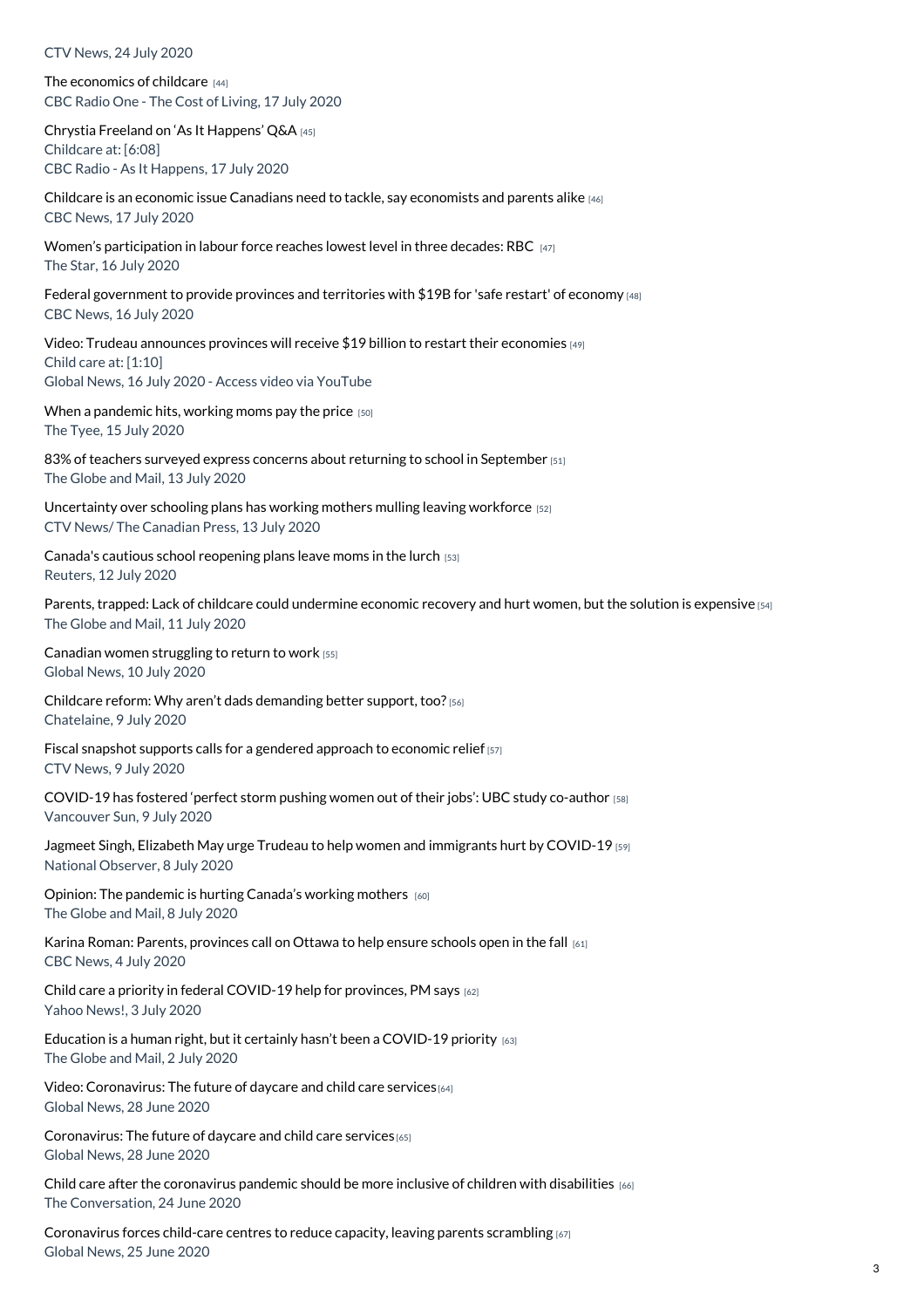For some [non-profits,](https://www.childcarecanada.org/documents/child-care-news/20/06/some-non-profits-covid-19-isnt-just-struggle-its-do-or-die-moment) COVID-19 isn't just a struggle. It's a do-or-die moment [68] CBC News, 26 June 2020

National childcare strategy will be a lynchpin of [economic](https://www.childcarecanada.org/documents/child-care-news/20/06/national-child-care-strategy-will-be-lynchpin-economic-recovery-says) recovery, says Martha Friendly [69] CBC News, 19 June 2020

Child care strategy a golden [opportunity](https://www.childcarecanada.org/documents/child-care-news/20/06/child-care-strategy-golden-opportunity) [70] The Hamilton Spectator, 23 June 2020

Ottawa urged to earmark billions for child care as [provinces](https://www.childcarecanada.org/documents/child-care-news/20/06/ottawa-urged-earmark-billions-child-care-provinces-reopen) reopen [71] The Toronto Star, 22 June 2020

Better public child care is the engine we need for recovery [post-coronavirus](https://www.childcarecanada.org/documents/child-care-news/20/06/better-public-child-care-engine-we-need-recovery-post-coronavirus) [72] The Conversation, 15 June 2020

As daycares reopen, parents are facing impossible decisions to keep kids safe from [COVID-19](https://www.childcarecanada.org/documents/child-care-news/20/06/daycares-reopen-parents-are-facing-impossible-decisions-keep-kids-sa) [73] The National Post, 12 June 2020

The COVID-19 pandemic is remapping [childhood—and](https://www.childcarecanada.org/documents/child-care-news/20/06/covid-19-pandemic-remapping-childhood%25E2%2580%2594and-effects-may-linger) the effects may linger  $[74]$ Macleans, 11 June 2020

Extending CERB for months could double [\\$60-billion](https://childcarecanada.org/documents/child-care-news/20/06/extending-cerb-months-could-double-60-billion-budget-pbo-report) budget, PBO report suggests [75] Financial Post, 10 June 2020

Parent/ Family survey: Impact of COVID-19 on [Canadians:](https://www.childcarecanada.org/documents/research-policy-practice/20/06/parent-family-survey-impact-%25C2%25A0-covid-19-canadians-parenting-) Parenting during the pandemic [76] Statistics Canada, June 2020

As [Canadian](https://childcarecanada.org/documents/child-care-news/20/06/canadian-economy-reopens-will-child-care-be-there-support-working) economy reopens, will child care be there to support working parents? [77] The Toronto Star, 10 June 2020

On child care, [politicians](https://www.childcarecanada.org/documents/child-care-news/20/06/child-care-politicians-are-doing-exactly-what-they-said-they-wouldn%25E2%2580%2599) are doing exactly what they said they wouldn't. Women are paying the price [78] The Toronto Star, 5 June 2020

PSAC calls for more measures to support workers facing child care [challenges](https://www.childcarecanada.org/documents/child-care-news/20/06/psac-calls-more-measures-support-workers-facing-child-care-challenge) [79] PSAC Union, 5 June 2020

Video: House of Commons Standing [Committee](https://www.childcarecanada.org/documents/child-care-news/20/06/house-commons-standing-committee-human-resources-meeting-no16) on Human Resources - Meeting no.16 [80] Armine Yalnizyan, 4 June 2020

Video: Lack of child care [impacting](https://www.childcarecanada.org/documents/child-care-news/20/06/lack-child-care-impacting-return-work-process) return to work process<sup>[81]</sup> Global News, 4 June 2020

There is no [economic](https://www.childcarecanada.org/documents/child-care-news/20/06/there-no-economic-recovery-without-adequate-child-care) recovery without adequate child care [82] The Star, 2 June 2020

Deal on child care [support](https://www.childcarecanada.org/documents/child-care-news/20/06/deal-child-care-support-said-be-very-close) said to be 'very close' [83] CTV News, 28 May 2020

Without more support for child care, [economic](https://www.childcarecanada.org/documents/child-care-news/20/06/without-more-support-child-care-economic-recovery-will-be-slow-says-) recovery will be slow, says, expert  $[84]$ CBC Current, 22 May 2020

Child care [restrictions](https://www.childcarecanada.org/documents/child-care-news/20/05/child-care-restrictions-preventing-some-going-back-work-economy-reop) preventing some from going back to work as economy reopens [85] CTV News, 18 May 2020

Feds quietly probe expanded role for child care in [post-pandemic](https://www.childcarecanada.org/documents/child-care-news/20/05/feds-quietly-probe-expanded-role-child-care-post-pandemic-recovery) recovery [86] The Star, 18 May 2020

Child care is essential to our [economic](https://www.childcarecanada.org/documents/child-care-news/20/05/child-care-essential-our-economic-recovery%25C2%25A0) recovery [87] The Star, 11 May 2020

Trudeau advisers say there is a way out of the Covid-19 [downturn:](https://www.childcarecanada.org/documents/child-care-news/20/05/trudeau-advisers-say-there-way-out-covid-19-downturn-child-care) Child care [88] Andy Blatchford, Politico, 8 May 2020

Ottawa urged to spend on child care to help economy emerge from [pandemic](https://www.childcarecanada.org/documents/child-care-news/20/05/ottawa-urged-spend-child-care-help-economy-emerge-pandemic-0%25C2%25A0) [89] The Star, 6 May 2020

[Coronavirus](https://www.childcarecanada.org/documents/child-care-news/20/05/coronavirus-outbreak-trudeau-says-government-committed-providing-aff) outbreak: Trudeau says government committed to providing affordable childcare spaces [90] Global News, 12 May 2020

Ottawa urged to spend on child care to help economy emerge from [pandemic](https://www.childcarecanada.org/documents/child-care-news/20/05/ottawa-urged-spend-child-care-help-economy-emerge-pandemic) [91] The Star, 6 May 2020

Public health officials take seriously new research that children may not be [superpreaders](https://www.childcarecanada.org/documents/child-care-news/20/05/public-health-officials-take-seriously-new-research-children-may-not) after all [92] CBC News, 4 May 2020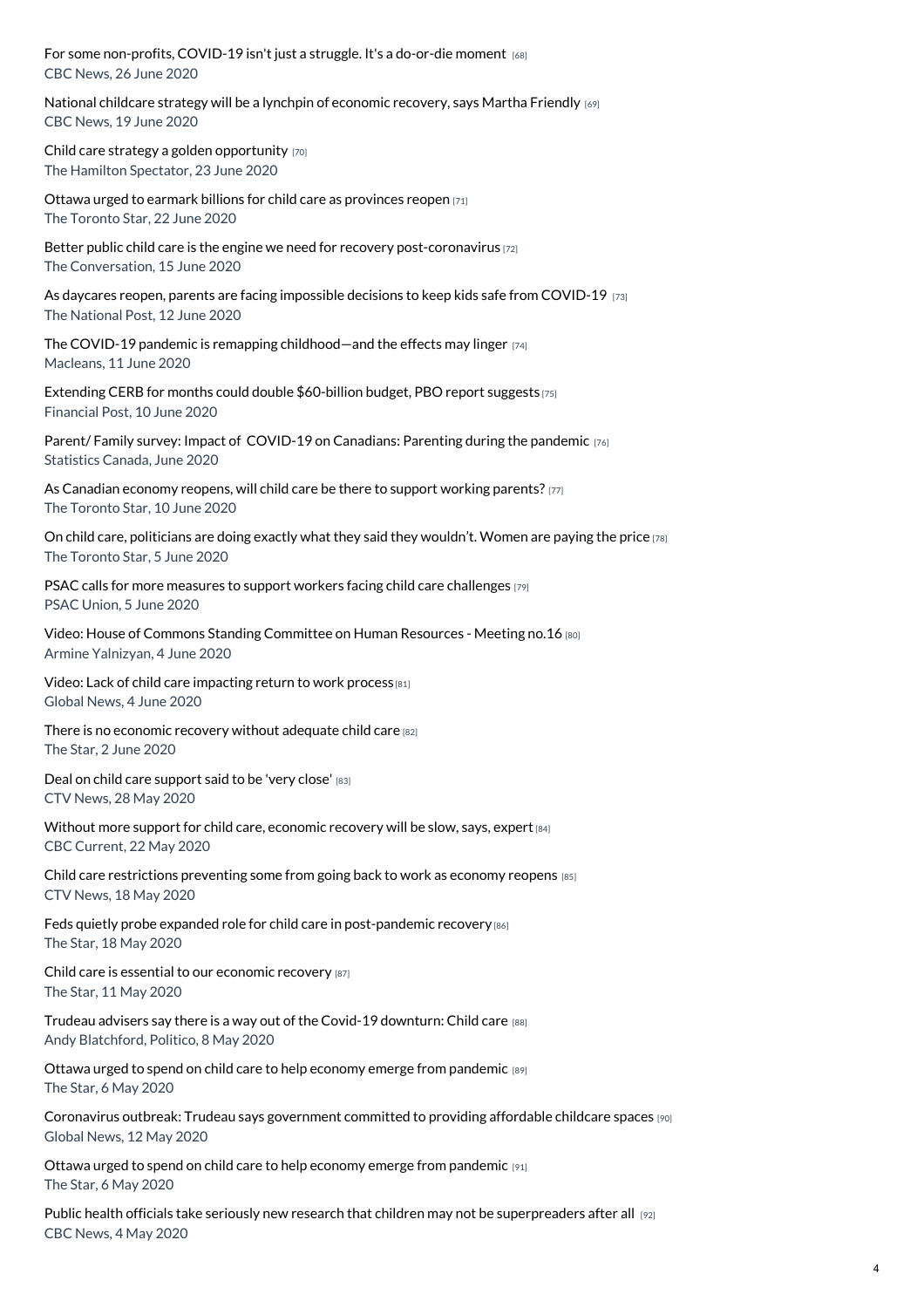'What do we do with the kids?' Experts say child care needed in [reopening](https://www.childcarecanada.org/documents/child-care-news/20/05/experts-say-child-care-needs-consideration-reopening-plans) plans [93] CTV News, May 2020

Justin Trudeau says he's [committed](https://www.childcarecanada.org/documents/child-care-news/20/05/justin-trudeau-says-he%25E2%2580%2599s-committed-gender-equality-he-just-missed-ch%20) to gender equality. He just missed a chance to prove it [94] The Star, 1 May 2020

Survey for parents: [Parenting](https://www.childcarecanada.org/documents/research-policy-practice/20/04/parenting-during-pandemic) during the pandemic [95] University of Manitoba

In some provinces, parents are paying [thousands](https://www.childcarecanada.org/documents/child-care-news/20/04/some-provinces-parents-are-paying-thousands-shuttered-daycares-keep-) to shuttered daycares to keep their child's spots [96] The Globe and Mail, 17 April 2020

Opinion: COVID-19 crisis shows the [importance](https://www.childcarecanada.org/documents/child-care-news/20/04/opinion-covid-19-crisis-shows-importance-early-child-care) of early child care [97] Edmonton Journal, 18 April 2020

[COVID-19's](https://www.childcarecanada.org/documents/child-care-news/20/04/covid-19%25E2%2580%2599s-impact-not-recession-completely-different-economics) impact: not recession, but completely different economics [98] Toronto Star, 9 April 2020

Canadians who don't qualify for CERB, other [COVID-19](https://www.childcarecanada.org/documents/child-care-news/20/04/canadians-who-dont-qualify-cerb-other-covid-19-support-fear-falling-) support fear falling through cracks [99] Huffington Post, 8 April 2020

Are you the perfect quarantine parent? (No and there's no need to be) [100] The Star, 2 April 2020

Some licensed child-care centres won't survive [COVID-19](https://www.childcarecanada.org/documents/child-care-news/20/04/some-licensed-child-care-centres-wont-survive-covid-19-closures-indu%25C2%25A0) closures, industry warns [101] CBC News, 31 March 2020

5 ways to help children cope during a [pandemic](https://www.childcarecanada.org/documents/child-care-news/20/04/5-ways-help-children-cope-during-pandemic)  $[102]$ Ryerson University, 30 March 2020

COVID-19: Justin Trudeau unveils funding for families, small businesses amid [coronavirus](https://www.childcarecanada.org/documents/child-care-news/20/03/justin-trudeau-unveils-funding-families-small-businesses-amid-corona) uncertainty [103] Global News, 18 March 2020

[COVID-19:](https://www.childcarecanada.org/documents/child-care-news/20/03/canadas-medical-workers-scramble-find-child-care-amid-covid-19-outbr) Canada's medical workers scramble to find child care amid COVID-19 outbreak [104] Globe and Mail, 16 March 2020 Mon, 09/14/2020

# Newfoundland

## Newfoundland: COVID-19 child care in the news

Child advocate wants N.L.'s school plan tweaked, as [kindergarten](https://www.childcarecanada.org/documents/child-care-news/20/08/province-pledges-make-70-substitute-teachers-full-time-ease-back-sch) parent fights for first day changes [105] CBC News, 20 August 2020

Kids or career? Lack of child care means tough choice for [Labrador](https://www.childcarecanada.org/documents/child-care-news/20/08/kids-or-career-lack-child-care-means-tough-choice-labrador-families) families [106] CBC News, 14 July 2020

Daycares can return to full capacity at Alert Level 2, but operators say it's almost [impossible](https://www.childcarecanada.org/documents/child-care-news/20/06/daycares-can-return-full-capacity-alert-level-2-operators-say-its-al) [107] CBC News, 18 June 2020

Your children or your job: [Pandemic](https://www.childcarecanada.org/documents/child-care-news/20/06/your-children-or-your-job-pandemic-forcing-some-parents-make-tough-d) forcing some parents to make tough decisions [108] CBC News, 7 June 2020

Child care subsidy won't be [extended](https://www.childcarecanada.org/documents/child-care-news/20/06/child-care-subsidy-won%25E2%2580%2599t-be-extended-despite-looming-closures) despite looming closures [109] VOCM, 3 June 2020

[Working](https://www.childcarecanada.org/documents/child-care-news/20/06/working-home-while-trying-parent-feel-youre-failing-both-youre-not-a) from home while trying to parent? Feel like you're failing at both? You're not alone [110] CBC News, 2 June 2020

[Regulated](https://www.childcarecanada.org/documents/child-care-news/20/05/regulated-child-care-operators-free-until-may-30-list-rules-expansio%25C2%25A0) child-care operators free until May 30, with list of rules for expansion [111] CBC News, 6 May 2020

Panel urges a feminist approach to COVID-19 recovery plan in [Newfoundland](https://www.childcarecanada.org/documents/child-care-news/20/05/panel-urges-feminist-approach-covid-19-recovery-plan-newfoundland-an%25C2%25A0) and Labrador [112] The Telegram, 6 May 2020

Child care operators in [Newfoundland](https://www.childcarecanada.org/documents/child-care-news/20/05/child-care-operators-newfoundland-and-labrador-can-reopen-may-11) and Labrador can reopen on May 11 [113] The Telegram, 2 May 2020

Child care details coming soon, says minister of early childhood [development](https://www.childcarecanada.org/documents/child-care-news/20/05/child-care-details-coming-soon-says-minister-early-childhood-develop) [114] CBC News, 1 May 2020

[Substitute](https://www.childcarecanada.org/documents/child-care-news/20/04/substitute-teachers-home-care-be-provided-kids-essential-workers) teachers, in-home care to be provided for kids of essential workers [115]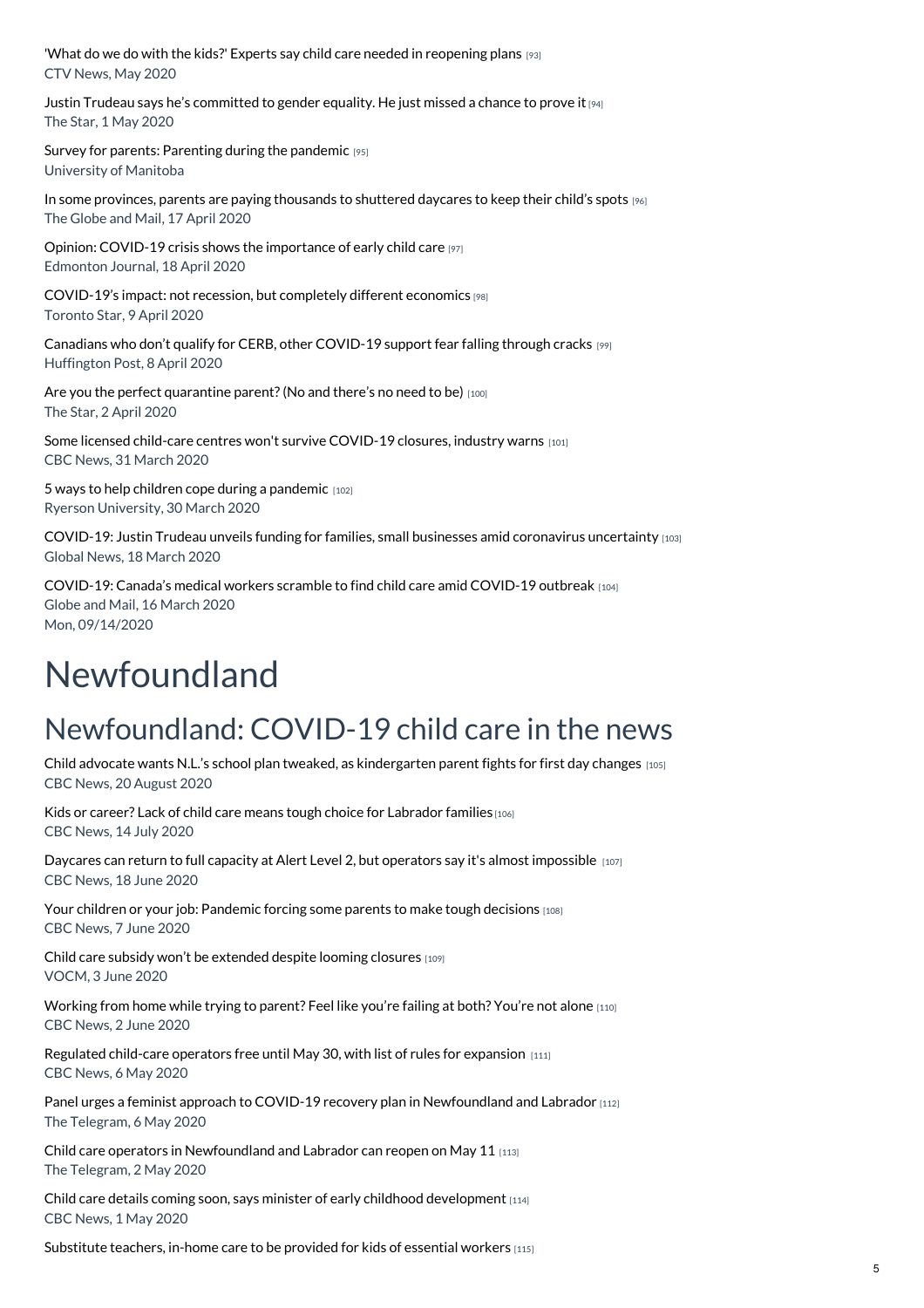CBC News, 1 April 2020

[COVID-19:](https://www.childcarecanada.org/documents/child-care-news/20/03/free-child-care-essential-workers-heres-how-you-can-apply) Free child care for essential workers: here's how you can apply [116] CBC News, 26 March 2020

[COVID-19:](https://www.childcarecanada.org/documents/child-care-news/20/03/minister-warr-provides-update-child-care-services) Minister Warr provides update of child care services [117] Government of Newfoundland, 18 March 2020

[COVID-19:](https://www.childcarecanada.org/documents/child-care-news/20/03/what-parents-paying-child-care-nl-need-know) What parents paying for child care in N.L. need to know [118] CBC News, 24 March 2020

[COVID-19:](https://www.childcarecanada.org/documents/child-care-news/20/03/minister-warr-announces-financial-supports-child-care-sector) NL: Minister Warr announces financial supports for child care sector  $[119]$ Government of Newfoundland, 22 March 2020

COVID-19: NL: Daycare [compensation](https://www.childcarecanada.org/documents/child-care-news/20/03/daycare-compensation-package-coming-parents-still-paying-child-care-) package coming for parents still paying child care fees [120] VOCM Local News, 22 March 2020

[COVID-19:](https://www.childcarecanada.org/documents/child-care-news/20/03/now-time-nl-close-all-schools-child-care-centres-curb-spread-covid-1) 'Now is the time': N.L. to close all schools, regulated child-care centres to curb spread of COVID-19 [121] CBC News, 16 March 2020 Mon, 09/14/2020

# Nova Scotia

### Nova Scotia: COVID-19 child care in the news

Nova Scotia students likely back in school in the fall with social [distancing:](https://www.childcarecanada.org/documents/child-care-news/20/07/nova-scotia-students-likely-back-school-fall-social-distancing-teach) Teachers Union [122] Halifax Today, 13 July 2020

Child benefit [increasing](https://www.childcarecanada.org/documents/child-care-news/20/07/child-benefit-increasing) [123] Government of Nova Scotia, 29 June 2020

Nova Scotia child-care centres facing layoffs to stay afloat until [September](https://www.childcarecanada.org/documents/child-care-news/20/06/nova-scotia-child-care-centres-facing-layoffs-stay-afloat-until-sept) [124] Global News, 26 June 2020

Childcare re-opened but industry still [under-funded:](https://www.childcarecanada.org/documents/child-care-news/20/06/childcare-re-opened-industry-still-under-funded-ndp-critic) NDP critic [125] Halifax Today, 21 June 2020

Government failed at [communicating](https://www.childcarecanada.org/documents/child-care-news/20/06/government-failed-communicating-re-opening-childcare-sector-union) re-opening of childcare sector: union [126] Halifax Today, 14 June 2020

Child-care providers hope [COVID-19](https://www.childcarecanada.org/documents/child-care-news/20/06/child-care-providers-hope-covid-19-leads-universal-access-nova-scoti) leads to universal access in Nova Scotia [127] CBC News, 9 June 2020

Lack of child care [holding](https://www.childcarecanada.org/documents/child-care-news/20/06/lack-child-care-holding-women-back-nova-scotia) women back in Nova Scotia [128] The Chronicle Herald, 7 June 2020

Nova Scotia [health-care](https://www.childcarecanada.org/documents/child-care-news/20/06/nova-scotia-health-care-workers-calling-more-support-child-care) workers calling for more support in child care [129] Global News, 4 June 2020

Early childhood educator says province's reopening plan lacks clarity, [consistency](https://www.childcarecanada.org/documents/child-care-news/20/06/early-childhood-educator-says-provinces-reopening-plan-lacks-clarity)  $[130]$ The Chronicle Herald, 4 June 2020

Nova Scotia [daycares](https://www.childcarecanada.org/documents/child-care-news/20/06/nova-scotia-daycares-will-reopen-june-15) will reopen on June 15 [131] CTV News, 2 June 2020

Farm families 'drowning' under pandemic pressures plead for child-care help CBC News, 2 June 2020

[Commentary:](https://www.childcarecanada.org/documents/child-care-news/20/06/no-mr-premier-child-care-doesnt-happen-organically) No, Mr. Premier, child care doesn't happen organically [132] The Chronicle Herald, 2 June 2020

This essential worker's child-care costs have almost tripled during [COVID-19](https://www.childcarecanada.org/documents/child-care-news/20/05/essential-workers-child-care-costs-have-almost-tripled-during-covid-) [133] CBC news, 25 May 2020

N.S. daycares, businesses prepare to reopen while waiting for [government](https://www.childcarecanada.org/documents/child-care-news/20/05/ns-daycares-businesses-prepare-reopen-while-waiting-government-plan) plan [134] CTV News, 12 May 2020

Nova Scotia schools to stay closed for [remainder](https://www.childcarecanada.org/documents/child-care-news/20/05/nova-scotia-schools-stay-closed-remainder-academic-year) of the academic year [135] Global News, 8 May 2020

Nova Scotia to reassess [child-care](https://www.childcarecanada.org/documents/child-care-news/20/05/nova-scotia-reassess-child-care-needs-essential-workers) needs of essential workers [136] CBC News, 1 May 2020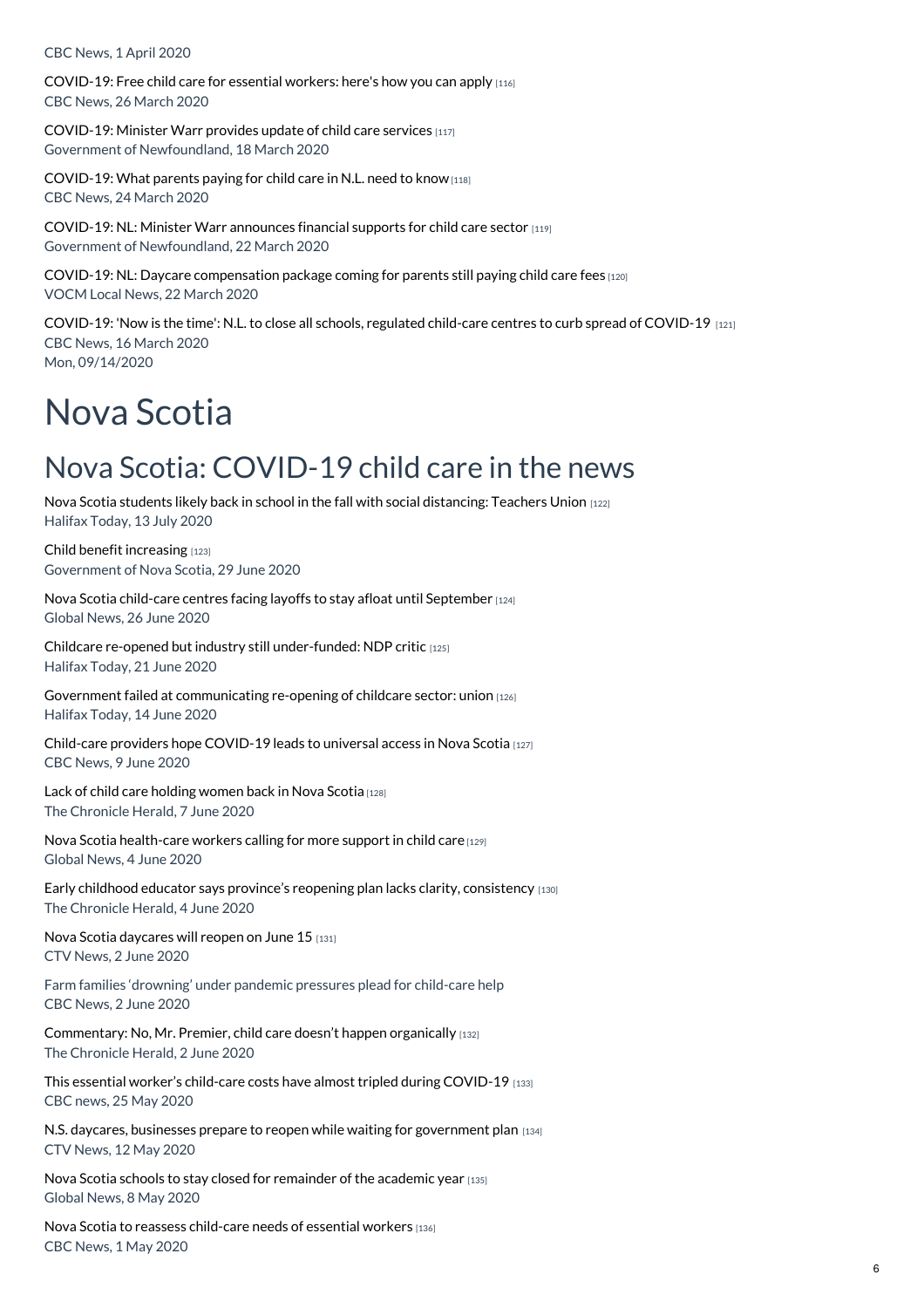[COVID-19:](https://www.childcarecanada.org/documents/child-care-news/20/03/order-medical-officer-health-under-section-13) Order by the medical officer of health under - Section 13 [137] Government of Nova Scotia, 24 March 2020

[COVID-19:](https://www.childcarecanada.org/documents/child-care-news/20/03/what-parents-need-know-about-school-and-daycare-closures-nova-scotia) What parents need to know about school and daycare closures in Nova Scotia [138] CBC News, 16 March 2020 Sat, 09/12/2020

# New Brunswick

## COVID-19 and child care in the news in New Brunswick

Changes proposed to increase child safety at licensed early learning and [child-care](https://www.childcarecanada.org/documents/child-care-news/20/06/changes-proposed-increase-child-safety-licensed-early-learning-and) facilities [139] Government of NB, 9 June 2020

Daycare providers confused as government backtracks on non-contact [thermometer](https://www.childcarecanada.org/documents/child-care-news/20/06/daycare-providers-confused-government-backtracks-non-contact-thermom) use [140] CBC News, 16 June 2020

2 daycares affected by active case of COVID-19 in [Campbellton](https://www.childcarecanada.org/documents/child-care-news/20/05/2-daycares-affected-active-case-covid-19-campbellton-region) region [141] CBC News, 25 May 2020

People must 'embrace the risk' of [reopening](https://www.childcarecanada.org/documents/child-care-news/20/05/people-must-embrace-risk-reopening-daycares-sake-recovery-cardy-says) daycares for the sake of recovery, Cardy says [142] CBC News, 14 May 2020

Some daycare operators, parents worried about plan to reopen amid [COVID-19](https://www.childcarecanada.org/documents/child-care-news/20/05/some-daycare-operators-parents-worried-about-plan-reopen-amid-covid-) pandemic [143] CBC News, 13 May 2020

No start day yet for New [Brunswick](https://www.childcarecanada.org/documents/child-care-news/20/05/no-start-day-yet-new-brunswick-daycares) daycares [144] CBC News, 7 May 2020

[COVID-19:](https://www.childcarecanada.org/documents/child-care-news/20/03/essential-workers-lose-emergency-daycare-despite-covid-19-plan) NB: Essential workers lose emergency daycare, despite COVID-19 plan [145] CBC News, 23 March 2020

N.B. working to get children of essential services workers in daycare during state of [emergency](https://www.childcarecanada.org/documents/child-care-news/20/03/nb-working-get-children-essential-services-workers-daycare-during-st) [146] Global News, 20 March 2020

COVID-19: [Association](https://www.childcarecanada.org/documents/child-care-news/20/03/association-head-says-its-individual-daycares-decide-whether-charge-) head says it's up to individual daycares to decide whether to charge fees [147] CBC News, 19 March 2020

COVID-19: N.B. chief medical officer [recommending](https://www.childcarecanada.org/documents/child-care-news/20/03/nb-chief-medical-officer-recommending-closure-childcare-centers) closure of childcare centers [148] Global News, 16 March 2020

COVID-19: N.B. parents preparing to deal with [coronavirus-related](https://www.childcarecanada.org/documents/child-care-news/20/03/nb-parents-preparing-deal-coronavirus-related-daycare-closures) daycare closures [149] Global News, 16 March 2020

COVID-19: New Brunswick: Health [Department](https://www.childcarecanada.org/documents/child-care-news/20/03/health-department-urges-daycares-close) urges daycares to close [150] CBC News, 16 March 2020 Mon, 09/14/2020

# Prince Edward Island

## Prince Edward Island: COVID-19 and child care in the news

More P.E.I. parents becoming interested in [home-schooling](https://www.childcarecanada.org/documents/child-care-news/20/08/more-pei-parents-becoming-interested-home-schooling) [151] CBC News, 28 July 2020

P.E.I. [government](https://www.childcarecanada.org/documents/child-care-news/20/06/pei-government-%25E2%2580%2598putting-economy-health-our-children%25E2%2580%2599) 'putting the economy before the health of our children' [152] CBC News, 11 June 2020

[Restrictions](https://www.childcarecanada.org/documents/child-care-news/20/06/restrictions-ease-further-child-care-centres-when-pei-enters-phase-3) to ease further in child-care centres when P.E.I. enters Phase 3 [153] CBC News, 28 May 2020

P.E.I. child-care centres confident upon [reopening](https://www.childcarecanada.org/documents/child-care-news/20/05/pei-child-care-centres-confident-upon-reopening) [154] CBC News, 25 May 2020

Child-care spaces for Phase 2 on P.E.I. cut by about half from [pre-pandemic](https://www.childcarecanada.org/documents/child-care-news/20/05/child-care-spaces-phase-2-pei-cut-about-half-pre-pandemic%25C2%25A0) [155] CBC, 15 May 2020

Prince Edward Island to offer \$75 per week stipend for [childcare](https://www.childcarecanada.org/documents/child-care-news/20/05/prince-edward-island-offer-75-week-stipend-childcare-starting-may-22) starting May 22 [156] Journal Pioneer, 13 May 2020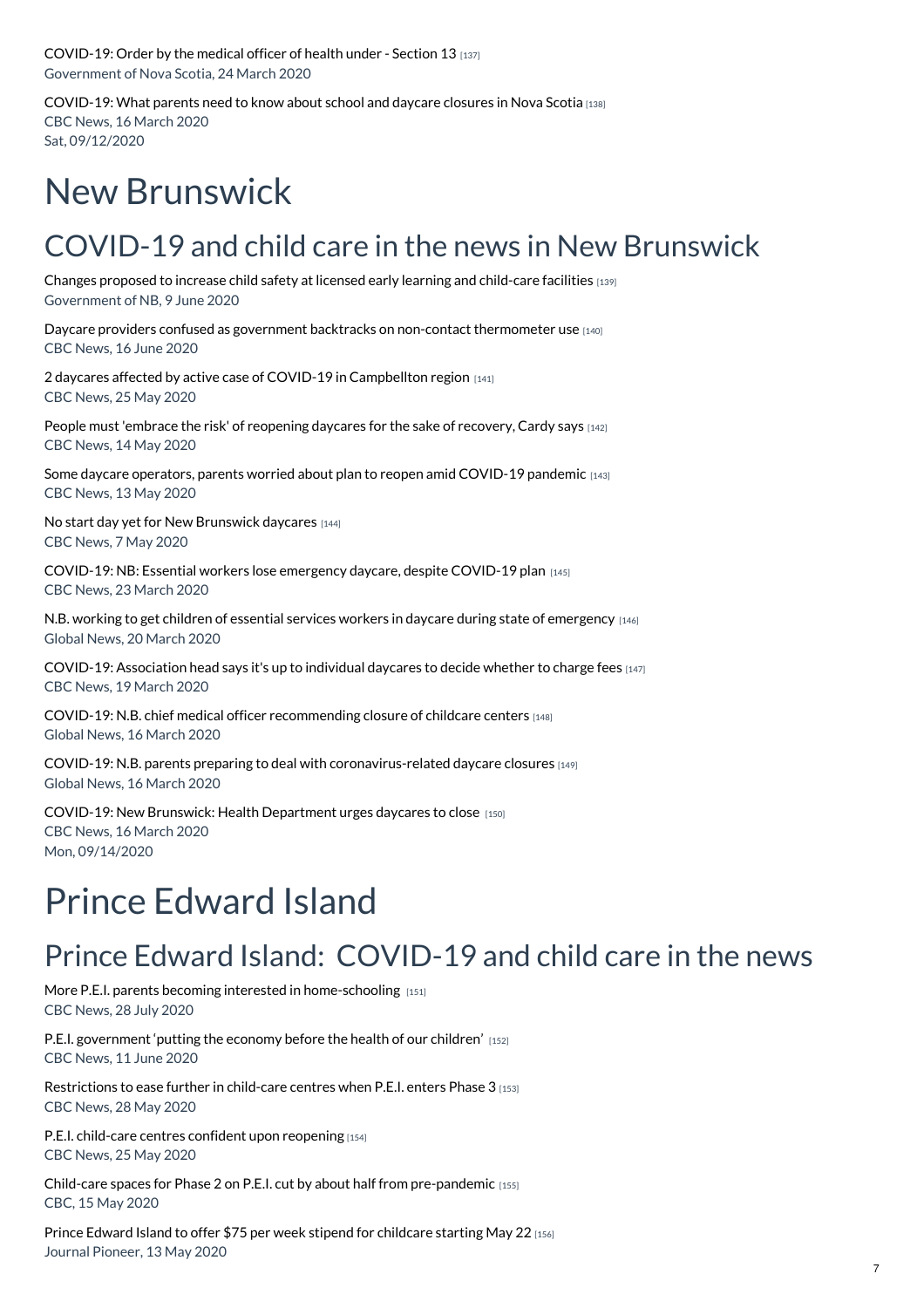Child-care [uncertainty](https://www.childcarecanada.org/documents/child-care-news/20/05/child-care-uncertainty-really-stressful-some-parents) 'really stressful' for some parents [157] CBC News, 12 May 2020

Child-care centres, parents trying to navigate unknown future as COVID-19 [restrictions](https://www.childcarecanada.org/documents/child-care-news/20/05/child-care-centres-parents-trying-navigate-unknown-future-covid-19-r) ease [158] CBC News, 29 April 2020

COVID-19: New [educational](https://www.childcarecanada.org/documents/child-care-news/20/03/new-educational-and-financial-supports-islanders) and financial supports for Islanders [159] Government of PEI, 20 March 2020

COVID-19: Amid COVID-19 concerns, P.E.I. daycare closures cause [uncertainty](https://www.childcarecanada.org/documents/child-care-news/20/03/amid-covid-19-concerns-pei-daycare-closures-cause-uncertainty-worker) for workers, parents [160] CBC News, 16 March 2020

Schools and child-care centres close in light of [COVID-19](https://www.childcarecanada.org/documents/child-care-news/20/03/schools-and-child-care-centres-close-light-covid-19-pei) on P.E.I. [161] CBC News, 15 March 2020 Mon, 09/14/2020

# Quebec

## Quebec: COVID-19 and child care in the news

Quebec childcare unions want regular wages resumed, pandemic changes [overturned](https://www.childcarecanada.org/documents/child-care-news/20/08/quebec-childcare-unions-want-regular-wages-resumed-pandemic-changes-) [162] CTV News, 25 August 2020

Coronavirus: Quebec promises an 'updated' [back-to-school](https://www.childcarecanada.org/documents/child-care-news/20/08/coronavirus-quebec-promises-%25E2%2580%2598updated%25E2%2580%2599-back-school-plan-next-week) plan next week [163] Global News, 3 August 2020

Daycares in Quebec [COVID-19](https://www.childcarecanada.org/documents/child-care-news/20/06/daycares-quebec-covid-19-hot-zones-can-increase-capacity) "hot zones" can increase capacity [164] CTV News, 28 June 2020

Quebec drops physical [distancing](https://www.childcarecanada.org/documents/child-care-news/20/06/quebec-drops-physical-distancing-rules-children-daycares) rules for children in daycares [165] CTV News, 18 June 2020

Physicians demand Legault ease [restriction](https://www.childcarecanada.org/documents/child-care-news/20/06/physicians-demand-legault-ease-restriction-rules-children) rules for children [166] Montreal Gazette, 7 June 2020

Montreal daycares are open again, but [educators](https://www.childcarecanada.org/documents/child-care-news/20/06/montreal-daycares-are-open-again-educators-are-worried-about-how-kid) are worried about how the kids will respond  $1467$ CBC News, 31 May 2020

Jusqu'à 3000 [travailleurs](https://www.childcarecanada.org/documents/child-care-news/20/06/jusqu%25C3%25A0-3000-travailleurs-recherch%25C3%25A9s-dans-les-cpe) recherchés dans les CPE [168] CBC Radio-Canada, 29 May 2020

Garderie et CPE rouverts depuis 3 semaines: Nous souhaitons un [assouplissement](https://www.childcarecanada.org/documents/child-care-news/20/06/garderie-et-cpe-rouverts-depuis-3-semaines-nous-souhaitons-un-asso-0) des directives de distanciation physique [169] 98.5, 29 May 2020

[Déconfinement](https://www.childcarecanada.org/documents/child-care-news/20/06/d%25C3%25A9confinement-et-distanciation-physique-des-enfants-misons-sur-la-p%25C3%25A9) et distanciation physique des enfants: Misons sur la pédagogie extérieure! [170] 100°, 11 May 2020

Des jeunes de 14 ans en renfort dans les [garderies?](https://www.childcarecanada.org/documents/child-care-news/20/05/des-jeunes-de-14-ans-en-renfort-dans-les-garderies) [171] Radio-Canada, 17 May 2020

Le recrutement [d'éducatrices](https://www.childcarecanada.org/documents/child-care-news/20/05/le-recrutement-d%25C3%25A9ducatrices-non-qualifi%25C3%25A9es-facilit%25C3%25A9-dans-les-cpe) non qualifiées facilité dans les CPE [172] Le Devoir, 13 May 2020

Nunavik childcare centres to remain closed this week, despite province [reopening](https://www.childcarecanada.org/documents/child-care-news/20/05/nunavik-childcare-centres-remain-closed-week-despite-province-reopen) [173] Nunatsiaq News, 11 May 2020

Quebec grants additional \$22M for [unsubsidized](https://www.childcarecanada.org/documents/child-care-news/20/05/quebec-grants-additional-22m-unsubsidized-childcare%25C2%25A0) childcare [174] CTV News, 8 May 2020

16 infected north of Montreal in Quebec's first [COVID-19](https://www.childcarecanada.org/documents/child-care-news/20/05/16-infected-north-montreal-quebecs-first-covid-19-outbreak-daycare) outbreak in a daycare [175] CTV News, 6 May 2020

[Montreal-area](https://www.childcarecanada.org/documents/child-care-news/20/05/montreal-area-daycares-change-protocols-prepare-reopening) daycares change protocols, prepare for reopening, May 19th [176] Global News, 5 May 2020

Staffing a concern for daycares as [progressive](https://www.childcarecanada.org/documents/child-care-news/20/05/staffing-concern-daycares-progressive-openings-approach) openings approach [177] Montreal Gazette, 4 May 2020

Video: Daycare [educators](https://www.childcarecanada.org/documents/child-care-news/20/05/daycare-educators-raise-red-flags) in Quebec raise red flags [178] CTV News, 28 April 2020

May opening of [elementary](https://www.childcarecanada.org/documents/child-care-news/20/05/may-opening-elementary-schools-daycares-necessary-decision-says-queb) schools, daycares 'a necessary decision,' says Quebec education minister [179]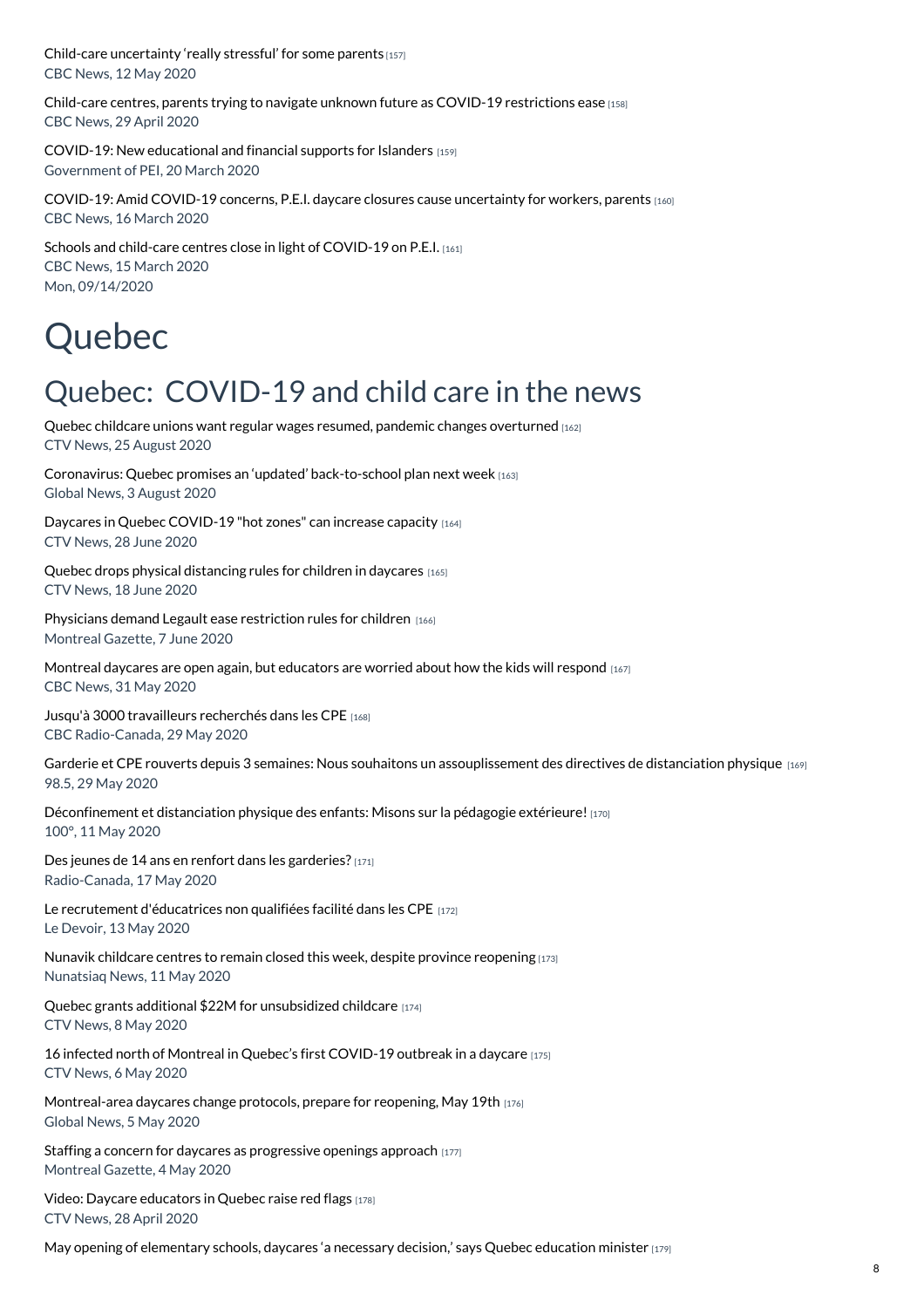#### CBC News, 27 April 2020

Parents keeping children out of daycare will have to pay to hold space, minister [confirms](https://www.childcarecanada.org/documents/child-care-news/20/05/parents-keeping-children-out-daycare-will-have-pay-hold-space-minist) [180] Montreal Gazette, 3 May 2020

Quebec's move to reopen schools sows [confusion,](https://www.childcarecanada.org/documents/child-care-news/20/05/quebecs-move-reopen-schools-sows-confusion-fear-among-parents) fear among parents [181] CBC News, 28 April 2020

Video: Quebec is [planning](https://www.childcarecanada.org/documents/child-care-news/20/05/quebec-planning-reopen-schools-heres-how-it-will-work) to reopen schools. Here's how it will work [182] CBC News, 28 April 2020

Some frequently asked questions about [progressive](https://www.childcarecanada.org/documents/child-care-news/20/05/some-frequently-asked-questions-about-progressive-opening-daycares) opening of daycares [183] Montreal Gazette, 5 May 2020

Services de garde éducatifs à l'enfance dans le contexte de la COVID-19 / [Educational](https://www.childcarecanada.org/documents/child-care-news/20/05/services-de-garde-%25C3%25A9ducatifs-%25C3%25A0-l%25E2%2580%2599enfance-dans-le-contexte-de-la-covid) childcare services in the context of the COVID-19 pandemic [184]

Gouvernement du Québec, 29 Avril 2020

Quebec's [emergency](https://www.childcarecanada.org/documents/child-care-news/20/04/quebecs-emergency-day-care-workers-call-covid-19-pay-increase%25C2%25A0) day care workers call for COVID-19 pay increase [185] CTV News, 31 March 2020

[COVID-19:](https://www.childcarecanada.org/documents/child-care-news/20/03/covid-19-these-emsb-daycares-will-stay-open-parents-essential-servic) These EMSB daycares will stay open for parents in essential services [186] CTV News, 16 March 2020

[COVID-19:](https://www.childcarecanada.org/documents/child-care-news/20/03/covid-19-quebec-offer-free-emergency-daycare-healthcare-workers) Quebec to offer free emergency daycare for healthcare workers [187] CTV News, 15 March 2020

COVID-19: Quebec to close all schools, daycares for at least two weeks in bid to contain [coronavirus](https://www.childcarecanada.org/documents/child-care-news/20/03/quebec-close-all-schools-daycares-least-two-weeks-bid-contain-corona) [188] Globe and Mail, 14 March 2020 Mon, 09/14/2020

## Ontario

### Ontario: COVID-19 and child care in the news

Daycare operator says mixing students from different classes ['basically](https://www.childcarecanada.org/documents/child-care-news/20/08/daycare-operator-says-mixing-students-basically-negates-school-plans) negates' school plans [189] CTV News, 20 August 2020

Letter: [Requests](https://www.childcarecanada.org/documents/child-care-news/20/08/letter-requests-access-city-space-return-school-plans) for access to City space for return to school plans [190] City of Toronto, 18 August 2020

Op-ed: Ontario needs a feminist recovery plan from [COVID-19](https://www.childcarecanada.org/documents/child-care-news/20/08/op-ed-ontario-needs-feminist-recovery-plan-covid-19) [191] Now Toronto, 18 August 2020

[Toronto](https://www.childcarecanada.org/documents/child-care-news/20/08/toronto-school-board-says-it-needs-more-space-more-time-prepare-smal) school board says it needs more space, more time to prepare for smaller classes. The city says it can help [192] The Star. 14 August 2020

Powell and Ferns: [Children's](https://www.childcarecanada.org/documents/child-care-news/20/08/powell-and-ferns-childrens-wellbeing-depends-wellbeing-child-care-wo) wellbeing depends on wellbeing of child care workers [193] Ottawa Citizen, 12 Aug 2020

Private school plans including smaller classes show stark inequities in [education](https://www.childcarecanada.org/documents/child-care-news/20/08/private-school-plans-including-smaller-classes-show-stark-inequities) [194] CityNews, 11 August 2020

Analysis: [Back-to-school](https://www.childcarecanada.org/documents/child-care-news/20/08/back-school-plan-shines-light-neglect-ontario%25E2%2580%2599s-education-system) plan shines light on neglect of Ontario's education system $[195]$ Now, 9 August 2020

'Too many different [bubbles'?](https://www.childcarecanada.org/documents/child-care-news/20/08/too-many-different-bubbles-child-care-centres-serving-kids-different) Child care centres serving kids from different schools risky, some worry [196] CBC News, 8 August 2020

Historic [agreement](https://www.childcarecanada.org/documents/child-care-news/20/08/historic-agreement-delivers-over-230-million-child-care) delivers over \$230 million for child care [197] Government of Ontario, 7 August 2020

Premier Ford and Minister Lecce neglect child care in school [reopening](https://www.childcarecanada.org/documents/child-care-news/20/08/premier-ford-and-minister-lecce-neglect-child-care-school-reopening-) plan<sub>[198]</sub> Financial Post, 6 August 2020

Update: Ford [government](https://www.childcarecanada.org/documents/child-care-news/20/08/update-ford-government-plays-shell-game-funding-child-care-centres) plays shell game on funding for child care centres [199] Now Toronto, 6 August 2020

[Child-care](https://www.childcarecanada.org/documents/child-care-news/20/08/child-care-advocates-warn-ontario-daycares-may-not-fully-reopen-fall) advocates warn Ontario daycares may not fully reopen in fall [200] The Star, 3 August 2020

Ontario [elementary](https://www.childcarecanada.org/documents/child-care-news/20/08/ontario-elementary-students-will-return-school-full-time-while-some-) students will return to school full time, while some high schoolers will attend part-time [201]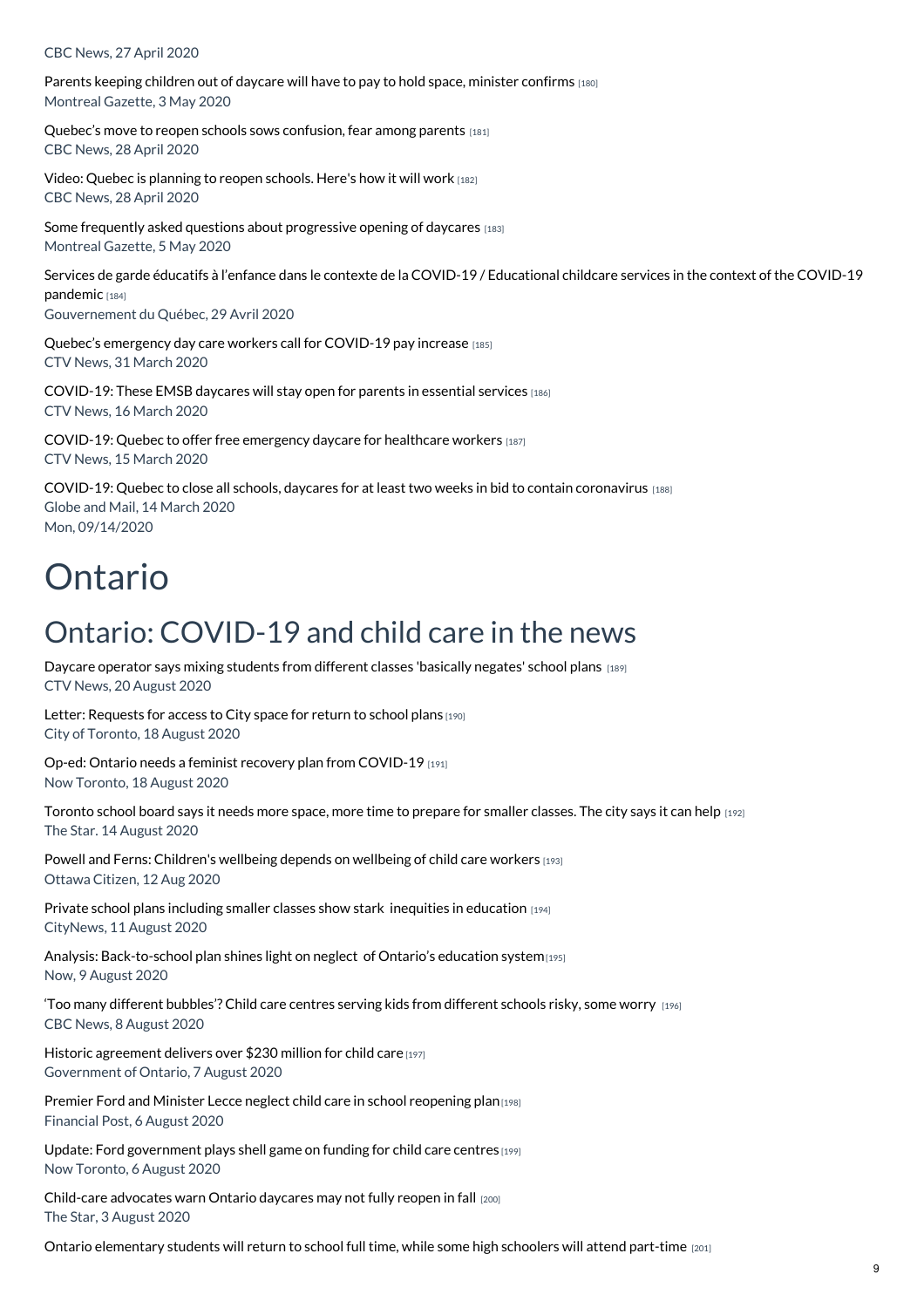Ottawa Citizen, 31 July 2020

Ontario [continues](https://www.childcarecanada.org/documents/child-care-news/20/08/ontario-continues-gradually-and-safely-reopen-child-care-working-par) to gradually and safely reopen child care for working parents [202] Ontario Ministry of Education, 30 July 2020

[COVID-19:](https://www.childcarecanada.org/documents/research-policy-practice/20/08/covid-19-guidance-school-reopening-ontario) Guidance for school reopening [203] Hospital for Sick Children, 29 July 2020

Medical experts led by SickKids release new back-to-school [recommendations](https://www.childcarecanada.org/documents/child-care-news/20/08/medical-experts-led-sickkids-release-new-back-school-recommendatio-0) [204] CBC News, 29 July 2020

[Child-care](https://www.childcarecanada.org/documents/child-care-news/20/07/child-care-centres-say-theyre-ready-accept-larger-groups) centres say they're ready to accept larger groups [205] CBC News, 27 July 2020

Less than half of Ontario daycares have [reopened](https://www.childcarecanada.org/documents/child-care-news/20/07/less-half-ontario-daycares-have-reopened-school-six-weeks-away) with school six weeks away [206] iHeartradio, 23 July 2020

Video: [Province](https://www.childcarecanada.org/documents/child-care-news/20/07/video-province-spend-500m-new-schools-child-care-spaces) to spend \$500M on new schools, child care spaces [207] SooToday, 23 July 2020

Back to school, Part 1: An [infectious-disease](https://www.childcarecanada.org/documents/child-care-news/20/07/back-school-part-1-infectious-disease-expert-reopening-safely) expert on reopening safely [208] TVO, 21 July 2020

Why some are critical of Ontario's plan to bring back [daycares.](https://www.childcarecanada.org/documents/child-care-news/20/07/why-some-are-critical-ontarios-plan-bring-back-daycares) [209] CBC Radio - Ottawa Morning, 20 July 2020

Ontario to ease childcare [restrictions](https://www.childcarecanada.org/documents/child-care-news/20/07/ontario-ease-childcare-restrictions) [210] TB News Watch, 14 July 2020

Premier Doug Ford pressed on child care, education during [appearance](https://www.childcarecanada.org/documents/child-care-news/20/07/premier-doug-ford-pressed-child-care-education-during-appearance-cam) in Cambridge [211] CBC News, 14 July 2020

Education in Ontario lacks [transformational](https://www.childcarecanada.org/documents/child-care-news/20/07/education-ontario-lacks-transformational-leadership-top) leadership at the top [212] The Star, 12 July 2020

[Grandparents](https://www.childcarecanada.org/documents/child-care-news/20/07/grandparents-assuming-more-child-care-duties-%25E2%2580%2593-and-risk-%25E2%2580%2593-during-pan) assuming more child-care duties – and risk – during pandemic [213] The London Free Press, 11 July 2020

Memo sent to Ontario school boards urges 5-day ['face-to-face'](https://www.childcarecanada.org/documents/child-care-news/20/07/memo-sent-ontario-school-boards-urges-5-day-face-face-learning-come-) learning come fall [214] CBC News, 9 July 2020

'The kids are suffering': With [emergency](https://www.childcarecanada.org/documents/child-care-news/20/07/%25E2%2580%2598-kids-are-suffering%25E2%2580%2599-emergency-child-care-closed-some-parents-are-r) child care closed, some parents are running out of options [215] The Star, 8 July 2020

Lack of child care a struggle for parents, [reopening](https://www.childcarecanada.org/documents/child-care-news/20/07/lack-child-care-struggle-parents-reopening-economy) economy $[216]$ Yahoo! News, 8 July 2020

Daycares look to resume amid [COVID-19](https://www.childcarecanada.org/documents/child-care-news/20/07/daycares-look-resume-amid-covid-19-challenges) challenges [217] CTV News, 7 July 2020

From [transportation](https://www.childcarecanada.org/documents/child-care-news/20/07/transportation-child-care-lots-consider-school-boards-prepare-plans-) to child care, lots to consider as school boards prepare plans for Aug. 4 deadline [218] GuelphToday, 30 June 2020

TDSB to allow child care centres in its [buildings](https://www.childcarecanada.org/documents/child-care-news/20/06/tdsb-allow-child-care-centres-its-buildings-reopen-july-2) to reopen as of July 2 [219] CP24, 26 June 2020

Two [councillors](https://www.childcarecanada.org/documents/child-care-news/20/06/two-councillors-warn-tens-thousands-parents-could-be-left-without-ch) warn that tens of thousands of parents could be left without child care due to new guidelines [220] CP24, 25 June 2020

This Toronto mother gets three hours of sleep a night and wants to know why her toddler's daycare was blocked from [reopening](https://www.childcarecanada.org/documents/child-care-news/20/06/toronto-mother-gets-three-hours-sleep-night-and-wants-know-why-her-t) [221] The Star, 25 June 2020

[Coronavirus](https://www.childcarecanada.org/documents/child-care-news/20/06/coronavirus-school-closures-could-widen-inequities-our-youngest-stud) school closures could widen inequities for our youngest students [222] The Conversation, 22 June 2020

[Peterborough](https://www.childcarecanada.org/documents/child-care-news/20/06/peterborough-letter-early-childhood-learning-vital-education) letter: Early childhood learning is vital education [223] The Peterborough Examiner, 19 June 2020

Ford forces child care centres to [consider](https://www.childcarecanada.org/documents/child-care-news/20/06/ford-forces-child-care-centres-consider-layoffs-closures) layoffs, closures [224] Financial Post, 18 June 2020

Ontario's three-day notice for child-care [reopening](https://www.childcarecanada.org/documents/child-care-news/20/06/ontario%25E2%2580%2599s-three-day-notice-child-care-reopening-slap-face-providers-) is a slap in the face for providers, children and their families [225] The Toronto Star, 18 June 2020

As many as 56,000 Toronto children could be without a daycare spot under [Ontario's](https://www.childcarecanada.org/documents/child-care-news/20/06/many-56000-toronto-children-could-be-without-daycare-spot-under-onta) plan to reopen child care: Toronto officials [226]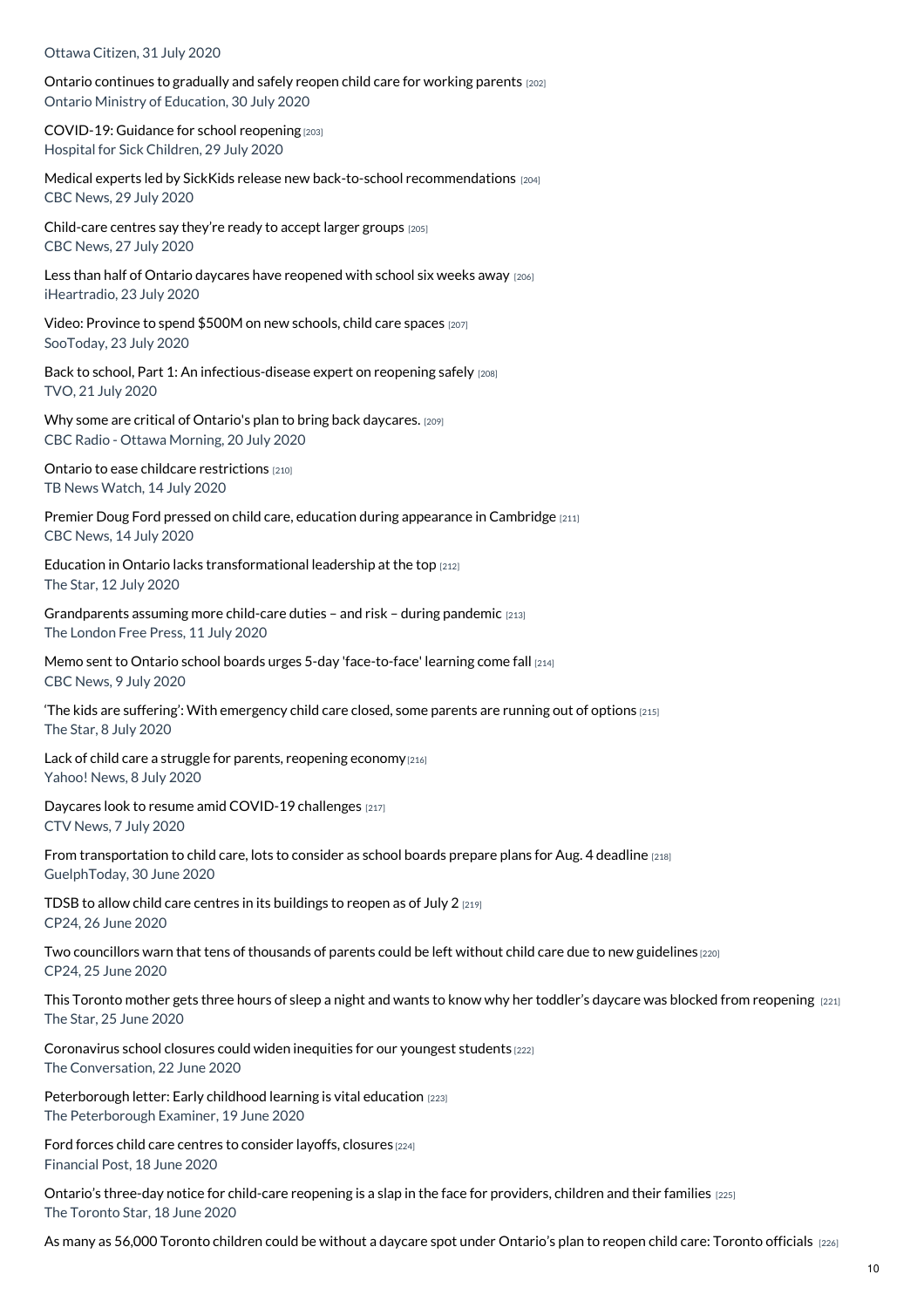#### The Star, 13 June 2020

Ontario [government](https://www.childcarecanada.org/documents/child-care-news/20/06/ontario-government-set-provide-funding-child-care-centres-across-pro) set to provide funding to child-care centres across the province [227] CBC News, 12 June 2020

Ontario's [reopening](https://www.childcarecanada.org/documents/child-care-news/20/06/ontario%25E2%2580%2599s-reopening-mess-just-look-child-care) is a mess. Just look at child care<sup>[228]</sup> The Toronto Star, 11 June 2020

The 'nice ladies of child care' are furious at lack of lead time and financial support from the province on daycare [reopening](https://www.childcarecanada.org/documents/child-care-news/20/06/%25E2%2580%2598nice-ladies-child-care%25E2%2580%2599-are-furious-lack-lead-time-and-financial-su)  $[229]$ The Toronot Star, 10 June 2020

Reopening child care a huge [undertaking](https://www.childcarecanada.org/documents/child-care-news/20/06/reopening-child-care-huge-undertaking-county) for the county [230] GuelphToday.com, 10 June 2020

Ontario child-care centres can reopen on Friday, Ford [government](https://www.childcarecanada.org/documents/child-care-news/20/06/ontario-child-care-centres-can-reopen-friday-ford-government-announc) announces [231] CBC News, 10 June 2020

Ontario child care centres can reopen as early as Friday with some [restrictions](https://www.childcarecanada.org/documents/child-care-news/20/06/ontario-child-care-centres-can-reopen-early-friday-some-restrictions) to curb spread of COVID-19 [232] The Toronto Star, 9 June 2020

[Hamilton](https://www.childcarecanada.org/documents/child-care-news/20/06/hamilton-daycares-wont-open-least-another-week-city-seeks-clarity-pr) daycares won't open for at least another week as city seeks clarity from province [233] CBC News, 9 June 2020

Lack of child care a barrier for business reopenings in [Peterborough](https://www.childcarecanada.org/documents/child-care-news/20/06/lack-child-care-barrier-business-reopenings-peterborough) [234] The Peterborough Examiner, 8 June 2020

[Advocacy](https://www.childcarecanada.org/documents/child-care-news/20/06/advocacy-group-wants-province-release-childcare-plan) group wants province to release childcare plan [235] News Talk 1010, 3 June 2020

[Daycares](https://www.childcarecanada.org/documents/child-care-news/20/06/daycares-fear-loss-eces-spaces-ontario-bars-using-its-grants-wages-0) fear loss of ECEs, spaces as Ontario bars using its grants for wages [236] The London Free Press, 3 June 2020

[Daycares](https://www.childcarecanada.org/documents/child-care-news/20/06/daycares-fear-loss-eces-spaces-ontario-bars-using-its-grants-wages) fear loss of ECEs, spaces as Ontario bars using its grants for wages [237] The London Free Press, 2 June 2020

Phase 1 workers in [northeastern](https://www.childcarecanada.org/documents/child-care-news/20/06/phase-1-workers-northeastern-ontario-struggling-get-back-job-without) Ontario struggling to get back on the job without child care [238] CBC News, 29 May 2020

Early childhood [educators](https://www.childcarecanada.org/documents/child-care-news/20/05/early-childhood-educators-call-free-child-care-ontario-economy-reope) call for free child care as Ontario economy reopens [239] The Star, 27 May 2020

[Childcare,](https://www.childcarecanada.org/documents/child-care-news/20/05/childcare-second-wave-pandemic-key-concerns-among-moms-returning-wor) second wave of pandemic key concerns among moms returning to work after maternity leave [240] Global News, 27 May 2020

Daycares face higher costs to operate during [pandemic](https://www.childcarecanada.org/documents/child-care-news/20/05/daycares-face-higher-costs-operate-during-pandemic) [241] tbnewswatch.com, 24 May 2020

What will Ontario [daycares](https://www.childcarecanada.org/documents/child-care-news/20/05/what-will-ontario-daycares-look-when-they-reopen) look like when they reopen? [242] The Star, 24 May 2020

Ontario to keep all schools closed [through](https://www.childcarecanada.org/documents/child-care-news/20/05/ontario-keep-all-schools-closed-through-end-june) the end of June [243] Globe and Mail, 19 May 2020

Province says Ontarians can use [home-based](https://www.childcarecanada.org/documents/child-care-news/20/05/province-says-ontarians-can-use-home-based-child-care-amid-coronavir%25C2%25A0) child care amid coronavirus pandemic [244] Global News, 15 May 2020

Ontario plans to provide funding to [shuttered](https://www.childcarecanada.org/documents/child-care-news/20/05/ontario-plans-provide-funding-shuttered-childcare-centres-cover-fixe) childcare centres to cover 'fixed operating costs' [245] CP24, 9 May 2020

Ontario [government](https://news.ontario.ca/edu/en/2020/05/ontario-government-supporting-parents-as-economy-reopens.html?fbclid=IwAR0mv7cG7q0R2jOTVGOjn1pe6ZudlvD5fX1Gmly34k8FGKJ-KN80UlPONao) supporting parents as economy reopens [246] Government of Ontario, 9 May 2020

Ontario expands [emergency](https://www.childcarecanada.org/documents/child-care-news/20/05/ontario-expands-emergency-child-care-no-timing-all-centres-reopen) child care, but no timing for all centres to reopen [247] National Post, 29 April 2020

Stratford offering [emergency](https://www.childcarecanada.org/documents/child-care-news/20/04/stratford-offering-emergency-child-care-essential-workers) child care for essential workers [248] My Stratford Now, 23 April 2020

2 of 3 [emergency](https://www.childcarecanada.org/documents/child-care-news/20/04/2-3-emergency-child-care-centres-close-after-staff-fall-sick) child-care centres close after staff fall sick [249] CBC News, 23 April 2020

Advocates say child care providers need pandemic relief from Ontario [government](https://www.childcarecanada.org/documents/child-care-news/20/04/advocates-say-child-care-providers-need-pandemic-relief-ontario-gove) [250] The Canadian Press, 16 April 2020

Toronto opening new two emergency child care centres after receiving 800 [applications](https://www.childcarecanada.org/documents/child-care-news/20/04/toronto-opening-new-two-emergency-child-care-centres-after-receiving) [251]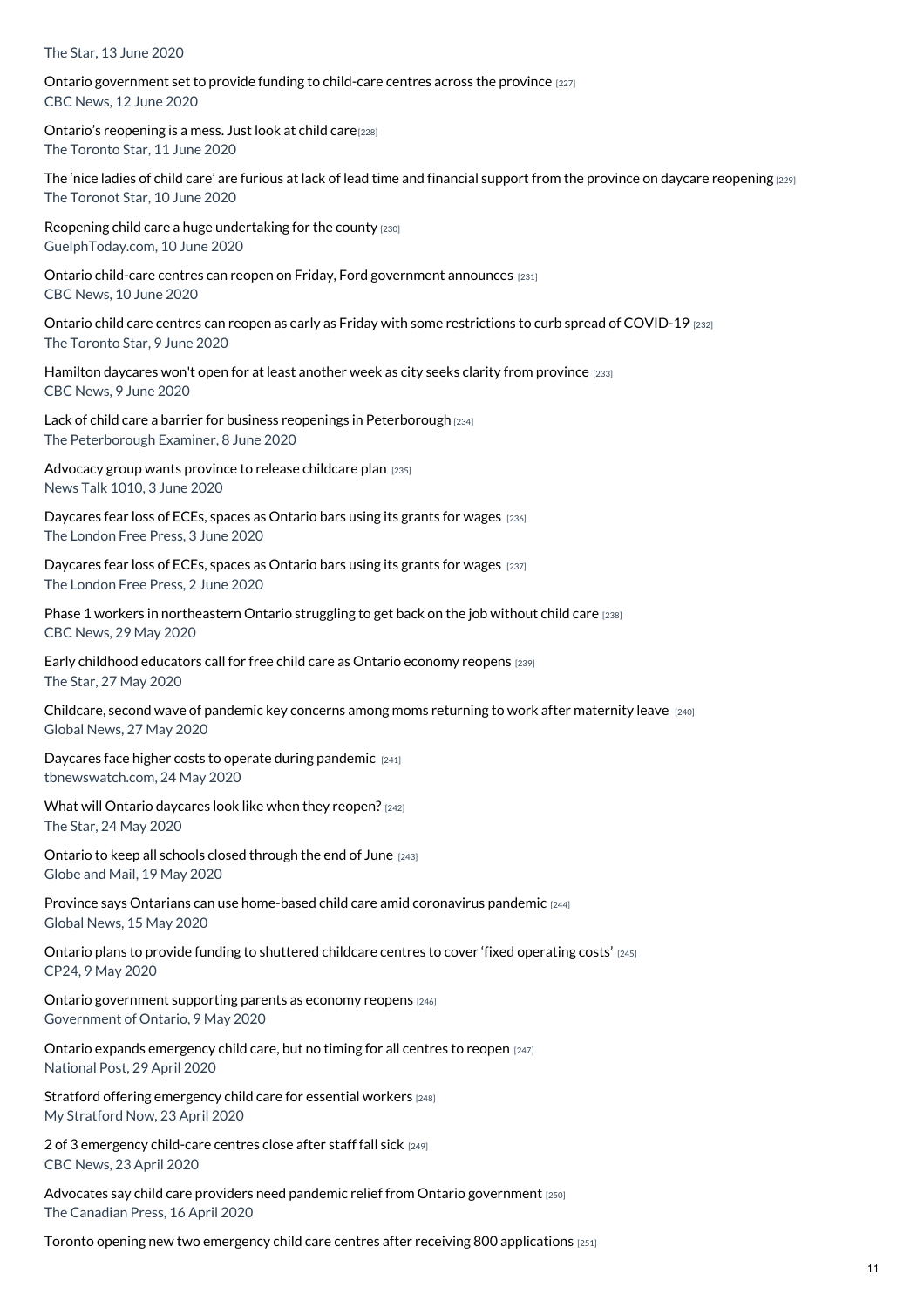#### CTV News, 13 April 2020

Ontario premier says transit drivers, grocery clerks may be soon eligible for free [childcare](https://www.childcarecanada.org/documents/child-care-news/20/04/ontario-premier-says-transit-drivers-grocery-clerks-may-be-soon-elig) [252] CTV News, 11 April 2020

Ontario stops child-care centres from collecting payments amid [COVID-19,](https://www.childcarecanada.org/documents/child-care-news/20/04/ontario-stops-child-care-centres-collecting-payments-amid-covid-19-p) protects spots [253] CBC News, 10 April 2020

[Coronavirus:](https://www.childcarecanada.org/documents/child-care-news/20/04/coronavirus-ontario-orders-closed-child-care-centres-stop-collecting) Ontario orders closed child care centres to stop collecting payments, protects spaces [254] Global News, 10 April 2020

Ontario [government](https://www.childcarecanada.org/documents/child-care-news/20/04/ontario-government-supports-families-response-covid-19) supports families in response to COVID-19 [255] Government of Ontario, 06 April 2020

City of Ottawa will open 3 child-care centres for essential workers during [COVID-19](https://www.childcarecanada.org/documents/child-care-news/20/04/city-ottawa-will-open-3-child-care-centres-essential-workers-during-) pandemic [256] CTV News, 3 April 2020

Free child care for essential frontline workers now [underway](https://www.childcarecanada.org/documents/child-care-news/20/04/free-child-care-essential-frontline-workers-now-underway-london) in London [257] CBC News, 4 April 2020

Home child care [providers](https://www.childcarecanada.org/documents/child-care-news/20/04/home-child-care-providers-worried-about-having-kids-house) worried about having kids in the house [258] CTV News, April 2 2020

Ontario extends school and child care closure to fight spread of [COVID-19](https://www.childcarecanada.org/documents/child-care-news/20/04/ontario-extends-school-and-child-care-closure-fight-spread-covid-19l%25C2%25A0) [259] Government of Ontario, 31 March 2020

[Emergency](https://www.childcarecanada.org/documents/child-care-news/20/04/emergency-child-care-centres-open-toronto-today%25C2%25A0%25C2%25A0) child care centres open in Toronto today [260] CP24, 31 March 2020

Emergency child care opens for Durham's [health-care](https://www.childcarecanada.org/documents/child-care-news/20/04/emergency-child-care-opens-durham%25E2%2580%2599s-health-care-and-front-line-worke%25C2%25A0) and front-line workers [261] Durham Region, 30 March 2020

[COVID-19:](https://www.childcarecanada.org/documents/child-care-news/20/03/toronto-opens-4-emergency-child-care-centres-essential-workers) Toronto opens 4 emergency child care centres for essential workers [262] CityNews, 28 March 2020

[COVID-19:](https://www.childcarecanada.org/documents/child-care-news/20/03/toronto-opening-four-daycares-young-children-%25E2%2580%2598essential-and-critical) Toronto opening four daycares for young children of 'essential and critical' workers [263] The Star, 28 March 2020

COVID-19: Free child care for health-care workers to start Monday in [Peterborough](https://www.childcarecanada.org/documents/child-care-news/20/03/free-child-care-health-care-workers-start-monday-peterborough) [264] The Peterborough Examiner, 27 March 2020

COVID-19: [Cash-strapped](https://www.childcarecanada.org/documents/child-care-news/20/03/cash-strapped-parents-call-child-care-rebates-amid-covid-19-closures) parents call for child-care rebates amid COVID-19 closures [265] The Star, 18 March 2020

[COVID-19:](https://www.childcarecanada.org/documents/child-care-news/20/03/covid-19-city-offers-free-child-care-essential-front-line-workers-du) City offers free child care for essential front-line workers during crisis [266] The Hamilton Spectator, 26 March 2020

[COVID-19:](https://www.childcarecanada.org/documents/child-care-news/20/03/emergency-daycares-open-ontario-not-federal-workers) Emergency daycare to open in Ontario, but not for federal workers [267] CBC News, 25 March 2020

[COVID-19:](https://www.childcarecanada.org/documents/child-care-news/20/03/toronto-planning-free-24-7-emergency-child-care-essential-workers) Toronto planning free, 24-7 emergency child care for essential workers [268] The Star, 20 March 2020

[COVID-19:](https://www.childcarecanada.org/documents/child-care-news/20/03/toronto-offer-free-24-7-childcare-essential-workers-after-ontario-gi) Toronto to offer free, 24-7 childcare for essential workers after Ontario gives go-ahead [269] CTV News, 22 March 2020

Who can watch essential workers' [children?](https://www.childcarecanada.org/documents/child-care-news/20/04/who-can-watch-essential-workers%25E2%2580%2599-children) [270] The Star, 17 March 2020

[COVID-19:](https://www.childcarecanada.org/documents/child-care-news/20/03/some-empty-daycare-centres-continue-charge-parents-amid-covid-19-clo) Some empty daycare centres continue to charge parents amid COVID-19 closure [271] CTV News, 17 March 2020

[COVID-19](https://www.childcarecanada.org/documents/child-care-news/20/03/covid-19-policies-create-child-care-crunch-essential-workers%20) policies create child-care crunch for essential workers [272] The Star, 16 March 2020

[COVID-19:](https://www.childcarecanada.org/documents/child-care-news/20/03/what-about-our-kids-thousands-parents-daycare-operators-want-all-sit) What about our kids? Thousands of parents, daycare operators want all sites shut down [273] The Toronto Star, 15 March 2020

[COVID-19:](https://www.childcarecanada.org/documents/child-care-news/20/03/hundreds-gta-childcare-centres-close-amid-effort-curb-pandemic%20) Hundreds of GTA childcare centres to close amid efforts to curb panic [274] CP24, 14 March 2020 Mon, 09/14/2020

## Manitoba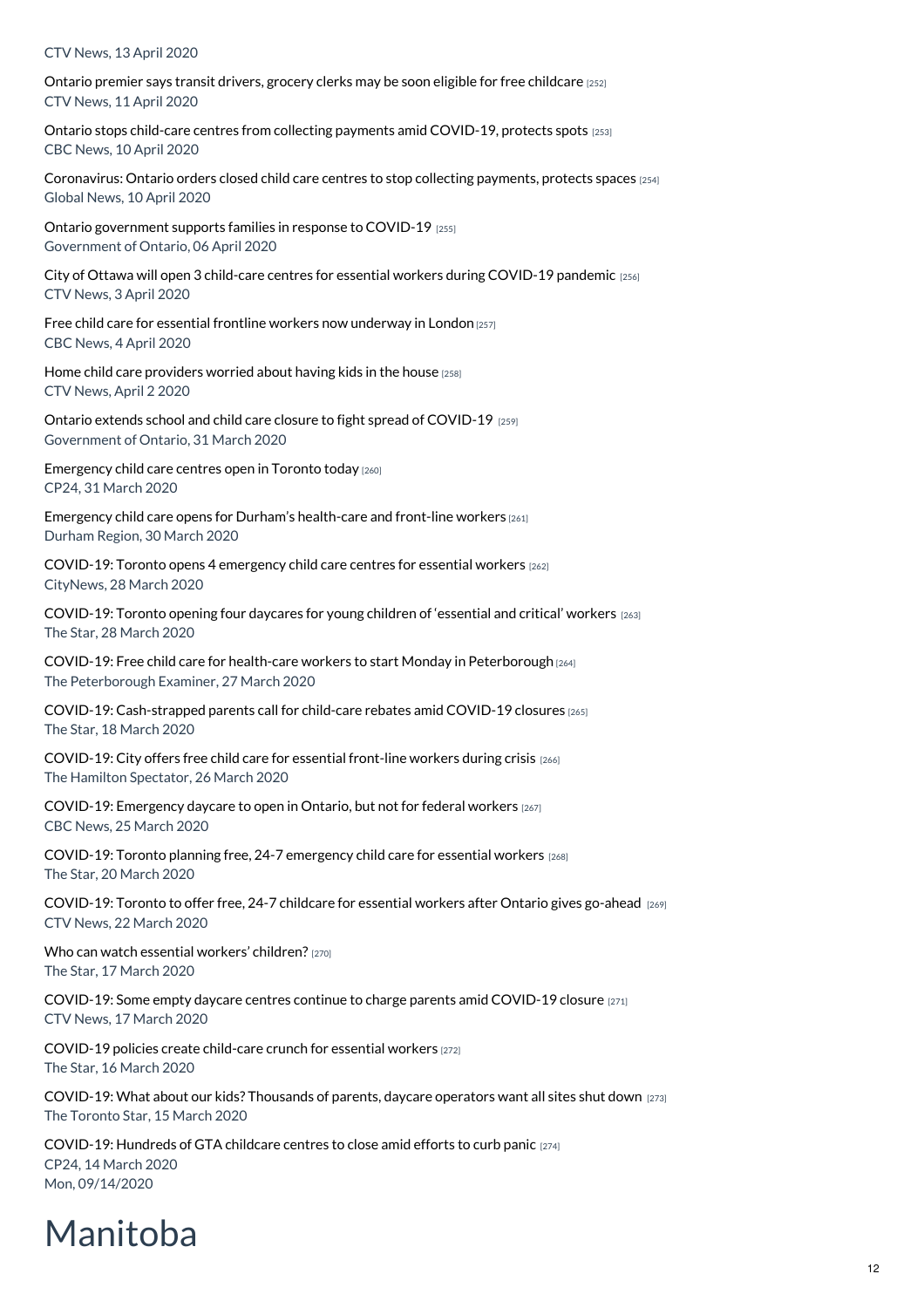### Manitoba: COVID-19 and child care in the news

[Additional](https://www.childcarecanada.org/documents/child-care-news/20/08/additional-funding-%25E2%2580%2598welcome-news%25E2%2580%2599-manitoba-child-care-providers-vaca) funding 'welcome news' for Manitoba child care providers, vacancies still a worry: MCCA [275] Global News, 25 August 2020

The [Government](https://www.childcarecanada.org/documents/child-care-news/20/08/government-canada-and-government-manitoba-announced-additional-suppo%20%20Statement%20from%20families%20Minister%20He) of Canada and the Government of Manitoba announced additional support for quality early learning and child care across the province [276] Government of Canada, 24 August 2020 ather [Stefanson](https://www.childcarecanada.org/documents/child-care-news/20/08/statement-families-minister-heather-stefanson-child-care-manitoba) on child care in Manitoba [277] Government of Manitoba, 11 August 2020 Child-care providers keeping safety top of mind following [COVID-19](https://www.childcarecanada.org/documents/child-care-news/20/08/child-care-providers-keeping-safety-top-mind-following-covid-19-case) case at Manitoba daycare [278] Global News, 7 August 2020 Province rapped over changes to [child-care](https://www.childcarecanada.org/documents/child-care-news/20/08/province-rapped-over-changes-child-care-funding) funding [279] Winnipeg Free Press, 6 August 2020 This is what Manitoba schools will look like in [September](https://www.childcarecanada.org/documents/child-care-news/20/08/what-manitoba-schools-will-look-september) [280] CTV News, 30 July 2020 Women fall behind in pandemic recovery due to childcare needs, job [availability](https://www.childcarecanada.org/documents/child-care-news/20/07/women-fall-behind-pandemic-recovery-due-childcare-needs-job-availabi) [281] CBC News, 20 July 2020 Province issues pandemic guidelines for [early-years](https://www.childcarecanada.org/documents/child-care-news/20/07/province-issues-pandemic-guidelines-early-years-educators) educators [282] Winnipeg Free Press, 17 July 2020 New Manitoba child-care group calls for immediate funding to deal with COVID-19 [restrictions](https://www.childcarecanada.org/documents/child-care-news/20/06/new-manitoba-child-care-group-calls-immediate-funding-deal-covid-19-) [283] CBC News, 18 June 2020 [Restoring](https://www.childcarecanada.org/documents/child-care-news/20/06/restoring-services-phase-3) Services: Phase 3 [284] Government of Manitoba, June 2020 As [Manitobans](https://www.childcarecanada.org/documents/child-care-news/20/06/opinion-manitobans-head-back-work-more-accessible-quality-child-care) head back to work, more accessible quality child care needed [285] CBC News, 1 June 2020 Manitoba childcare centres to [accommodate](https://www.childcarecanada.org/documents/child-care-news/20/05/manitoba-childcare-centres-accommodate-more-children-phase-two-reope) more children in phase two of reopening plan [286] Global News, 25 May 2020 The [Coronavirus](https://www.childcarecanada.org/documents/child-care-news/20/04/coronavirus-pandemic-could-bankrupt-manitoba%25E2%2580%2599s-childcare-centres-ear) pandemic could bankrupt Manitoba's childcare centres, early childhood educators warn [287] PressProgress, 2 April 2020 Province pushes for more [daycares](https://www.childcarecanada.org/documents/child-care-news/20/04/province-pushes-more-daycares-reopen) to reopen [288] Winnipeg Free Press, 9 April 2020 [Province](https://www.childcarecanada.org/documents/child-care-news/20/04/province-taking-steps-connect-critical-service-workers-child-care-se) taking steps to connect critical service workers with child care services [289] CTV News, 9 April 2020 Province asking shuttered [child-care](https://www.childcarecanada.org/documents/child-care-news/20/04/province-asking-shuttered-child-care-facilities-re-open) facilities to re-open [290] Winnipeg Sun, 2 April 2020 COVID-19: 'A tough spot': Parents hit by [coronavirus](https://www.childcarecanada.org/documents/child-care-news/20/04/tough-spot-parents-hit-coronavirus-downturn-struggle-pay-daycare-don%25C2%25A0) downturn struggle to pay for daycare, but don't want to lose spaces [291] CBC News, 31 March 2020 [COVID-19:](https://www.childcarecanada.org/documents/child-care-news/20/03/77-manitoba-daycares-open-mixed-messages-lead-%25E2%2580%2598chaos-confusion%25E2%2580%2599-prov) 77 Manitoba daycares open, but mixed messages lead to 'chaos, confusion': providers [292] Global News, 24 March 2020 [COVID-19:](https://www.childcarecanada.org/documents/child-care-news/20/03/nb-working-get-children-essential-services-workers-daycare-during-st) N.B. working to get children of essential services workers in daycare during state of emergency [146] CBC News, 20 March 2020 COVID-19: Manitoba [health-care](https://www.childcarecanada.org/documents/child-care-news/20/03/manitoba-health-care-workers-want-action-child-care-promise) workers want action on child-care promise [293] CBCB News, 19 March 2020 COVID-19: [Compassion](https://www.childcarecanada.org/documents/child-care-news/20/03/compassion-required-child-care-crunch) required in child-care crunch [294] Winnipeg Free Press, 19 March 2020 COVID-19: Manitoba [government](https://www.childcarecanada.org/documents/child-care-news/20/03/coronavirus-manitoba-government-working-plan-childcare-during-pandem) working on plan for childcare during pandemic [295] Global News, 17 March 2020 COVID-19: Daycares, preschools to close after Friday in response to [coronavirus,](https://www.childcarecanada.org/documents/child-care-news/20/03/daycares-preschools-close-after-friday-response-coronavirus-manitoba) Manitoba premier says [296] CBC News, 17 March 2020 [COVID-19:](https://www.childcarecanada.org/documents/child-care-news/20/03/coronavirus-manitoba-daycare-workers-%25E2%2580%2598treated-garbage%25E2%2580%2599-say-early-chi) Manitoba daycare workers 'treated like garbage' say early childhood educators [297]

Global News, 15 March 2020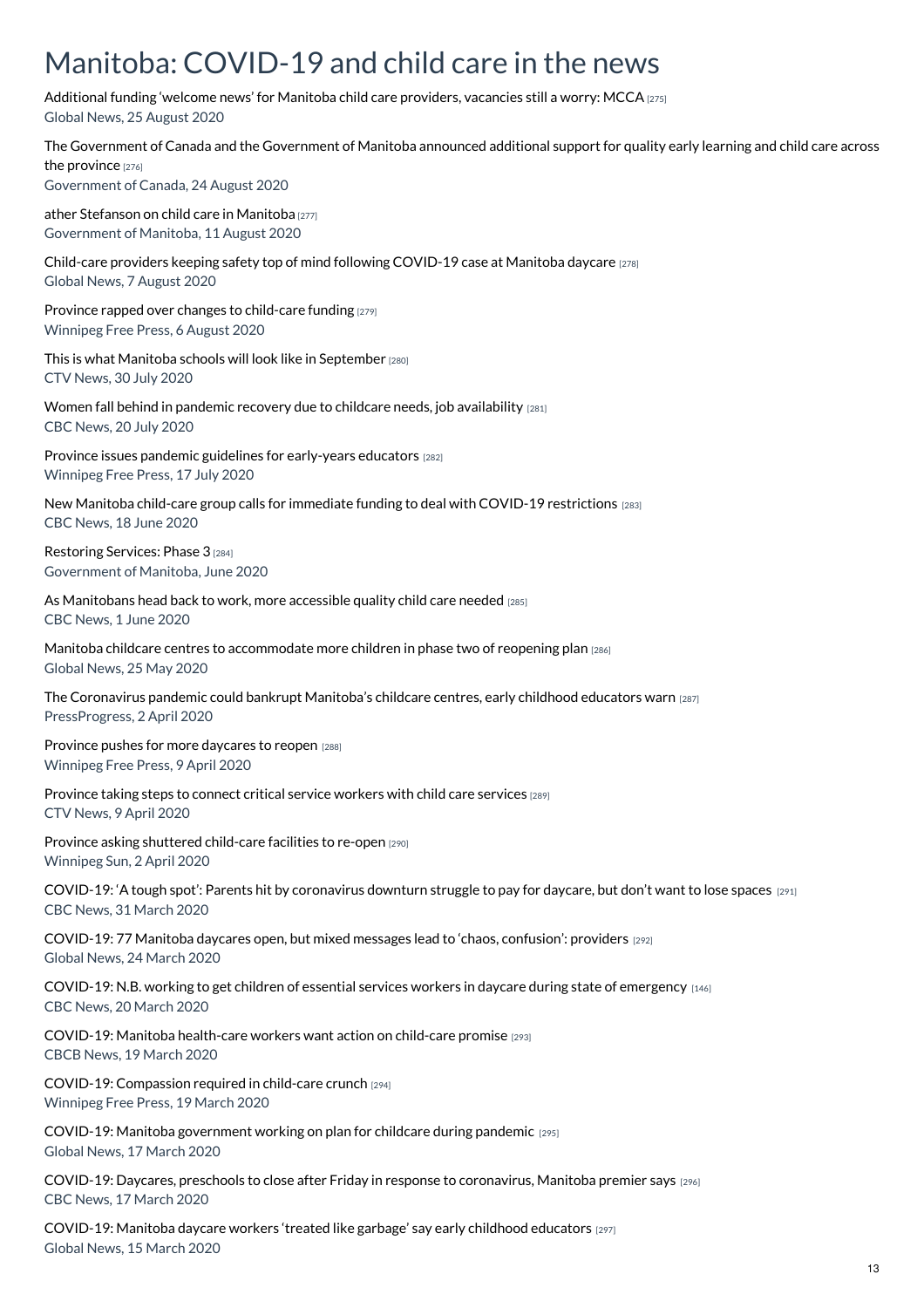# Saskatchewan

## Saskatchewan: COVID-19 and child care in the news

[Saskatchewan](https://www.childcarecanada.org/documents/research-policy-practice/20/06/saskatchewan-ece-survey-reveals-need-workforce-strategy-rai) ECE survey reveals the need for a workforce strategy to raise quality in the province's ELCC sector [298] CCCF, 23 June 2020

Coronavirus: Saskatchewan daycare operators call for increased [communication](https://www.childcarecanada.org/documents/child-care-news/20/06/coronavirus-saskatchewan-daycare-operators-call-increased-communicat) from province [299] Global News, 11 June 2020

[Saskatchewan](https://www.childcarecanada.org/documents/child-care-news/20/06/saskatchewan-increases-access-child-care-working-parents-ahead-phase) increases access to child-care for working parents ahead of Phase 3 [300] Global News, 4 June 2020

[Daycares](https://www.childcarecanada.org/documents/child-care-news/20/06/daycares-allowed-have-15-children-area-under-phase-three-re-open-sas) allowed to have 15 children per area under phase three of Re-Open Sask. plan [301] CTV News, 29 May 2020

Lack of child care could keep some Sask, parents home during [reopening](https://www.childcarecanada.org/documents/child-care-news/20/05/lack-child-care-could-keep-some-sask-parents-home-during-reopening-p) plan [302] CBC News, 25 April 2020

Sask. daycare providers calling on [government](https://www.childcarecanada.org/documents/child-care-news/20/04/sask-daycare-providers-calling-government-financial-support-during-c) for financial support during COVID-19 pandemic [303] CTV News, 4 April 2020

[COVID-19:](https://www.childcarecanada.org/documents/child-care-news/20/03/my-job-giving-hugs-daycare-concerns-include-safety-funding-future) 'My job is giving hugs': Daycare concerns include safety, funding, future [304] CBC News, 27 March 2020

[COVID-19:](https://www.childcarecanada.org/documents/child-care-news/20/03/sask-school-daycares-remain-open-children-health-care-essential-serv) Sask. school daycares remain open for children of health care, essential service workers [305] Saskatoon StarPhoenix, 21 March 2020

COVID-19: Coronavirus: Childcare options for essential workers in [Saskatchewan](https://www.childcarecanada.org/documents/child-care-news/20/03/coronavirus-childcare-options-essential-workers-saskatchewan) [306] Global News, 20 March 2020

[COVID-19:](https://www.childcarecanada.org/documents/child-care-news/20/03/sask-ndp-calls-blanket-child-care-closures-support-parents-amid-covi) Sask, NDP calls for blanket child care closures, support for parents amid COVID-19 pandemic [307] CTV News, 19 March 2020

COVID-19: Licensed daycares in [Saskatchewan](https://www.childcarecanada.org/documents/child-care-news/20/03/licensed-daycares-saskatchewan-still-open-amid-novel-coronavirus-pan) still open amid novel coronavirus pandemic [308] Global News, 17 March 2020

COVID-19: [Saskatchewan:](https://www.childcarecanada.org/documents/child-care-news/20/03/province-announces-class-suspensions-effective-march-20-wind-down-pe) Province announces class suspensions effective March 20, wind down period until Thursday [309] Government of Saskatchewan, 16 March 2020 Mon, 09/14/2020

# Alberta

### Alberta: COVID-19 and child care in the news

Lack of [child-care](https://www.childcarecanada.org/documents/child-care-news/20/08/lack-child-care-spaces-could-stall-local-economy-chamber-tells-city) spaces could stall local economy, chamber tells city council [310] Lethbridge Herald, 12 August 2020

Federal funding to increase Alberta [child-care](https://www.childcarecanada.org/documents/child-care-news/20/07/federal-funding-increase-alberta-child-care-subsidies-first-time-12) subsidies for first time in 12 years [311] CBC News, 23 July 2020

Opinion: Let's unwind Alberta's [complicated](https://www.cbc.ca/news/canada/calgary/alberta-economy-women-workplace-emma-may-1.5655971) history of misogyny [312] CBC News, 21 July 2020

Fragile child care sector in Alberta hit hard by [COVID-19:](https://www.childcarecanada.org/documents/child-care-news/20/07/fragile-child-care-sector-alberta-hit-hard-covid-19-national-survey) national survey [313] Edmonton Journal, 17 July 2020

Alberta women shoulder [disproportionate](https://www.childcarecanada.org/documents/child-care-news/20/07/alberta-women-shoulder-disproportionate-economic-toll-pandemic-force) economic toll as pandemic forces mothers out of workforce [314] Calgary Herald, 17 July 2020

Kenney's economic recovery plan fails working families on child care despite strong support for action from [Albertans](https://www.childcarecanada.org/documents/child-care-news/20/07/kenney%25E2%2580%2599s-economic-recovery-plan-fails-working-families-child-care-de) [315] Alberta Federation of Labour, 6 July 2020

End to Alberta's \$25/day child-care program creates ['double-blow'](https://www.childcarecanada.org/documents/child-care-news/20/07/end-albertas-25day-child-care-program-creates-double-blow-families) for families [316] CBC News, 2 July 2020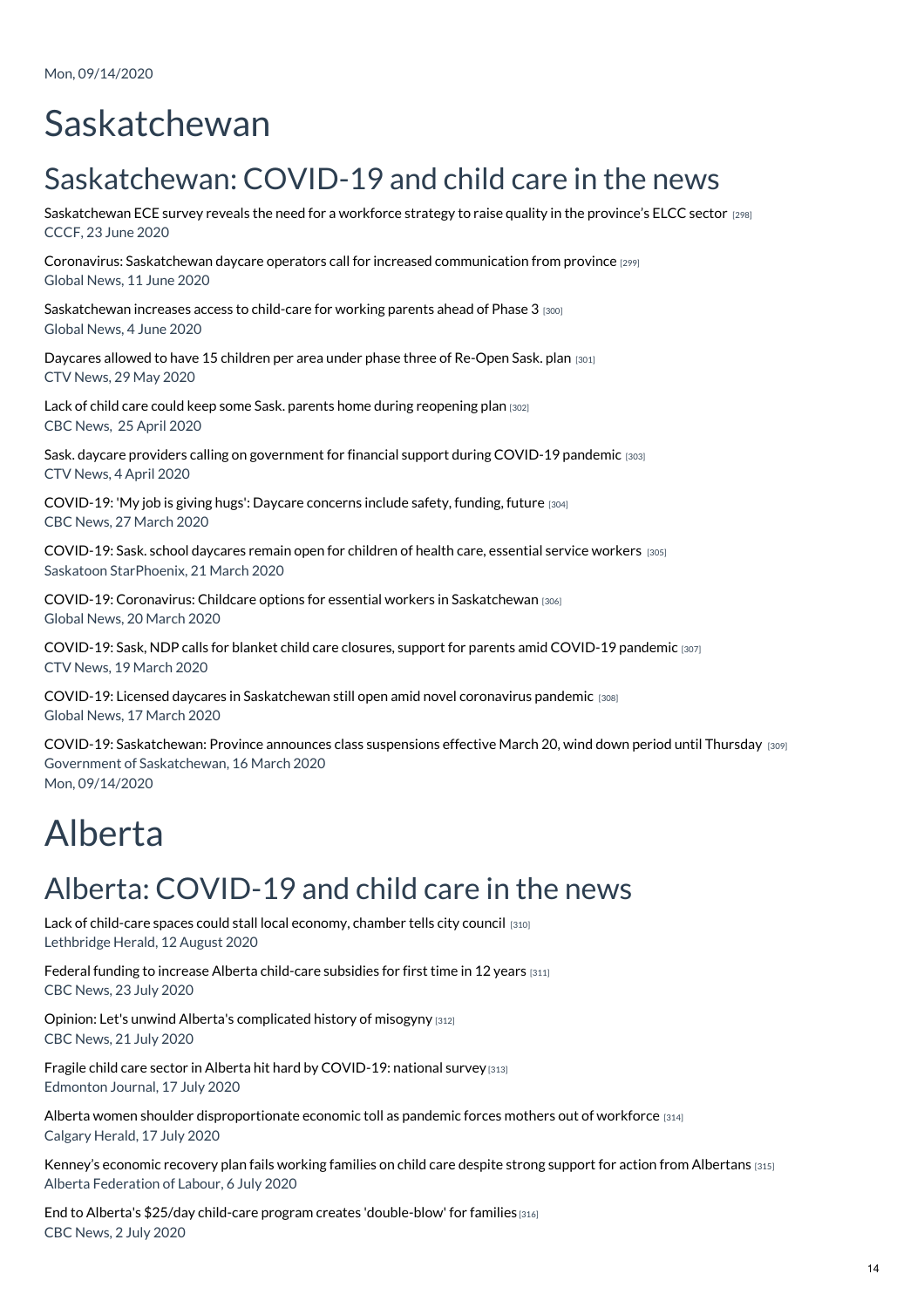'A nightmare for [employers':](https://www.childcarecanada.org/documents/child-care-news/20/06/nightmare-employers-companies-getting-ready-bring-staff-back-work-la) Companies getting ready to bring staff back to work, but lack of childcare a major obstacle [317] Financial Post, 12 June 2020

[Thousands](https://www.childcarecanada.org/documents/child-care-news/20/06/thousands-kids-limited-summer-camp-childcare-options) of kids but limited summer camp, childcare options [318] Chat News Today, 1 June 2020

[Childcare](https://www.childcarecanada.org/documents/child-care-news/20/05/childcare-could-be-lynchpin-recovery-efforts) could be the lynchpin in recovery efforts [319] End Poverty Edmonton, 13 May 2020

Childcare [guidelines](https://www.childcarecanada.org/documents/child-care-news/20/05/childcare-guidelines-released-province-early-childhood-educators-ask) released by province, early childhood educators ask for more funding [320] Chat News Today, 11 May 2020

[Questions](https://www.childcarecanada.org/documents/child-care-news/20/05/questions-remain-about-how-alberta-daycares-will-reopen) remain about how Alberta daycares will reopen [321] Global News, 12 May 2020

Alberta to reopen daycares with limited capacity, health [screening](https://www.childcarecanada.org/documents/child-care-news/20/05/alberta-reopen-daycares-limited-capacity-health-screening) [322] The Globe and Mail, 9 May 2020

Update: [Childcare](https://www.childcarecanada.org/documents/child-care-news/20/05/updated-childcare-schools-will-be-allowed-says-minister%25C2%25A0) in schools will be allowed, says minister [323] Chat News Today, 7 May 2020

Province [announces](https://www.childcarecanada.org/documents/child-care-news/20/05/province-ab-announces-help-child-care-sector%25C2%25A0) help for child care sector [324] Chat News Today, 6 May 2020

Alberta offers grants to child care centres, day homes to prepare for [relaunch](https://www.childcarecanada.org/documents/child-care-news/20/05/alberta-offers-grants-child-care-centres-day-homes-prepare-relaunch%25C2%25A0) [325] Global News, 6 May 2020

Alberta allows 190 [child-care](https://www.childcarecanada.org/documents/child-care-news/20/04/alberta-allows-190-child-care-centres-reopen-only-few-offer-25day-ra) centres to reopen but only a few offer \$25/day rate [326] CBC News, 14 April 2020

[Retailers,](https://www.childcarecanada.org/documents/child-care-news/20/04/retailers-couriers-taxi-drivers-again-eligible-send-kids-daycare) couriers, taxi drivers again eligible to send kids to daycare [327] CTV News, 1 April 2020

[COVID-19:](https://www.childcarecanada.org/documents/child-care-news/20/03/alberta-ndp-calls-immediate-child-care-support) Alberta NDP calls for immediate child care support [328] Edmonton Journal - Youtube, 26 March 2020

[COVID-19:](https://www.childcarecanada.org/documents/child-care-news/20/03/daycare-spaces-reopen-children-albertas-essential-workers) Daycare spaces reopen for children of Alberta's essential workers [329] CBC News, 26 March 2020

COVID-19: Alberta [government](https://www.childcarecanada.org/documents/child-care-news/20/03/alberta-government-reopen-15000-childcare-spaces-core-service-worker) to reopen 15,000 childcare spaces for core service workers [330] Chat News Today, 22 March 2020

[COVID-19:](https://www.childcarecanada.org/documents/child-care-news/20/03/alberta-reopen-selected-daycares-assist-health-care-workers) Alberta to reopen selected daycares to assist health care workers [331] CTV News, 20 March 2020

[COVID-19:](https://www.childcarecanada.org/documents/child-care-news/20/03/alberta-has-195-covid-19-cases-some-child-care-centres-reopen-essent) Alberta has 195 COVID-19 cases; some child care centres to reopen for essential service workers [332] Global News, 20 March 2020

[COVID-19:](https://www.childcarecanada.org/documents/child-care-news/20/03/parents-urged-use-caution-sudden-search-child-care-online-support-gr) Parents urged to use caution in sudden search for child care, online support groups grow [333] Calgary Herald, 18 March 2020

[COVID-19:](https://www.childcarecanada.org/documents/child-care-news/20/03/covid-19-alberta-cancels-all-school-classes-closes-licensed-daycares%20) Alberta cancels all school classes, closes licensed daycares [334] Edmonton Journal, 16 March 2020

[COVID-19:](https://www.childcarecanada.org/documents/child-care-news/20/03/alberta-cancels-k-12-classes-closes-child-care-centres-due-covid-19-) Alberta cancels K-12 classes, closes child-care centres due to COVID-19 pandemic [335] CBC News, 15 March 2020 Mon, 09/14/2020

# British Columbia

### British Columbia: COVID-19 and child care in the news

How daycares have operated during the pandemic  $-$  and what it can tell us about schools [reopening](https://www.childcarecanada.org/documents/child-care-news/20/08/how-daycares-have-operated-during-pandemic-%25E2%2580%2594-and-what-it-can-tell-us)  $[336]$ CBC News, 14 August 2020

School year start date to be pushed back for B.C. [students,](https://www.childcarecanada.org/documents/child-care-news/20/08/school-year-start-date-be-pushed-back-bc-students-unclear-when-class) unclear when in-class learning will begin [337] Global News, 11 August 2020

B.C. will delay start of school: Minister of [Education](https://www.childcarecanada.org/documents/child-care-news/20/08/bc-will-delay-start-school-minister-education) [338] Vancouver is Awesome, 11 August 2020

'We are stuck': [After-school](https://www.childcarecanada.org/documents/child-care-news/20/08/%25E2%2580%2598we-are-stuck%25E2%2580%2599-after-school-care-extra-worry-bc-parents-amid-covid-1) care an extra worry for B.C. parents amid COVID-19 [339]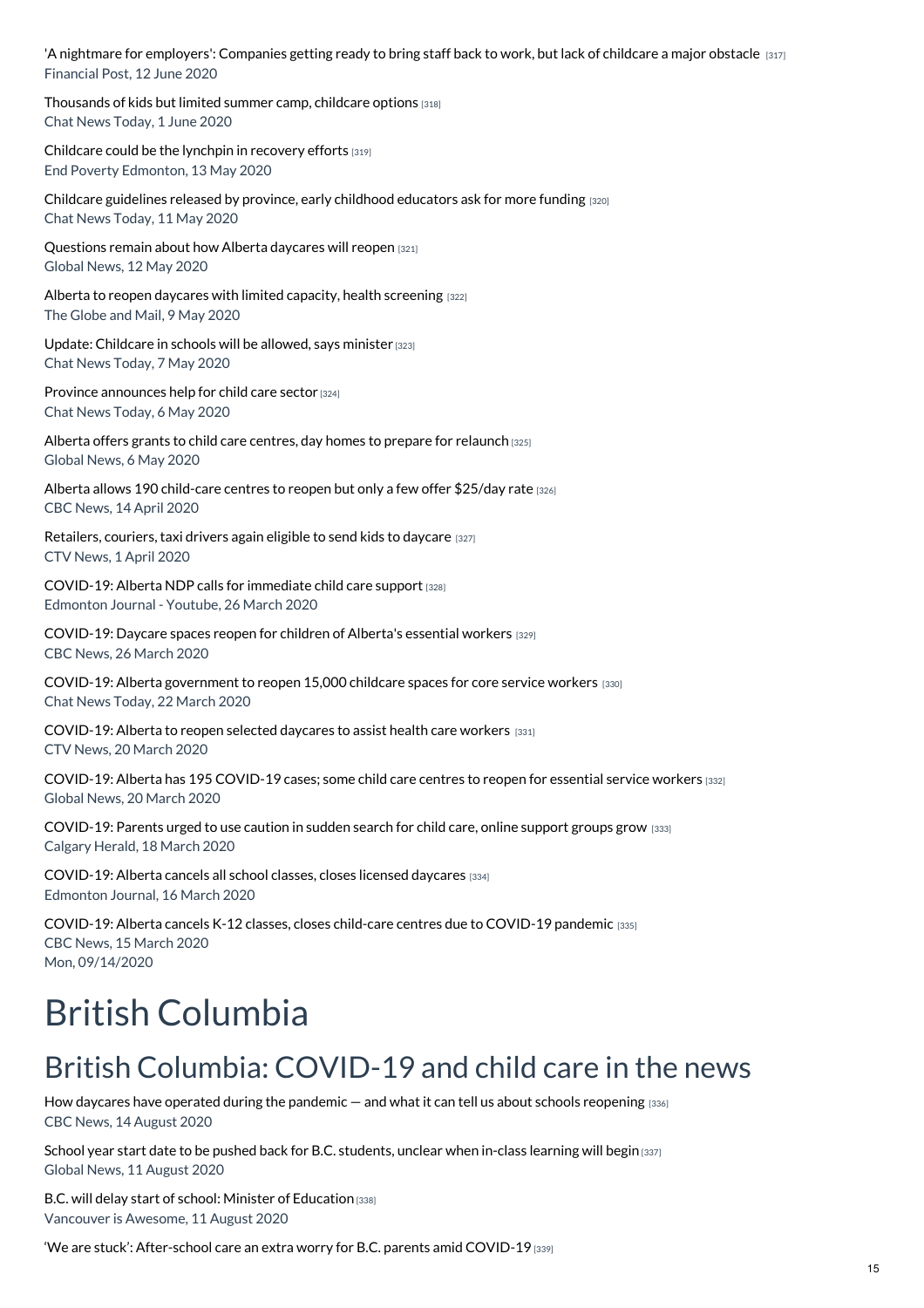Global News, 5 August 2020

Most B.C. students to return to full-time classes in [September](https://www.childcarecanada.org/documents/child-care-news/20/08/most-bc-students-return-full-time-classes-september) [340] CTV News, 29 July 2020

Professional [development](https://voiceonline.com/professional-development-goes-virtual-for-child-care-professionals/) goes virtual for child care professionals [341] Voice, 29 July 2020

Child-care services at Vancouver [community](https://www.childcarecanada.org/documents/child-care-news/20/07/child-care-services-vancouver-community-centres-returning-fall) centres returning this fall [342] CBC News, 23 July 2020

Comox Valley MPs want feds to [stabilize](https://www.childcarecanada.org/documents/child-care-news/20/07/comox-valley-mps-want-feds-stabilize-child-care-sector) child care sector [343] Comox Valley Record, 18 July 2020

[\\$1.6-million](https://www.childcarecanada.org/documents/child-care-news/20/06/16-million-child-care-facility-coming-canal-flats) child care facility coming to Canal Flats [344] MyEastkootenayNow, 24 June 2020

Children unlikely to pass [COVID-19](https://www.childcarecanada.org/documents/child-care-news/20/06/children-unlikely-pass-covid-19-each-other-says-provincial-health-of) to each other, says provincial health officer  $[345]$ CBC News, 23 June 2020

Opinion: Early childhood [educators](https://www.childcarecanada.org/documents/child-care-news/20/06/opinion-early-childhood-educators-forefront-bc%25E2%2580%2599s-recovery) at the forefront of B.C.'s recover [346] Vancouver Sun, 18 June 2020

B.C. extends [emergency](https://www.childcarecanada.org/documents/child-care-news/20/06/bc-extends-emergency-child-care-funding-through-summer) child-care funding through the summer [347] CBC News, 17 June 2020

[Emergency](https://www.childcarecanada.org/documents/child-care-news/20/06/emergency-covid-19-funding-indigenous-early-learning-child-care) covid-19 funding for Indigenous Early Learning & Child Care (June 1 - September 30, 2020) [348] BC Aboriginal Child Care Society, 1 June 2020

Daycares in B.C. not mandated to reopen despite new health [guidelines](https://www.childcarecanada.org/documents/child-care-news/20/05/daycares-bc-not-mandated-reopen-despite-new-health-guidelines) [349] Tricity news, 15 May 2020

Delta parents forced to choose ['undesirable](https://www.childcarecanada.org/documents/child-care-news/20/05/delta-parents-forced-choose-undesirable-childcare-options) childcare options' [350] Delta Optimist, 14 May 2020

[Reopening](https://www.childcarecanada.org/documents/child-care-news/20/05/reopening-bc-updated-guidelines-released-childcare-centres) B.C.: updated guidelines released for childcare centres [351] Global News, 15 May 2020

B.C. daycares will begin to reopen in mid-May amid [COVID-19](https://www.childcarecanada.org/documents/child-care-news/20/05/bc-daycares-will-begin-reopen-mid-may-amid-covid-19-pandemic) pandemic [352] Global News, 6 May 2020

[Thousands](https://www.childcarecanada.org/documents/child-care-news/20/04/thousands-child-care-spaces-still-available-bc-children-essential-wo) of child-care spaces still available in B.C. for children of essential workers [353] CBC News, 23 April 2020

Struggle to find childcare for B.C.'s [essential-service](https://www.childcarecanada.org/documents/child-care-news/20/04/struggle-find-childcare-bcs-essential-service-staff-highlights-fears) staff highlights fear over sector's future [354] CBC News, 7 April 2020

[Province](https://www.childcarecanada.org/documents/child-care-news/20/04/province-helps-essential-service-workers-find-child-care) helps essential service workers find child care [355] MyPowellRiverNow, 2 April 2020

[COVID-19:](https://www.childcarecanada.org/documents/child-care-news/20/03/temporary-emergency-funding-guidelines) Temporary emergency funding guidelines [356] Government of BC, 26 March 2020

[COVID-19:](https://www.childcarecanada.org/documents/child-care-news/20/03/vancouver-offers-emergency-childcare-referrals-essential-covid-19-wo) Vancouver offers emergency childcare referrals to essential COVID-19 workers [357] Global News, 27 March 2020

COVID-19: Operational [requirements](https://www.childcarecanada.org/documents/child-care-news/20/03/operational-requirements-unsuitable-should-daycare-open-essential-wo) unsuitable should daycare open for essential workers: Operators [358] VOCM, 27 March 2020

[COVID-19:](https://www.childcarecanada.org/documents/child-care-news/20/03/newsletter-child-care-and-covid-19) Newsletter - Child care and COVID-19 [359] First Call: BC Child and Youth Advocacy Coalition, 26 March 2020

COVID-19: In-home child-care providers face tough decisions despite [government](https://www.childcarecanada.org/documents/child-care-news/20/03/home-child-care-providers-face-tough-decisions-despite-government-ai) aid [360] Vancouver Sun, 26 March 2020

[COVID-19:](https://www.childcarecanada.org/documents/child-care-news/20/03/okanagan-daycare-supporting-essential-service-providers-amid-covid-1) Okanagan (B.C) daycare supporting essential service providers amid COVID-19 [361] Salmon Arm Observer, 21 March 2020

COVID-19: BC: Child care gets a boost to help support essential service workers during [coronavirus](https://www.childcarecanada.org/documents/child-care-news/20/03/child-care-gets-boost-help-support-essential-service-workers-during-) crisis  $[362]$ Global News, 21 March 2020

[COVID-19](https://www.childcarecanada.org/documents/child-care-news/20/03/covid-19-shut-down-bc-schools-%25E2%2580%2594-so-why-are-daycares-still-open) shut down B.C. schools — so why are daycares still open? [363] CBC News, 19 March 2020

[COVID-19:](https://www.childcarecanada.org/documents/child-care-news/20/03/opinion-its-unethical-keep-bc-child-care-facilities-open-during-covi) Opinion: It's 'unethical' to keep B.C. child care facilities open during the COVID-19 pandemic [364]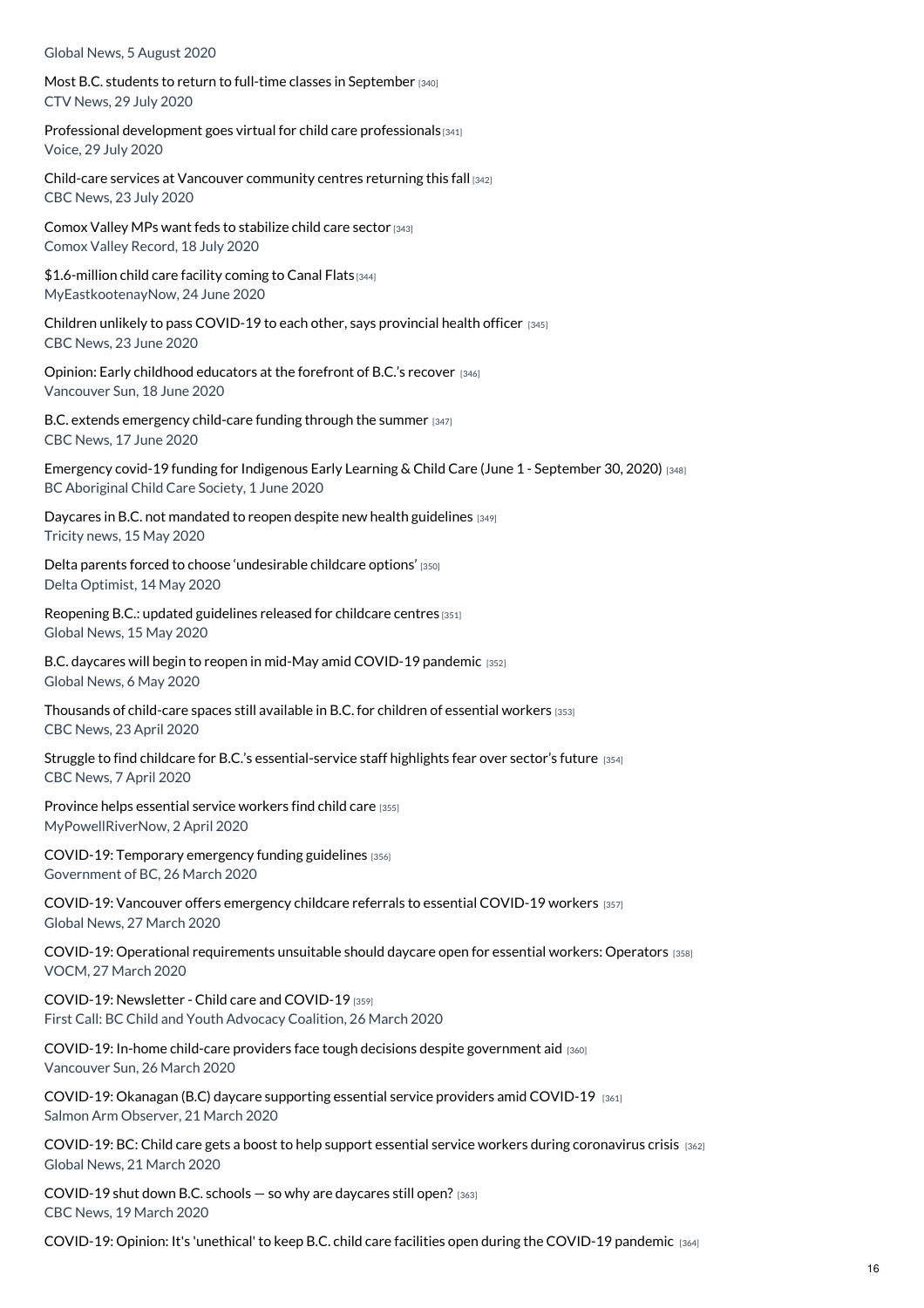Kamloops Matters, 19 March 2020

BC: Child-care providers raise [coronavirus](https://www.childcarecanada.org/documents/child-care-news/20/03/child-care-providers-raise-coronavirus-concerns-letter-bc-premier) concerns in letter to B.C. premier [365] Global News, 18 March 2020

B.C. [daycares](https://www.childcarecanada.org/documents/child-care-news/20/03/bc-daycares-stay-open-situation-could-change-quickly-horgan) to stay open, but situation could change quickly: Horgan [366] Global News, 17 March 2020

B.C. physicians concerned over lack of childcare options amid COVID-19 [emergency](https://www.childcarecanada.org/documents/child-care-news/20/03/bc-physicians-concerned-over-lack-childcare-options-amid-covid-19-em) [367] CBC News, 17 March 2020

[COVID-19:](https://www.childcarecanada.org/documents/child-care-news/20/03/preschools-and-daycares-need-guidance-financial-help-during-pandemic) Preschools and daycares need guidance, financial help during pandemic say, operators [368] Prince George Citizen, 16 March 2020 Mon, 09/14/2020

# Northwest Territories

## Northwest Territories: COVID-19 and child care in the news

[Financial](https://www.childcarecanada.org/documents/child-care-news/20/05/financial-support-early-learning-and-child-care) support for early learning and child care [369] Government of Northwest Territories, May 2020

Financial [uncertainty](https://www.childcarecanada.org/documents/child-care-news/20/05/financial-uncertainty-childcare-forges-during-covid-19) as childcare forges on during Covid-19 [370] Cabin Radio, 1 May 2020

N.W.T. [government](https://www.childcarecanada.org/documents/child-care-news/20/04/nwt-government-commits-5m-child-care-essential-workers) commits \$5M for child care for essential workers [371] CBC News, 24 April 2020

COVID-19: [Information](https://www.childcarecanada.org/documents/child-care-news/20/03/information-schools-and-licensed-early-childcare-programs) for schools and licensed early child child programs [372] Government NWT, 18 March 2020 Mon, 09/14/2020

# Nunavut

## Nunavut: COVID-19 and child care in the news

Nunavut allows parks, [playgrounds](https://www.childcarecanada.org/documents/child-care-news/20/06/nunavut-allows-parks-playgrounds-and-daycares-reopen) and daycares to reopen [373] Nunatsiaq News, 1 June 2020

Nunavut daycares say they're at risk of going bankrupt during [pandemic](https://www.childcarecanada.org/documents/child-care-news/20/04/nunavut-daycares-say-theyre-risk-going-bankrupt-during-pandemic) [374] Nunatsiaq News, 28 April 2020

Nunavut to financially support hunters, childcare workers during [COVID-19](https://www.childcarecanada.org/documents/child-care-news/20/04/nunavut-financially-support-hunters-childcare-workers-during-covid-1) [375] Nunatsiaq News, 20 March 2020

COVID-19: [Information](https://www.childcarecanada.org/documents/child-care-news/20/03/information-schools-and-licensed-early-child-care-programs) for schools and licensed early child care programs [376] Government Northwest Territories, 25 March 2020

[COVID-19:](https://www.childcarecanada.org/documents/child-care-news/20/03/many-nwt-daycares-and-day-homes-stay-open-time-childcare-crisis) Many NWT daycares and day homes stay open in a time of childcare crisis [377] Cabin Radio, 24 March 2020

[COVID-19:](https://www.childcarecanada.org/documents/child-care-news/20/03/all-nunavut-schools-and-daycares-close-three-weeks) All Nunavut schools and daycares to close for three weeks [378] CBC News, 16 March 2020 Mon, 09/14/2020

# Yukon

## Yukon: COVID-19 and child care in the news

Yukon continues heading towards Phase 3 of [reopening](https://www.childcarecanada.org/documents/child-care-news/20/08/yukon-continues-heading-towards-phase-3-reopening) [379] Yukon News, 15 July 2020

Child care operators receive [additional](https://www.childcarecanada.org/documents/child-care-news/20/04/child-care-operators-receive-additional-funding) funding [380] Government of Yukon, 6 April 2020

Yukon daycares can access further funding during [pandemic](https://www.childcarecanada.org/documents/child-care-news/20/04/yukon-daycares-can-access-further-funding-during-pandemic) [381]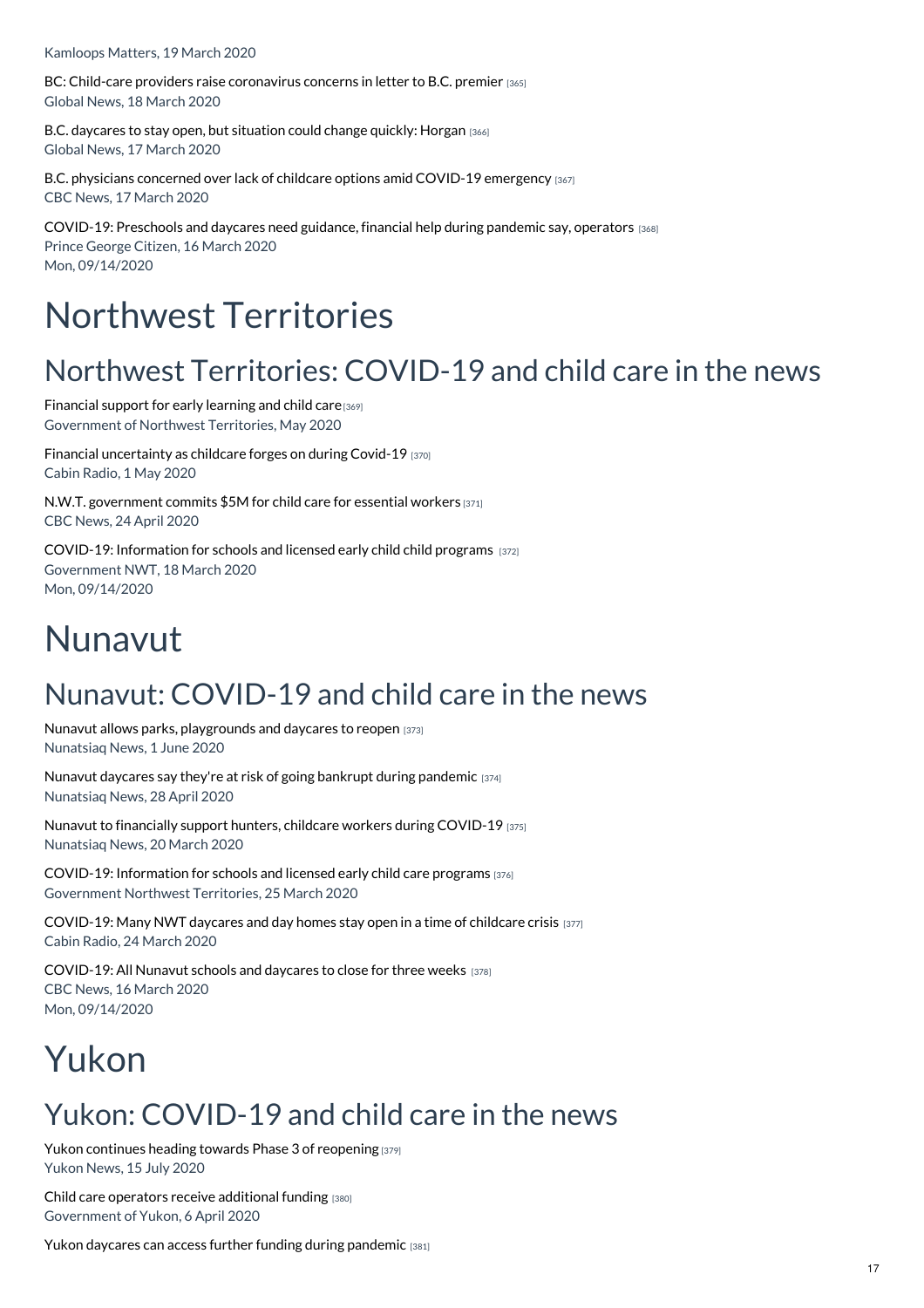Yukon News, 15 April 2020

Yukon early childhood educators [concerned](https://www.childcarecanada.org/documents/child-care-news/20/04/yukon-early-childhood-educators-concerned-about-working-during-pande) about working during pandemic [382] Yukon News, 27 March 2020

[COVID-19:](https://www.childcarecanada.org/documents/child-care-news/20/03/public-health-emergency-declared-yukon-over-covid-19) Updated: Public health emergency declared in Yukon over COVID-19 [383] Yukon News, 18 March 2020 Mon, 09/14/2020

# Child care services over the period of the pandemic

**UPDATE:**As a result of all of the changes and the implementation of re-opening guidelines and protocols for P/T across Canada we are no longer updating this 'Summary chart - State of child care during COVID-19 by province/territory'.

### Summary chart - State of child care during COVID-19 by province/territory

This table provides summary information about provincial/territorial initiatives and responses to child care in the COVID-19 pandemic in Canada. Title: Child care during COVID-19 - Provinces/territories - Operation of services, emergency services and funding and re-opening.

More detailed information can be found in the provincial/ territorial table.

### Table on the status of child care in Canada and the COVID crisis – Provinces/territories

The information in this provincial/territorial table has been gathered using government information, media sources and individuals in the field. We have made every attempt to make it as correct and up-to-date as possible; we will be updating it on a regular basis as long as necessary. Thanks to Don Giesbrecht (Canadian Child Care [Federation](https://www.cccf-fcsge.ca/) [384]) for sharing information. Title: *Status of child care in Canada in the COVID crisis – Provinces/ territories.*

| <b>Attachment</b>                         | <b>Size</b> |
|-------------------------------------------|-------------|
| <b>T</b> Summary Chart [385]              | 469.67 KB   |
| <b>Provincial/territorial table</b> [386] | 1 MB        |

Mon, 09/14/2020

# International responses to the pandemic

This section provides a selection of relevant articles across different jurisdictions, providing insight into the variety of child care challenges and policy approaches undertaken by different countries in light of the COVID-19 pandemic.

### Relevant international news

[Millennials](https://www.childcarecanada.org/documents/research-policy-practice/20/07/millennials-and-gen-z-want-affordable-child-care-findings-n) and Gen Z Want Affordable Child Care: Findings from Next100 [387] Next100, 23 July 2020 UNESCO webinar paints ECEC as 'the [forgotten](https://www.childcarecanada.org/documents/child-care-news/20/07/unesco-webinar-paints-ecec-%25E2%2580%2598-forgotten-child%25E2%2580%2599-society-calls-more-att) child' in society, calls for more attention [388] The Sector, 20 July 2020

Policy memo: [Strengthening](https://www.childcarecanada.org/documents/research-policy-practice/20/08/strengthening-quality-early-childhood-education-and-care-th) the quality of early childhood education and care through inclusion [389] European Commission, June 2020

Why [recovery](https://www.childcarecanada.org/documents/child-care-news/20/06/why-recovery-needs-have-children-its-centre) needs to have children at its centre [390] Social Europe, 16 June 2020

'I won't go': Cheers and tears as [Europe's](https://www.childcarecanada.org/documents/child-care-news/20/05/i-wont-go-cheers-and-tears-europes-kids-go-back-school%25C2%25A0) kids go back to school [391] CTV News, 11 May 2020

Schools [reopening](https://www.childcarecanada.org/documents/child-care-news/20/05/schools-reopening-has-not-triggered-rise-covid-19-cases-eu-ministers%25C2%25A0) has not triggered rise in Covid-19 cases, EU ministers told [392] The Guardian, 18 May 2020

No [coronavirus](https://www.childcarecanada.org/documents/child-care-news/20/05/no-coronavirus-spike-found-after-re-opening-schools-22-eu-countries) spike found after re-opening schools in 22 EU countries [393] The Telegraph, 18 May 2020

Lack of [childcare](https://www.childcarecanada.org/documents/child-care-news/20/04/lack-childcare-forcing-key-workers-stay-home%25C2%25A0) 'forcing key workers to stay home' [394]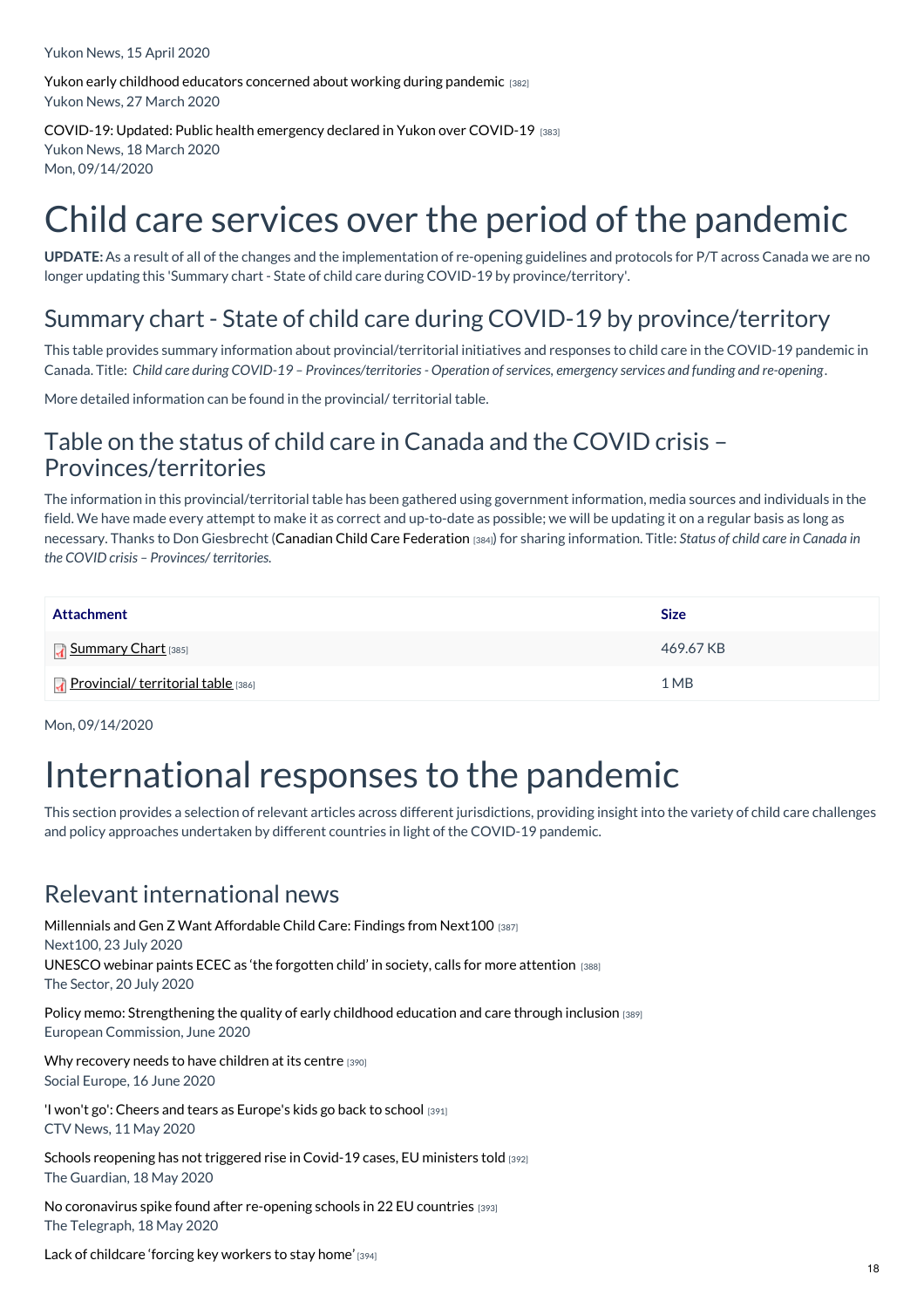#### BBC, 30 March 2020

If [coronavirus](https://www.childcarecanada.org/documents/child-care-news/20/04/if-coronavirus-forces-childcare-services-close-good-parents-will-be-%20) forces childcare services to close for good, parents will be left stranded [395] The Guardian, 30 March 2020

[Coronavirus:](https://www.childcarecanada.org/documents/child-care-news/20/03/coronavirus-creches-will-not-ask-parents-fees-after-deal-state) Creches will not ask parents for fees after deal with State [396] The Irish Times, 24 March 2020

The [coronavirus](https://www.childcarecanada.org/documents/child-care-news/20/03/coronavirus-puts-child-care-sector-need-bailout) puts child care sector in need of a bailout [397] Boston Globe, 24 March 2020

[Opinion:](https://www.childcarecanada.org/documents/child-care-news/20/03/opinion-child-care-and-parents-young-children-need-bailout) Child cares - and parents of young children - need a bailout [398] Romper, 20 March 2020

[COVID-19](https://www.childcarecanada.org/documents/child-care-news/20/03/covi-19-resources-state-child-care-actions-response-covid-19) resources: State child care actions in response to COVID-19 [399] The Hunt Institue, Ongoing updates

COVID-19: The U.S. [Coronavirus](https://www.childcarecanada.org/documents/child-care-news/20/03/us-coronavirus-response-must-meet-health-workers-child-care-needs) response must meet health workers' child care needs [400] Center for American Progress, 24 March 2020

[COVID-19:](https://www.childcarecanada.org/documents/child-care-news/20/03/babies-dont-do-social-distancing) Babies don't do social distancing [401] The Hill, 20 March 2020

[COVID-19:](https://www.childcarecanada.org/documents/child-care-news/20/03/coronavirus-australia-medical-certificate-needed-childcare-subsidy-i) Australia: Medical certificate needed for childcare subsidy if children kept home [402] The Guardian, 19 March 2020

COVID-19: Scramble for childcare in Madrid as schools closed over [coronoavirus](https://www.childcarecanada.org/documents/child-care-news/20/03/scramble-childcare-madrid-schools-closed-over-coronavirus-0) [403] The Guardian, 11 March 2020

[COVID-19:](https://www.childcarecanada.org/documents/child-care-news/20/03/parents-these-jobs-can-continue-send-their-children-school) UK: Parents with these jobs can continue to send their children to school [404] SkyNews, 20 March 2020

COVID-19: UK: Nurseries will close without more support during [coronavirus](https://www.childcarecanada.org/documents/child-care-news/20/03/nurseries-will-close-without-more-support-during-coronavirus) [405] The Guardian, 20 March 2020

| COVID-19: UK: All schools to close from Friday; GCSE and A-level exams cancelled – UK Covid-19, as it happened $_{[406]}$ |  |
|---------------------------------------------------------------------------------------------------------------------------|--|
| The Guardian, 18 March 2020                                                                                               |  |

COVID-19: For parents, a battle to find day care while so much closes amid [coronavirus](https://www.childcarecanada.org/documents/child-care-news/20/03/parents-battle-find-day-care-while-so-much-closes-amid-coronavirus-f) fears [407] The Washington Post, 13 March 2020

'What's the right thing to do?' [Coronavirus](https://www.childcarecanada.org/documents/child-care-news/20/03/whats-right-thing-do-coronavirus-forces-families-make-painful-childc) forces families to make painful child care decisions [408] The Time, 17 March 2020

[Coronavirus:](https://www.childcarecanada.org/documents/child-care-news/20/03/coronavirus-how-does-it-impact-child-care-providers-and-ccrrs) How does it impact child care providers and CCR&R?[409] Child Care Aware of America, 28 February 2020

Being a childcare worker has always meant living on the [frontlines](https://www.childcarecanada.org/documents/child-care-news/20/03/being-childcare-worker-has-always-meant-living-frontlines) [410] Jezebel, 17 March 2020

Denmark gives green light to [children's](https://www.childcarecanada.org/documents/child-care-news/20/05/denmark-gives-green-light-childrens-pyjama-parties%25C2%25A0) pyjama parties [411] The Local, 14 May 2020

How [reopened](https://www.childcarecanada.org/documents/child-care-news/20/05/how-reopened-schools-denmark-keep-children-safely-apart) schools in Denmark keep children safely apart [412] BBC News, 12 May 2020

'It's like walking a [tightrope':](https://www.childcarecanada.org/documents/child-care-news/20/04/its-walking-tightrope-life-after-lockdown-denmark) Life after lockdown in Denmark [413] The Local, 18 April 2020

Three toys per child and a teddy bear ban: New rules for Denmark's [kindergartens](https://www.childcarecanada.org/documents/child-care-news/20/04/three-toys-child-and-teddy-bear-ban-new-rules-denmarks-kindergartens) [414] The Local, 16 April 2020

Denmark first in Europe to reopen schools after [coronavirus](https://www.childcarecanada.org/documents/child-care-news/20/04/denmark-first-europe-reopen-schools-after-coronavirus-lockdown) lockdown [415] The Local, 15 April 2020

How schools and day care centres in Denmark are gearing up for [reopening](https://www.childcarecanada.org/documents/child-care-news/20/04/how-schools-and-day-care-centres-denmark-are-gearing-reopening) [416] The Local, 13 April 2020

Government [recommendations](https://www.childcarecanada.org/documents/child-care-news/20/05/government-recommendations-small-kids-returning-daycare-kindergarten) for small kids returning to daycare, kindergarten and school [417] CPH Post, 9 April 2020

### **Country responses**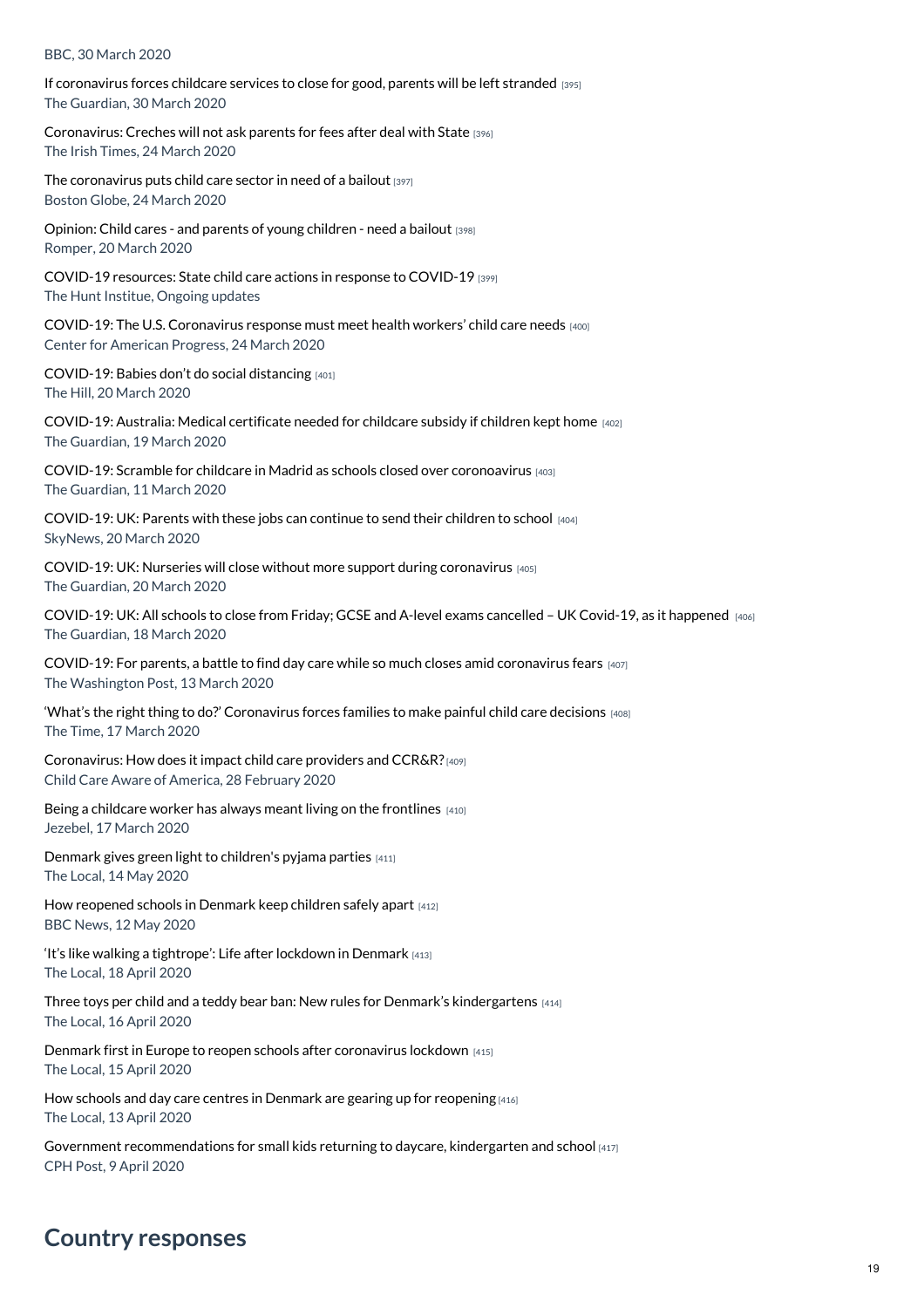### Austria

Schools are closed but will continue to supervise children of parents who are working. Child care centres are closed in some locales such as Vienna.

#### Belgium

Child care centres are not required to close. Schools are closed but some schools will remain open to look after children of essential workers.

### Denmark

Re-opened child care on April 15, 2020

Denmark gives green light to [children's](https://www.childcarecanada.org/documents/child-care-news/20/05/denmark-gives-green-light-childrens-pyjama-parties%25C2%25A0) pyjama parties [411] The Local, 14 May 2020

How [reopened](https://www.childcarecanada.org/documents/child-care-news/20/05/how-reopened-schools-denmark-keep-children-safely-apart) schools in Denmark keep children safely apart [412] BBC News, 12 May 2020

'It's like walking a [tightrope':](https://www.childcarecanada.org/documents/child-care-news/20/04/its-walking-tightrope-life-after-lockdown-denmark) Life after lockdown in Denmark [413] The Local, 18 April 2020

Three toys per child and a teddy bear ban: New rules for Denmark's [kindergartens](https://www.childcarecanada.org/documents/child-care-news/20/04/three-toys-child-and-teddy-bear-ban-new-rules-denmarks-kindergartens) [414] The Local, 16 April 2020

Denmark first in Europe to reopen schools after [coronavirus](https://www.childcarecanada.org/documents/child-care-news/20/04/denmark-first-europe-reopen-schools-after-coronavirus-lockdown) lockdown [415] The Local, 15 April 2020

How schools and day care centres in Denmark are gearing up for [reopening](https://www.childcarecanada.org/documents/child-care-news/20/04/how-schools-and-day-care-centres-denmark-are-gearing-reopening) [416] The Local, 13 April 2020

Government [recommendations](https://www.childcarecanada.org/documents/child-care-news/20/05/government-recommendations-small-kids-returning-daycare-kindergarten) for small kids returning to daycare, kindergarten and school [417] CPH Post, 9 April 2020

### Finland

Re-opening schools and daycares starting May 14, 2020

Finland to reopen schools and daycares [gradually](https://www.childcarecanada.org/documents/child-care-news/20/05/finland-reopen-schools-and-daycares-gradually-starting-may-14) starting May 14 [418] National Post, 29 April 2020

### France

Will re-open child care on May 11, 2020

70 cases of COVID-19 at French schools days after [re-opening](https://www.childcarecanada.org/documents/child-care-news/20/05/70-cases-covid-19-french-schools-days-after-re-opening%25C2%25A0) [419] The Star, 18 May 2020

Viral photo shows preschoolers confined to chalk squares for [social-distanced](https://www.childcarecanada.org/documents/child-care-news/20/05/viral-photo-shows-preschoolers-confined-chalk-squares-social-distanc) playtime [420] The Hill, 13 May 2020

France starts to reopen [schools](https://www.childcarecanada.org/documents/child-care-news/20/05/france-starts-reopen-schools-many-kids-remain-home) - but many kids remain at home [421] The Local, 12 May 2020

French PM reveals detailed plan to end [lockdown](https://www.childcarecanada.org/documents/child-care-news/20/04/french-pm-reveals-detailed-plan-end-lockdown-france) in France [422] The Local, 28 April 2020

[Updated:](https://www.childcarecanada.org/documents/child-care-news/20/04/how-frances-plan-reopen-schools-has-changed) How France's plan to reopen schools has changed [423] The Local, 21 April 2020

### Germany

All child care centres closed.

### Ireland

All child care centres closed.

Creches will not ask parents for fees for three months, as government scheme will see childcare worker wages topped up beyond the 70 per cent level announced for others.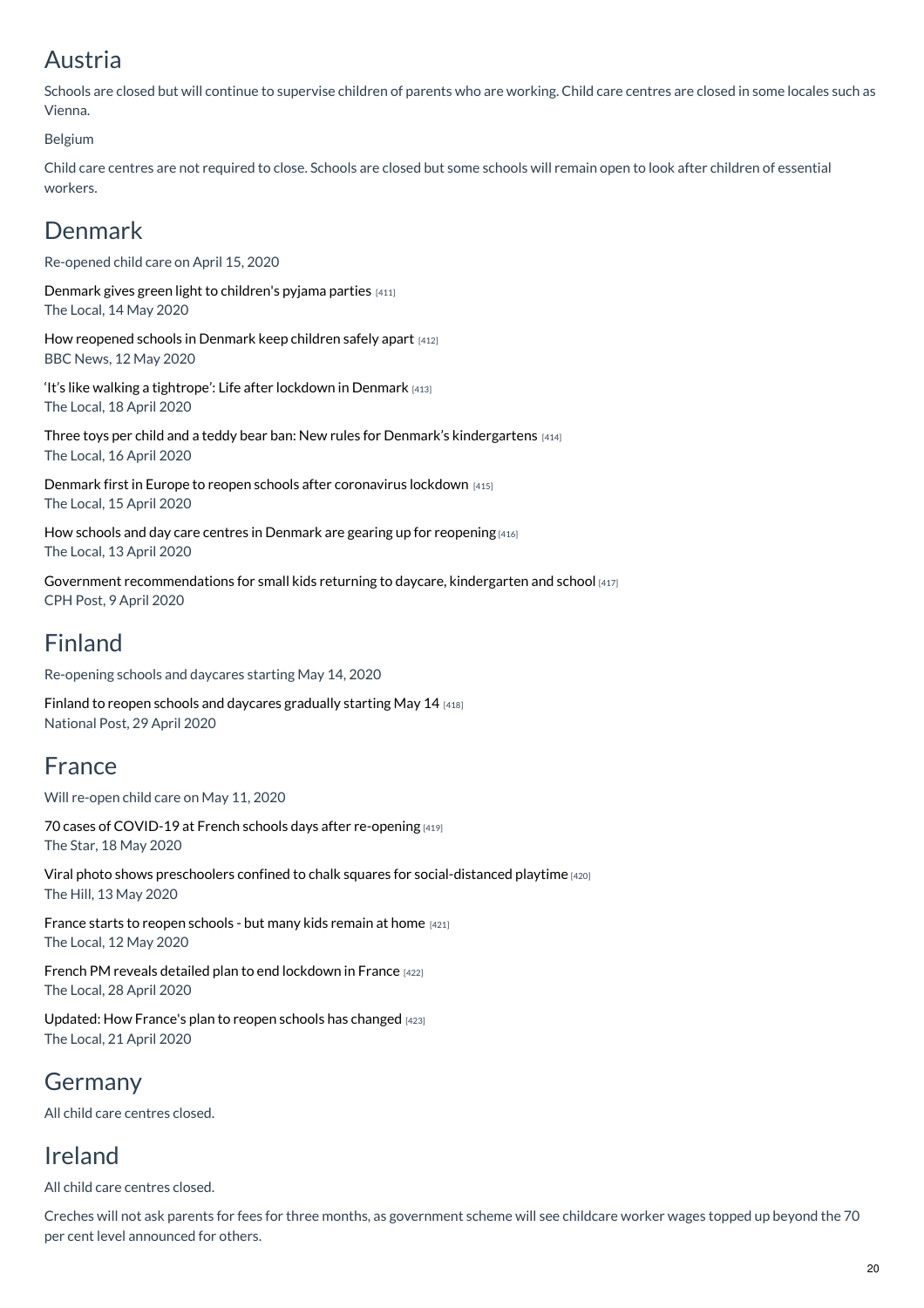Department of Children and Youth Affairs will reimburse childcare providers a further 30 per cent on top of the scheme announced earlier, which will see the Government pay 70 per cent of a workers salary up to €410 per week.

[Importance](https://www.childcarecanada.org/documents/child-care-news/20/06/importance-childcare-economy-has-been-recognised-last) of childcare to the economy has been recognised at last [5:22] [424] Irish Times, 15 June 2020

What will [reopened](https://www.childcarecanada.org/documents/child-care-news/20/06/what-will-reopened-childcare-centres-look-staff-and-children) childcare centres look like to staff and to children? [425] The Irish Times, 2 June 2020

[Coronavirus:](https://www.childcarecanada.org/documents/child-care-news/20/06/coronavirus-hse-experts-support-early-reopening-schools) HSE experts support the early reopening of schools [426] The Irish Times, 29 May 2020

Report warns over 'financial [sustainability'](https://www.childcarecanada.org/documents/child-care-news/20/05/coronavirus-report-warns-over-%25E2%2580%2598financial-sustainability%25E2%2580%2599-childcare-s) of childcare sector [427] The Irish Times, 14 May 2020

### **Italy**

All child care centres closed.

Social bubbles and no toys from home: How Italy will reopen [kindergartens](https://www.childcarecanada.org/documents/child-care-news/20/08/social-bubbles-and-no-toys-home-how-italy-will-reopen-kindergartens) [428] The Local, 4 August 2020

Italians prepare to return to work, if they can find [child-care](https://www.childcarecanada.org/documents/child-care-news/20/05/italians-prepare-return-work-if-they-can-find-child-care) [429] The Wall Street Journal, 2 May 2020

### Lithuania

All child care centres are closed.

### **Netherlands**

Will re-open child care centres on May 11, 2020

De rol van kinderen in de transmissie van SARS-CoV-2 / The role of children in the [transmission](https://www.childcarecanada.org/documents/research-policy-practice/20/06/de-rol-van-kinderen-de-transmissie-van-sars-cov-2-role-chil) of SARS-CoV-2 [430] Nederlands Tijdschrift voor Geneeskunde, 6 June 2020

Initial results on how [COVID-19](https://www.childcarecanada.org/documents/child-care-news/20/06/initial-results-how-covid-19-spreads-within-dutch-families) spreads within Dutch families [431] National Institute for Public Health and the Environment, 3 June 2020

Children and [COVID-19](https://www.childcarecanada.org/documents/research-policy-practice/20/04/children-and-covid-19%20%25C2%25A0) [432] National Institute for Public Health and the Environment, 18 May 2020

[Netherlands](https://www.childcarecanada.org/documents/child-care-news/20/04/netherlands-wants-fully-open-primary-schools-summer) wants to fully open primary schools before the summer [433] The Brussels Times, 23 April 2020

Europe begins going back to school: France and Holland become latest countries to reopen [classrooms,](https://www.childcarecanada.org/documents/child-care-news/20/04/europe-begins-going-back-school-france-and-holland-become-latest-cou) with young children to return in small groups from May 11 [434] Daily Mail, 22 April 2020

[Netherlands](https://www.childcarecanada.org/documents/child-care-news/20/04/netherlands-will-open-primary-schools-may-other-lockdown-measures-co) will open primary schools in May: Other lockdown measures continue [435] NL Times, 21 April 2020

### Norway

Re-opened child care on April 20, 2020

0.6% of children in Norway test positive for the [coronavirus](https://www.childcarecanada.org/documents/child-care-news/20/05/06-children-norway-test-positive-coronavirus) [436] The Local, 21 May 2020

Opening schools has not rekindled epidemic in Norway, say [authorities](https://www.childcarecanada.org/documents/child-care-news/20/05/opening-schools-has-not-rekindled-epidemic-norway-say-authorities%25C2%25A0) [437] The Local, 11 May 2020

'I wasn't sure of the kids' safety': How parents felt about Norway's [kindergarten](https://www.childcarecanada.org/documents/child-care-news/20/04/i-wasn%25E2%2580%2599t-sure-kids%25E2%2580%2599-safety%25E2%2580%2599-how-parents-felt-about-norway%25E2%2580%2599s-kinderga) opening [438] The Local, 24 April 2020

Nursery, but not as they knew it ... Norway adjusts to life after [lockdown](https://www.childcarecanada.org/documents/child-care-news/20/04/nursery-not-they-knew-it-norway-adjusts-life-after-lockdown) [439] The Guardian, 24 April 2020

Oslo [kindergartens](https://www.childcarecanada.org/documents/child-care-news/20/04/oslo-kindergartens-will-open-again) will open again [440] City of Oslo, 17 April 2020

Pack lunches and no toys from home: New rules for Norway's [kindergartens](https://www.childcarecanada.org/documents/child-care-news/20/04/pack-lunches-and-no-toys-home-new-rules-norway%25E2%2580%2599s-kindergartens) [441]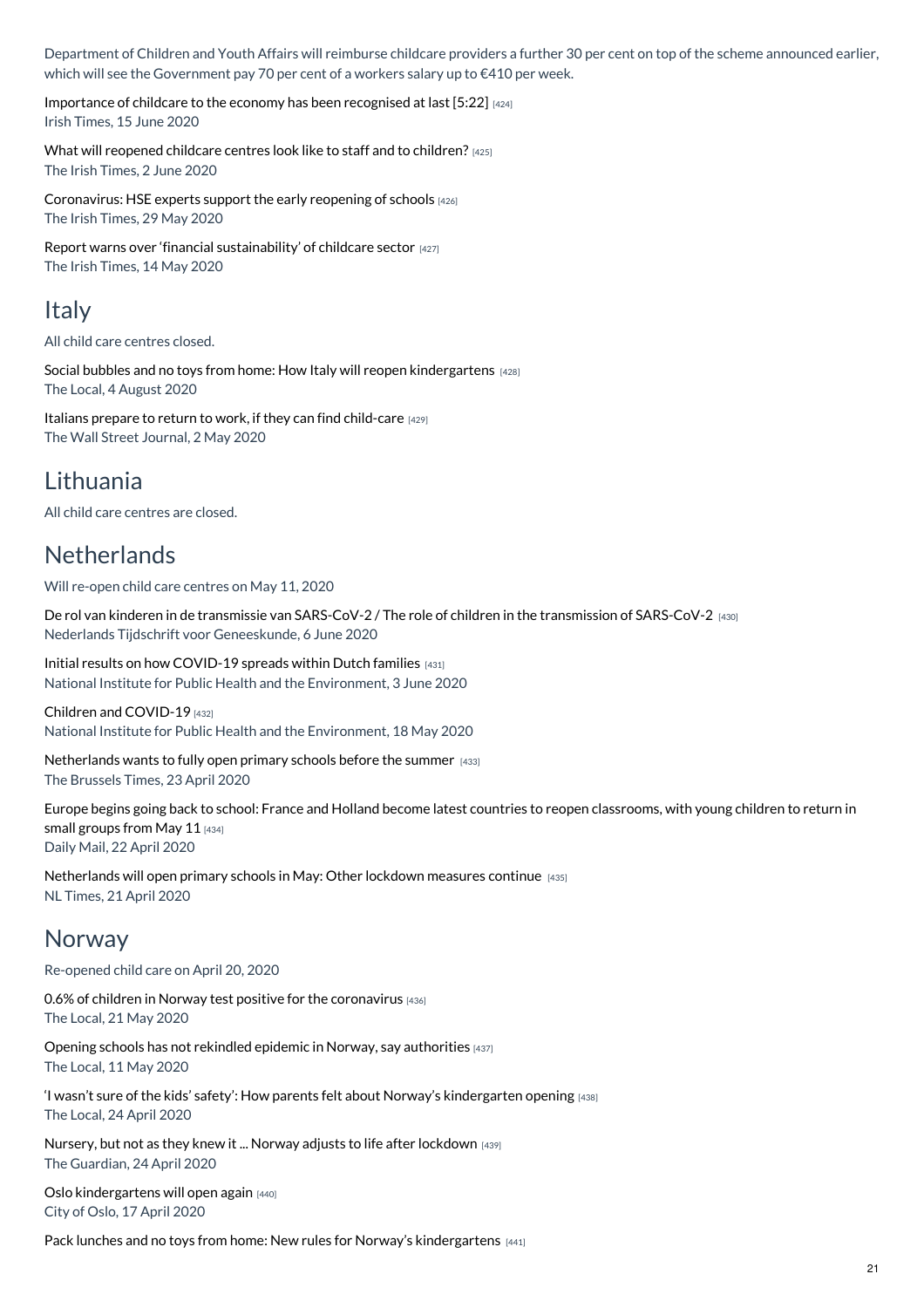The Local, 20 April 2020

[Kindergarten](https://www.childcarecanada.org/documents/child-care-news/20/04/kindergarten-reopening-and-covid-19-video) reopening and COVID-19 [Video] [442] Bydel Bjerke, 20 April 2020

Updated: What you need to know about Norway's [kindergarten](https://www.childcarecanada.org/documents/child-care-news/20/05/updated-what-you-need-know-about-norways-kindergarten-reopening) reopening [443] The Local, 15 April 2020

### Portugal

All child care centres closed. Wage compensation for parents not at work.

### Scotland

Schools and nurseries in Scotland and Wales will close as of March 20th, 2020

[Reopening](https://www.childcarecanada.org/documents/child-care-news/20/06/reopening-childcare-safely) childcare safely [444] Scottish Government, 15 June 2020

### Sweden

Neither schools nor child care are consistently closed.

### UK

Schools and nurseries in Scotland and Wales will close as of March 20th, 2020

Schools and nurseries in the UK-England will be close das of March 20th, 2020

Schools in Northern Ireland are due to shut Monday, March 23rd, 2020.

Activism, [autonomy](https://www.childcarecanada.org/documents/child-care-news/20/08/activism-autonomy-and-identities-stories-early-childhood-educators) and identities: Stories from early childhood educators [445] British Educational Research Associations

UK working mothers are 'sacrificial lambs' in [coronavirus](https://www.childcarecanada.org/documents/child-care-news/20/08/uk-working-mothers-are-sacrificial-lambs-coronavirus-childcare-crisi) childcare crisis [446] The Guardian, 24 July 2020

Don't build roads, open [schools](https://www.childcarecanada.org/documents/child-care-news/20/07/dont-build-roads-open-schools) [447] The Atlantic, 30 June 2020

Early years and [childcare](https://www.childcarecanada.org/documents/child-care-news/20/06/early-years-and-childcare-sector-risk-collapse-england) sector at risk of collapse in England [448] The Guardian, 1 June 2020

[Education](https://www.childcarecanada.org/documents/child-care-news/20/05/education-secretary-uses-danish-schools-example-fend-union-criticism) secretary uses Danish schools example to fend off union criticism [449] Personnel Today, 14 May 2020

[Coronavirus:](https://www.childcarecanada.org/documents/child-care-news/20/05/some-childminders-england-can-reopen) Some childminders in England can reopen [450] BBC, 13 May 2020

## United States

Child care closures/ re-openings are managed by state governments. There is no definitive answer on the status of child care in the US.

[Coronavirus](https://www.childcarecanada.org/documents/child-care-news/20/08/coronavirus-prompts-child-care-providers-call-it-quits) prompts child-care providers to call it quits [451] Los Angeles Times, 22 August 2020

[Pandemic](https://www.childcarecanada.org/documents/child-care-news/20/08/pandemic-widened-boston%25E2%2580%2599s-child-care-gap) widened Boston's child care gap [452] WGBH, 12 August 2020

Daycare workers worry they're being asked to do too much for kids with distance learning [assignments](https://www.childcarecanada.org/documents/child-care-news/20/08/daycare-workers-worry-theyre-being-asked-do-too-much-kids-distance-l) [453] ABC 10, 12 August 2020

Joe Biden's plan for universal [preschool](https://www.childcarecanada.org/documents/child-care-news/20/08/joe-bidens-plan-universal-preschool-forgets-key-childrens-success-pa) forgets key to children's success: Parents. [454] USA Today, 3 August 2020

US: What are parents doing for child care? Here are 3 options (with [trade-offs\)](https://www.childcarecanada.org/documents/child-care-news/20/08/what-are-parents-doing-child-care-here-are-3-options-trade-offs) [455] NPR, 31 July 2020

Child care is [broken.](https://www.childcarecanada.org/documents/child-care-news/20/07/child-care-broken-biden-has-plan-fix-it) Biden has a plan to fix it. [456] Vox, 24 July 2020

How the child care crisis will distort the economy for a generation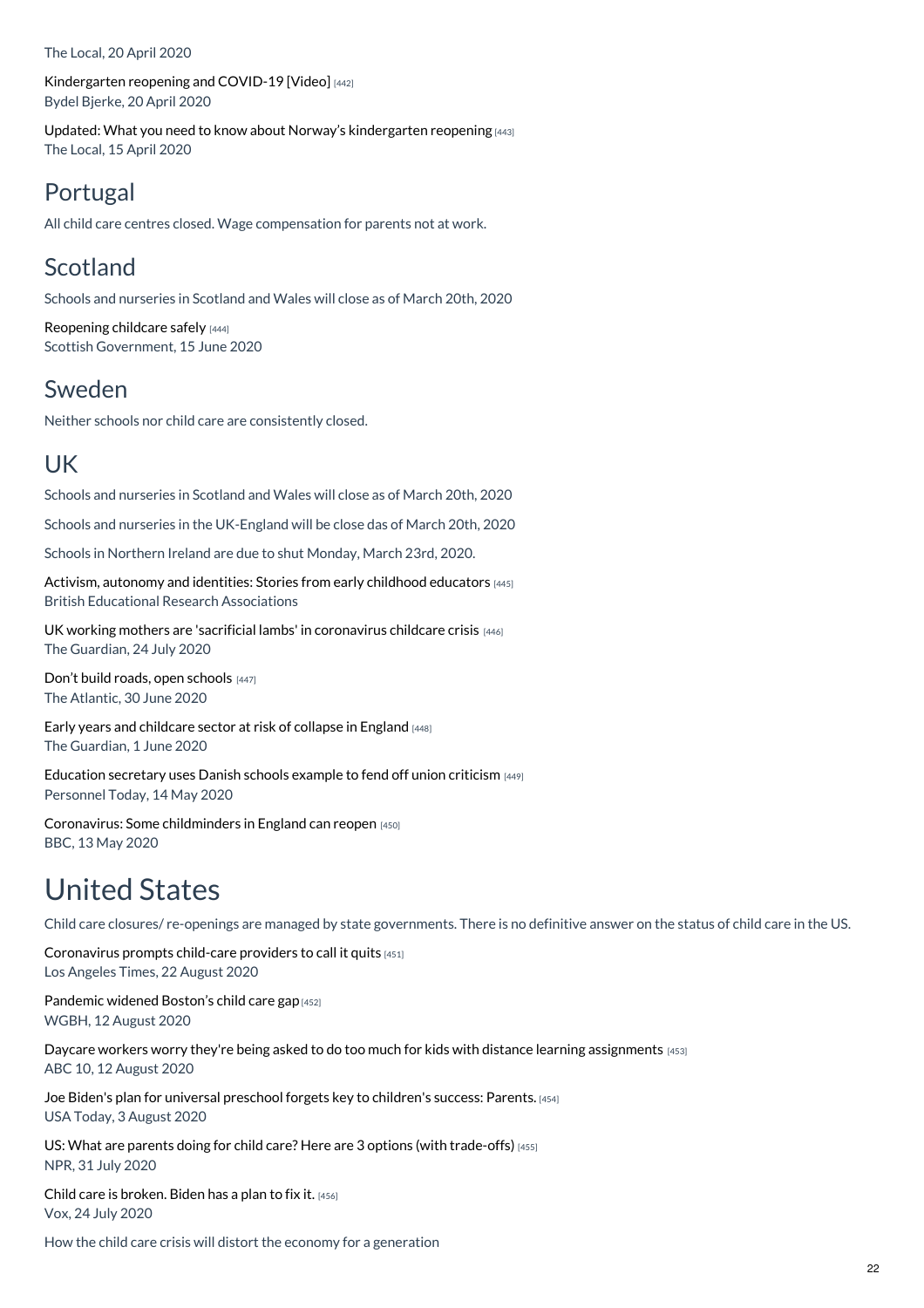#### Politico, 23 July 2020

California allowing kids in [classrooms](https://www.childcarecanada.org/documents/child-care-news/20/07/california-allowing-kids-classrooms-day-care) - for day care [457] Times Herald, 22 July 2020

Opinion: Elizabeth Warren: To fight the [pandemic,](https://www.childcarecanada.org/documents/child-care-news/20/07/elizabeth-warren-fight-pandemic-here%25E2%2580%2599s-my-must-do-list) here's my must-do list [458] The New York Times, 21 July 2020

Can essential child care during [Covid-19](https://www.childcarecanada.org/documents/child-care-news/20/07/can-essential-child-care-during-covid-19-offer-model-schools-fall) offer a model to schools this fall? [459] CNN, 20 July 2020

NYC plans child care for [100,000](https://www.childcarecanada.org/documents/child-care-news/20/07/nyc-plans-child-care-100000-kids-when-schools-partially-reopen) kids when schools partially reopen [460] Politico, 16 July 2020

[Advocating](https://www.childcarecanada.org/documents/child-care-news/20/07/advocating-child-care-during-and-after-pandemic) for child care during and after a pandemic [461] Child Care Exchange, July 2020

The [coronavirus](https://www.childcarecanada.org/documents/child-care-news/20/07/america%25E2%2580%2599s-child-care-problem-economic-problem) pandemic child care crisis, in 11 numbers [462] Vox, 16 July 2020

Why it took so long for [politicians](https://www.childcarecanada.org/documents/child-care-news/20/07/why-it-took-so-long-politicians-treat-child-care-crisis-crisis) to treat the child care crisis as a crisis [463] FiveThirtyEight, 16 July 2020

LA and San Diego Schools to Go [Online-Only](https://www.childcarecanada.org/documents/child-care-news/20/07/los-angeles-and-san-diego-schools-go-online-only-fall) in The Fall [464] The New York Times, 13 June 2020

There is no [essential](https://www.childcarecanada.org/documents/child-care-news/20/07/there-no-essential-work-without-child-care) work without child care [465] Dissent, 8 July 2020

COVID-19 planning [considerations:](https://www.childcarecanada.org/documents/research-policy-practice/20/07/covid-19-planning-considerations-guidance-school-re-entry) Guidance for school re-entry [466] American Pediatric Association, July 2020

University of Minnesota child care research finds [urban-rural](https://www.childcarecanada.org/documents/child-care-news/20/07/university-minnesota-child-care-research-finds-urban-rural-divide-in) divide, including in Northland [467] Duluth News Tribune, 3 July 2020

[Parents](https://www.childcarecanada.org/documents/child-care-news/20/07/parents-can%25E2%2580%2599t-wait-around-forever) can't wait around forever [468] The Atlantic, 2 July 2020

Opinion: Child care is essential to [reopening](https://www.childcarecanada.org/documents/child-care-news/20/07/opinion-child-care-essential-reopening-economy) the economy [469] CNN, 2 July 2020

[Under](https://www.childcarecanada.org/documents/research-policy-practice/20/08/under-same-roof-better-and-worse) the same roof, for better and for worse  $[470]$ Rapid Assessment of Pandemic Impact on Development Early Childhood Household Survey Project, 16 June 2020

Why kids rarely fall sick with [COVID-19](https://www.childcarecanada.org/documents/child-care-news/20/06/why-kids-rarely-fall-sick-covid-19-revealed-new-research) revealed in new research [471]

MSN lifestyle, 12 June 2020

Time's up: Child care providers are not [America's](https://www.childcarecanada.org/documents/child-care-news/20/06/time%25E2%2580%2599s-child-care-providers-are-not-america%25E2%2580%2599s-mammy) mammy [472] The Grio, 12 June 2020

[America's](https://www.childcarecanada.org/documents/child-care-news/20/06/america%25E2%2580%2599s-child-care-system-crisis-joe-biden-will-soon-release-plan-) child care system Is in crisis. Joe Biden will soon release a plan to fix it. [473] Mother Jones, 12 June 2020

COVID-19 pandemic adds further stress to an already [overwhelmed](https://www.childcarecanada.org/documents/child-care-news/20/06/covid-19-pandemic-adds-further-stress-already-overwhelmed-local-chil) local child care industry [474] Greeley Tribune, 7 June 2020

With caution and [creativity,](https://www.childcarecanada.org/documents/child-care-news/20/06/caution-and-creativity-day-cares-prepare-reopen) day cares prepare to reopen [475] The New York Times, 2 June 2020

Should the child care industry get a [bail-out?](https://www.childcarecanada.org/documents/child-care-news/20/06/should-child-care-industry-get-bailout) [476] New York Times, 27 May 2020

Opinion: Without child care, there's no [recovery](https://www.childcarecanada.org/documents/child-care-news/20/05/opinion-without-child-care-there%25E2%2580%2599s-no-recovery) [477] New York Times - Opinion Today, 20 May 2020

Affordable child care is increasingly difficult to find in the U.S. - coronavirus could make it harder [478] CNBC, 15 May 2020

Is day care safe during the coronavirus pandemic? It depends. Here are some guidelines.  $[479]$ USA Today, 18 May 2020

[Commentary:](https://www.childcarecanada.org/documents/child-care-news/20/05/commentary-universal-child-care-was-provided-during-world-war-ii-we-) Universal child care was provided during World War II. We need it again during this pandemic – and beyond [480] Chicago Tribune, 30 April 2020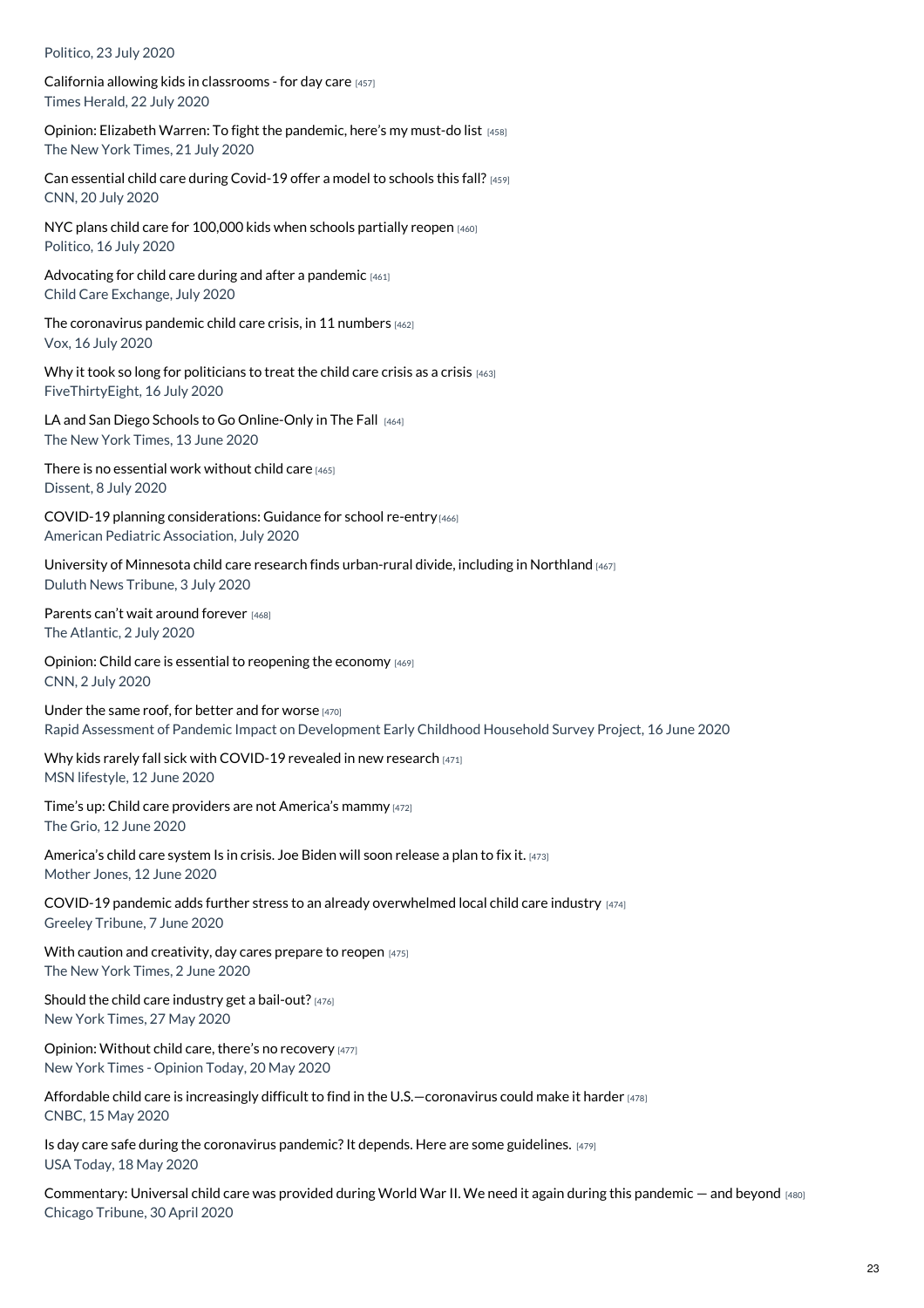### Australia and New Zealand

Quality child care can help rebuild our [economy](https://www.childcarecanada.org/documents/child-care-news/20/08/quality-child-care-can-help-rebuild-our-economy) [481] The Australian, 13 August 2020

Cheaper [childcare](https://www.childcarecanada.org/documents/child-care-news/20/08/cheaper-childcare-could-boost-economy-11b-year-grattan-institute) could boost economy by \$11b a year: Grattan Institute [482] The Sydney Morning Herald, 9 August 2020

[Childcare](https://www.childcarecanada.org/documents/child-care-news/20/08/childcare-centres-brace-cutbacks-%25E2%2580%2598we-don%25E2%2580%2599t-have-choice%25E2%2580%2599%25C2%25A0) centre brace for cutbacks [483] The Australian, 5 August 2020

Now would be a good time to admit [Australia's](https://www.childcarecanada.org/documents/child-care-news/20/08/now-would-be-good-time-admit-australias-childcare-system-not-fit-pur) childcare system is not fit for purpose [484] The Guardian, 4 August 2020

Melbourne childcare providers say they need urgent clarity and support from [government](https://www.childcarecanada.org/documents/child-care-news/20/08/melbourne-childcare-providers-say-they-need-urgent-clarity-and-suppo) Australia news [485] The Guardian, 4 August 2020

Why there should be no place for profit in early childhood [education](https://www.childcarecanada.org/documents/child-care-news/20/08/why-there-should-be-no-place-profit-early-childhood-education) [486] Stuff, 31 July 2020

[Australia's](https://www.childcarecanada.org/documents/child-care-news/20/07/australias-childcare-centres-struggle-pay-9000-covid-19-cleaning) childcare centres struggle to pay up to \$9,000 for Covid-19 cleaning [487] The Guardian, 26 July 2020

[Australian](https://www.childcarecanada.org/documents/child-care-news/20/07/australian-business-groups-warn-coming-cliff-when-free-childcare-and) business groups warn of coming cliff when free childcare and jobkeeper end [488] The Guardian, 24 June 2020

[Extending](https://www.childcarecanada.org/documents/child-care-news/20/07/extending-free-childcare-could-fuel-huge-boost-economy-report-says) free childcare could fuel huge boost to economy, report says [489] The Guardian, 24 June 2020

Free childcare ends as tax refunds start rolling out to millions of [Australians](https://www.childcarecanada.org/documents/child-care-news/20/07/free-childcare-ends-tax-refunds-start-rolling-out-millions-australia) [490] The Guardian, 12 June 2020

[Snapping](https://www.childcarecanada.org/documents/child-care-news/20/05/snapping-back-childcare-subsidy-method-nuts-it-should-not-be-system-) back to the childcare subsidy method is nuts. It should not be a system that profits  $[491]$ The Guardian, 20 May 2020

Large pay bump for early childhood teachers in pre-budget [announcement](https://www.childcarecanada.org/documents/child-care-news/20/05/large-pay-bump-early-childhood-teachers-pre-budget-announcement)  $[492]$ Stuff.co.nz, 11 May 2020

'Free childcare has been amazing': [Australian](https://www.childcarecanada.org/documents/child-care-news/20/05/%25E2%2580%2598free-childcare-has-been-amazing%25E2%2580%2599-australian-parents-hope-pandemic-m%25C2%25A0) parents hope pandemic may pave way for reform [493] The Guardian, 10 May 2020

Forget flowers and [chocolates](https://www.childcarecanada.org/documents/child-care-news/20/05/forget-flowers-and-chocolates-mother%25E2%2580%2599s-day-keep-free-childcare-going%25C2%25A0) for Mother's Day: Keep free childcare going instead [494] The Conversation, 7 May 2020

[COVID-19:](https://www.childcarecanada.org/documents/child-care-news/20/03/ecec-needs-urgent-and-tough-covid-19-rules-union-says-releasing-plan) ECEC needs urgent and tough COVID-19 rules, Union says, releasing plan [495] The Sector, 26 March 2020

[COVID-19:](https://www.childcarecanada.org/documents/child-care-news/20/03/united-workers-union-ecec-rules-stop-spread-covid-19) United Workers Union ECEC rules to stop spread of COVID-19 [496] United Workers Union & Big Steps Campaign, 25 March 2020 Mon, 09/14/2020

# Emergency child care for essential workers

Some provinces and territories are providing emergency child care services for essential workers.

The information below is compiled of news articles and government releases regarding eligibility and application procedures.

We have also compiled a list of the health and safety guidelines for [emergency](https://childcarecanada.org/resources/issue-files/child-care-and-covid-19-canada/emergency-child-care-essential-workers/health) child care centres [497] across Canada.

Ontario offers [emergency](https://www.childcarecanada.org/documents/child-care-news/20/04/ontario-offers-emergency-child-care-more-frontline-staff) child care to more frontline staff [498] Government of Ontario, 17 April 2020

Ontario protects parents during [COVID-19](https://www.childcarecanada.org/documents/child-care-news/20/04/ontario-protects-parents-during-covid-19) [499]

Government of Ontario, 10 April 2020

Manitoba provides update on child-care options for families during [COVID-19](https://www.childcarecanada.org/documents/child-care-news/20/04/manitoba-provides-update-child-care-options-families-during-covid-19) response [500] Government of Manitoba, 9 April 2020

[Emergency](https://www.childcarecanada.org/documents/child-care-news/20/04/emergency-child-care-services-essential-workers) child-care services for essential workers [501] City of Ottawa, 3 April 2020

[Expanded](https://www.childcarecanada.org/documents/child-care-news/20/04/expanded-child-care-essential-workers) child care for essential workers [502] Government of Alberta, 01 April 2020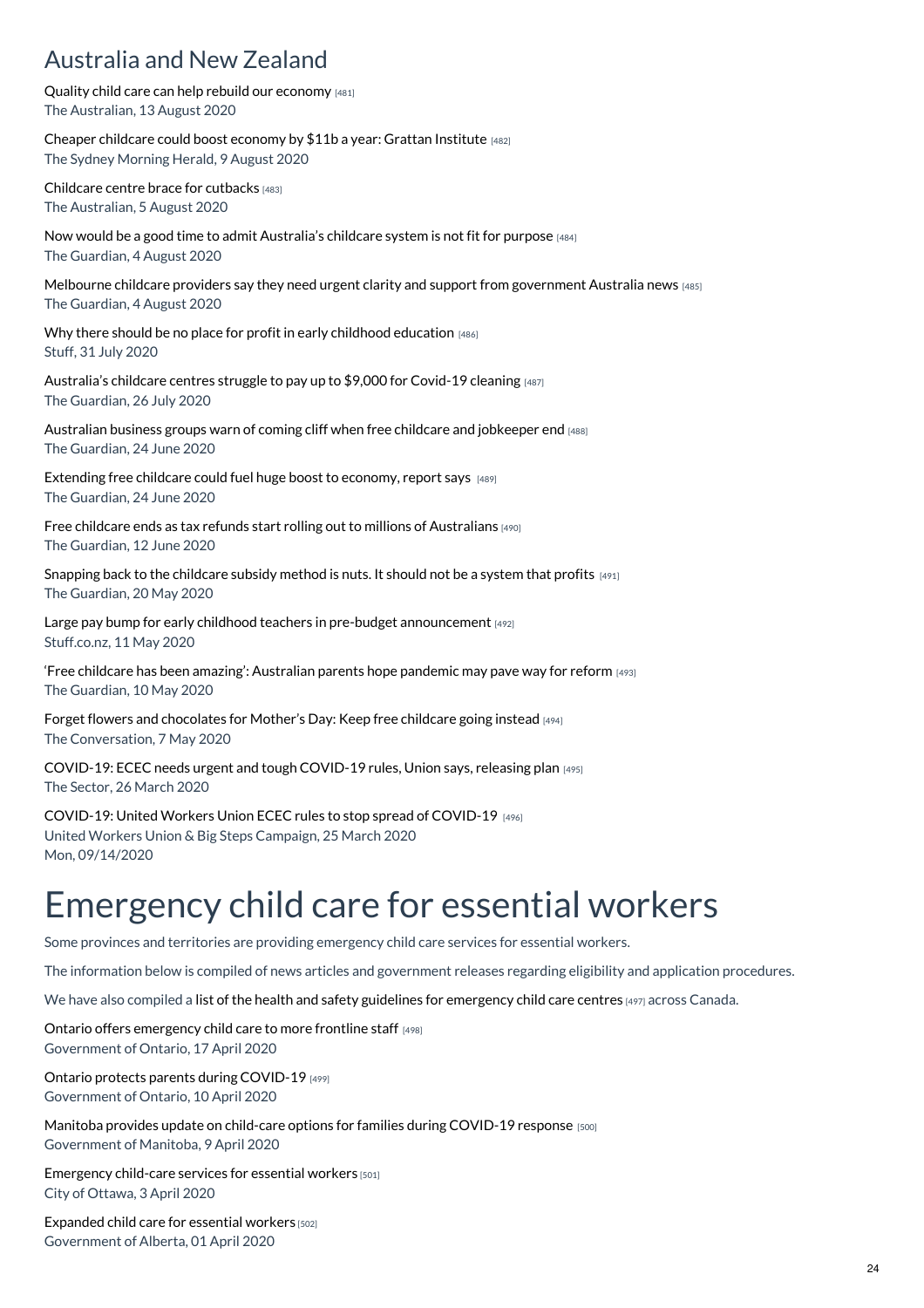[Province](https://www.childcarecanada.org/documents/child-care-news/20/04/province-outlines-next-steps-children-and-students) outlines next steps for children and students [503] Government of PEI, 31 March 2020

[COVID-19:](https://www.childcarecanada.org/documents/child-care-news/20/04/emergency-daycare-services) Emergency daycare services [504] Government of Quebec, 31 March 2020

[COVID-19:](https://www.childcarecanada.org/documents/child-care-news/20/04/child-care-health-care-and-frontline-staff%25C2%25A0%25C2%25A0%25C2%25A0) Child care for health care and frontline staff [505] Government of Ontario, 31 March 2020

**COVID-19 Guidance: [Emergency](https://www.childcarecanada.org/documents/child-care-news/20/04/covid-19-guidance-emergency-childcare-centres%25C2%25A0) childcare centres** [506]

Government of Ontario, 29 March 2020

[COVID-19:](https://www.childcarecanada.org/documents/child-care-news/20/03/covid-19-list-worker-eligible-emergency-child-care) List of workers eligible for emergency child care [507] City of Toronto, 28 March 2020

[COVID-19:](https://www.childcarecanada.org/documents/child-care-news/20/03/covid-19-child-care-essential-workers) Child care for essential workers [508] City of Toronto, 28 March 2020

COVID-19: Provincial [government](https://www.childcarecanada.org/documents/child-care-news/20/03/provincial-government-permitting-regulated-child-care-services-essen) permitting regulated child care services for essential workers [509] Government of Newfoundland, 25 March 2020

[COVID-19:](https://www.childcarecanada.org/documents/child-care-news/20/03/child-care-core-service-workers) AB: Child care for core service worker [510] Government of Alberta, 22 March 2020

[COVID-19:](https://www.childcarecanada.org/documents/child-care-news/20/03/ontario-open-select-child-care-centres-across-province) ON: Ontario to open select child care centres across the province [511] Government of Ontario, 22 March 2020

[COVID-19:](https://assets.documentcloud.org/documents/6816945/Appendix-a-List-of-Eligible-Workers-En.pdf) ON: List of workers eligible for emergency child care [512] Government of Ontario, 22 March 2020

[COVID-19:](https://www.childcarecanada.org/documents/child-care-news/20/03/city-toronto-open-child-care-essential-and-critical-service-workers) City of Toronto to open child care for essential and critical service workers [513] City of Toronto, 22 March 2020

[COVID-19:](https://www.childcarecanada.org/documents/child-care-news/20/03/province-supports-child-care-providers-during-covid-19-response) BC: Province supports child care providers during COVID-19 response [514] Government of British Columbia, 20 March 2020

COVID-19: Manitoba [implementing](https://www.childcarecanada.org/documents/manitoba/20/03/manitoba-implementing-276-million-plan-support-child-care-essential-workers) \$27.6-million plan to support child care for essential workers [515] Government of Manitoba, 20 March 2020

[COVID-19:](https://www.childcarecanada.org/documents/child-care-news/20/03/child-care-options-health-workers-and-other-pandemic-response-worker) Child care options for health workers and other pandemic response worker  $1516$ ] Government of Saskatchewan, 20 March 2020

[COVID-19:](https://www.childcarecanada.org/documents/child-care-news/20/03/parents-these-jobs-can-continue-send-their-children-school) UK: Parents with these jobs can continue to send their children to school  $_{[404]}$ SkyNews, 20 March 2020

[COVID-19:](https://www.childcarecanada.org/documents/research-policy-practice/20/03/covid-19-emergency-school-daycare-services%20) Emergency school based daycare services [517] Government of Quebec, 17 March 2020

COVID-19: NB: [COVID-19:](https://www.childcarecanada.org/documents/child-care-news/20/03/essential-service-workers-can-still-obtain-child-care-services) Essential service workers can still obtain child care services [518] Government of New Brunswick, 16 March 2020 Mon, 09/14/2020

## Health and safety guidelines for emergency child care

This section provides the health and safety guidelines/protocols for emergency child care operating across Canada during the COVID-19 pandemic.

Please note: Health and safety guidelines/ protocols for emergency child care centres are currently not being updated. Some of these links may no longer be active.

In addition to the CRRU chart, see the Canadian Child Care Federation drop-box, for more health and safety guidelines and protocol documents for ELCC programs/providers.

COVID-19: Protocol for emergency child care plan during COVID-19 pandemic Compass ELC, 28 March 2020

### Newfoundland and Labrador

[Essential](https://childcarecanada.org/documents/child-care-news/20/05/essential-services-child-care-policy) services child care policy [519]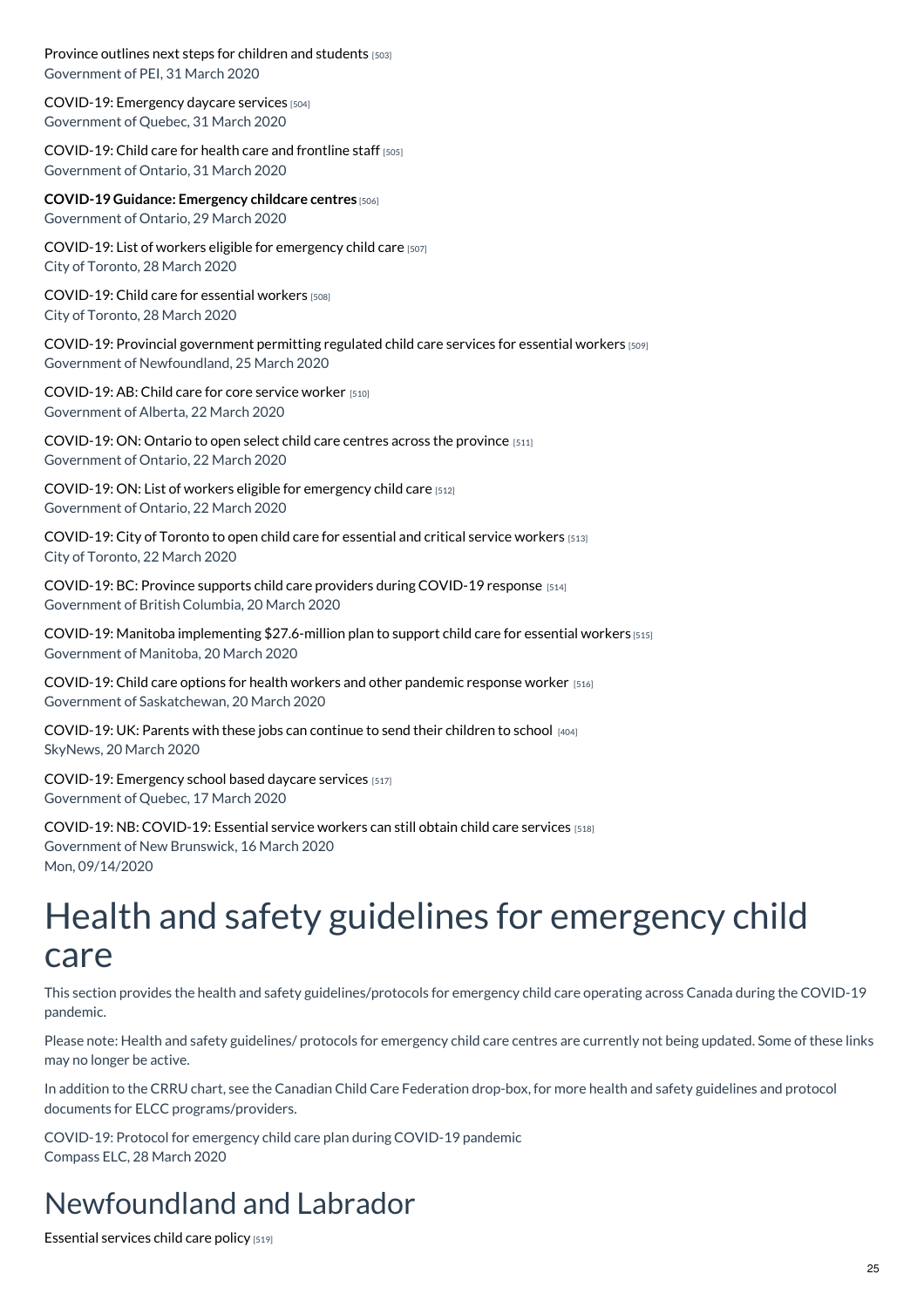## Nova Scotia

N/A

## New Brunswick

N/A

## Prince Edward Island

N/A

## Quebec

Directives de santé publique à l'intention des [éducatrices](https://childcarecanada.org/documents/child-care-news/20/05/directives-de-sant%25C3%25A9-publique-%25C3%25A0-l%25E2%2580%2599intention-des-%25C3%25A9ducatrices-des) des services de garde d'urgence à l'enfance/ Public health guidelines for daycare educators Child Emergency Services [520] Gouvernement du Québec, 22 March 2020

Ideas and practices suggested by childcare services as part of their pandemic service [continuity](https://childcarecanada.org/documents/child-care-news/20/04/ideas-and-practices-suggested-childcare-services-part-their-pandemic) plans [521] Government of Quebec, 2007

L'association québécoise des CPE: Les [Informations](https://childcarecanada.org/documents/child-care-news/20/03/covid-19-les-informations-%25C3%25A0-jour) à jour [522] Association québécoise des CPE, 23 March 2020

## Ontario

[UPDATED:](https://childcarecanada.org/documents/child-care-news/20/04/covid-19-guidance-emergency-childcare-centres-0) COVID-19 Guidance: Emergency childcare centres [523] Government of Ontario, 8 May 2020

Home-based child care operating guidelines for COVID-19 Eastern Ontario Health Unit, 14 April 2020

COVID-19 Response: New guidelines for provincial programs - Child care and LTC, Memo City of Ottawa, 3 April 2020

## Manitoba

[COVID-19:](https://childcarecanada.org/documents/child-care-news/20/05/covid-19-practice-guidance) Practice guidance [524] Government of Manitoba, 30 March 2020

Coronavirus [\(COVID-19\):](https://childcarecanada.org/documents/child-care-news/20/04/coronavirus-covid-19-manitoba-early-learning-and-child-care-practice) Manitoba early learning and child care practice guidance [525] Government of Manitoba, 27 March 2020

### Saskatchewan

[Information](https://childcarecanada.org/documents/child-care-news/20/05/information-licensed-child-care-faciltiies-covd-19) for licensed child care facilities [526] Government of Saskatchewan, 22 March 2020

### Alberta

COVID-19 Response: [Conditions](https://childcarecanada.org/documents/child-care-news/20/05/covid-19-response-conditions-re-opening-select-licensed-child-care) for re-opening select licensed child care centres [527] Government of Alberta, March 2020

## British Columbia

COVID 19: Public health guidance for [childcare](https://childcarecanada.org/documents/child-care-news/20/05/covid-19-public-health-guidance-childcare-settings) settings [528] Government of British Columbia, 24 March 2020

## Nunavut

N/A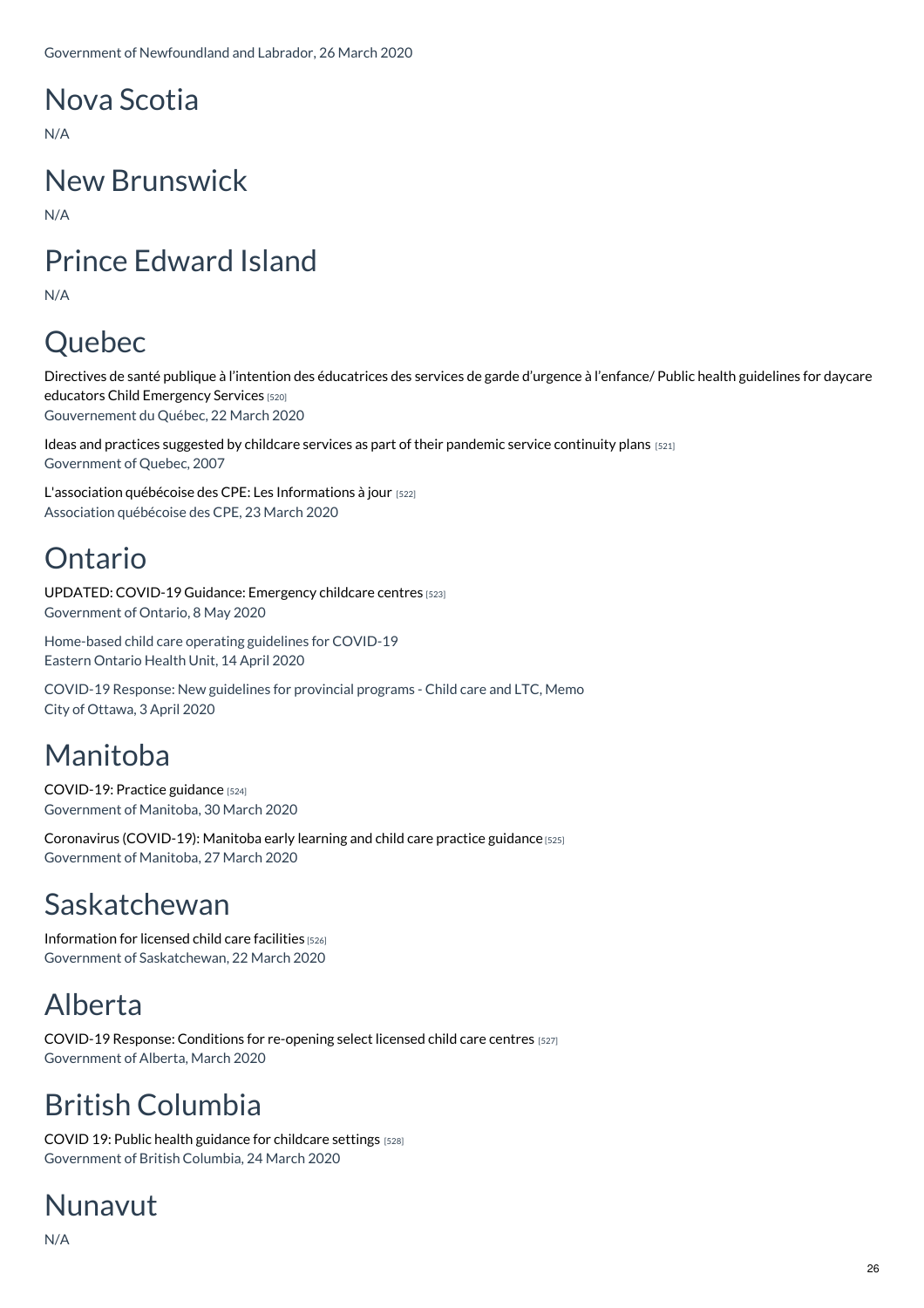## Northwest Territories

N/A

## Yukon

Public Health Guidance: Enhanced measures at Yukon child care facilities during the [COVID-19](https://childcarecanada.org/documents/child-care-news/20/05/public-health-guidance-enhanced-measures-yukon-child-care-facilities) crisis [529] Government of Yukon, May 2020

**Source URL (modified on 20 Apr 2021):** <https://childcarecanada.org/resources/issue-files/child-care-and-covid-19-canada> **Links**

[1] [https://childcarecanada.org/resources/issue-files/covid-19-reopening-child-care-and-schools](https://childcarecanada.org/resources/issue-files/research-children-and-covid-19) [2] https://childcarecanada.org/resources/issuefiles/research-children-and-covid-19 [3] [https://childcarecanada.org/resources/issue-files/covid-19-policy-and-community-responses](https://childcarecanada.org/resources/issue-files/pandemic-women-child-care-and-economy) [4] [https://childcarecanada.org/resources/issue-files/pandemic-women-child-care-and-economy](https://childcarecanada.org/resources/issue-files/child-care-and-covid-19-canada/child-care-and-covid-19-news-responses) [5] https://childcarecanada.org/resources/issue-files/child-careand-covid-19-canada/child-care-and-covid-19-news-responses [6] https://childcarecanada.org/resources/issue-files/child-care-and-covid-19 canada/international-responses-pandemic [7] [https://childcarecanada.org/resources/issue-files/child-care-and-covid-19-canada/child-care-se](https://childcarecanada.org/resources/issue-files/child-care-and-covid-19-canada/international-responses-pandemic)rvices-overperiod-pandemic [8] [https://childcarecanada.org/resources/issue-files/child-care-and-covid-19-canada/emergency-child-care-essential-workers](https://childcarecanada.org/publications/other-publications/20/06/pandemic-experience-has-created-uncertain-future-canadian) [9] [https://childcarecanada.org/publications/other-publications/20/06/pandemic-experience-has-created-uncertain-future-canadian](https://childcarecanada.org/publications/other-publications/20/07/canadian-child-care-preliminary-results-national-survey-during) [10] [https://childcarecanada.org/publications/other-publications/20/07/canadian-child-care-preliminary-results-national-survey-during](https://childcarecanada.org/documents/research-policy-practice/20/07/strategy-recovery-making-affordable-child-care-all-reality) [11] https://childcarecanada.org/documents/research-policy-practice/20/07/strategy-recovery-making-affordable-child-care-all-reality [12] <https://childcarecanada.org/resources/issue-files/child-care-and-covid-19-canada/child-care-and-covid-19-news-responses/canada> [13] https://childcarecanada.org/resources/issue-files/child-care-and-covid-19-canada/news-articles-Newfoundland [14] <https://childcarecanada.org/resources/issue-files/child-care-and-covid-19-canada/news-articles-news-articles-Nova-Scotia> [15] [https://childcarecanada.org/resources/issue-files/child-care-and-covid-19-canada/child-care-news-and-covid-19-new-brunswic](https://childcarecanada.org/resources/issue-files/child-care-and-covid-19-canada/child-care-news-and-covid-19-new-brunswick)[k](https://childcarecanada.org/resources/issue-files/child-care-and-covid-19-canada/child-care-news-prince-edward-island) [16] [https://childcarecanada.org/resources/issue-files/child-care-and-covid-19-canada/child-care-news-prince-edward-island](https://childcarecanada.org/resources/issue-files/child-care-and-covid-19-canada/child-care-news-and-covid-19-canada/quebec) [17] [https://childcarecanada.org/resources/issue-files/child-care-and-covid-19-canada/child-care-news-and-covid-19-canada/quebec](https://childcarecanada.org/resources/issue-files/child-care-and-covid-19-canada/child-care-news-and-covid-19-canada/ontario) [18] https://childcarecanada.org/resources/issue-files/child-care-and-covid-19-canada/child-care-news-and-covid-19-canada/ontario [19] [https://childcarecanada.org/resources/issue-files/child-care-and-covid-19-canada/child-care-and-covid-19-news-responses/manitoba](https://childcarecanada.org/resources/issue-files/child-care-and-covid-19-canada/news-responses-saskatchewan) [20] [https://childcarecanada.org/resources/issue-files/child-care-and-covid-19-canada/news-responses-saskatchewan](https://childcarecanada.org/resources/issue-files/child-care-and-covid-19-canada/news-responses-alberta) [21] [https://childcarecanada.org/resources/issue-files/child-care-and-covid-19-canada/news-responses-alberta](https://childcarecanada.org/resources/issue-files/child-care-and-covid-19-canada/news-responses-british-columbia) [22] https://childcarecanada.org/resources/issuefiles/child-care-and-covid-19-canada/news-responses-british-columbia [23] https://childcarecanada.org/resources/issue-files/child-care-and-covid-19 canada/news-responses-northwest-territories [24] [https://childcarecanada.org/resources/issue-files/child-care-and-covid-19-canada/news-responses](https://childcarecanada.org/resources/issue-files/child-care-and-covid-19-canada/news-responses-northwest-territories)nunavut [25] [https://childcarecanada.org/resources/issue-files/child-care-and-covid-19-canada/news-responses-yukon](https://childcarecanada.org/resources/issue-files/child-care-and-covid-19-canada/news-responses-nunavut) [26] https://www.childcarecanada.org/documents/child-care-news/20/08/justin-trudeaus-government-says-it-champions-women-proroguing-parlia [27] https://www.childcarecanada.org/documents/child-care-news/20/08/nothing-table-federal-ndp-calls-2-billion-infusion-child-care [28] https://www.childcarecanada.org/documents/child-care-news/20/08/post-pandemic-future-affordable-child-care-will-save-economy [29] https://www.childcarecanada.org/documents/child-care-news/20/08/canadas-economic-recovery-depends-working-moms [30] https://www.childcarecanada.org/documents/child-care-news/20/08/pandemic-threatens-wipe-out-decades-progress-working-mothers [31] https://www.childcarecanada.org/documents/child-care-news/20/08/singh-calls-feds-fund-10-billion-child-care-over-next-4-years [32] https://www.childcarecanada.org/documents/child-care-news/20/08/growing-concern-over-proposed-changes-child-care-regulations [33] https://www.childcarecanada.org/documents/child-care-news/20/08/schools-prepare-reopen-during-covid-19-are-kids-alright [34] https://www.childcarecanada.org/documents/child-care-news/20/08/penticton-bc-parents-scramble-find-child-care-city-develops-action-p [35] https://www.childcarecanada.org/documents/child-care-news/20/08/kids-may-find-masks-uncomfortable-theyll-be-vital-stopping-covid-19- [36] https://www.childcarecanada.org/documents/research-policy-practice/20/08/covid-19-guidance-schools-kindergarten-grade-12 [37] https://www.childcarecanada.org/documents/child-care-news/20/08/has-covid-19-pandemic-made-national-child-care-plan-easier-sell-just [38] https://www.childcarecanada.org/documents/child-care-news/20/08/pandemic-pods-how-some-parents-plan-educating-their-kids-september [39] https://www.childcarecanada.org/documents/child-care-news/20/07/covid-19-risks-kids-are-low-must-be-balanced-against-cost-being-out- [40] https://www.childcarecanada.org/documents/child-care-news/20/07/calls-fully-reopen-schools-september-are-collision-course-reality [41] https://www.childcarecanada.org/documents/child-care-news/20/07/we-can%E2%80%99t-let-covid-19-destroy-economic-gains-women [42] https://www.childcarecanada.org/documents/child-care-news/20/07/aging-canada-cant-afford-have-women-out-labour-force [43] https://www.childcarecanada.org/documents/child-care-news/20/07/feds-respond-covid-19-child-care-frustrations-625m-cash-infusion [44] https://www.childcarecanada.org/documents/child-care-news/20/07/economics-childcared [45] https://www.cbc.ca/radio/asithappens/as-it-happens-thefriday-edition-1.5652161/chrystia-freeland-personally-apologizes-for-we-charity-scandal-but-stands-by-trudeau-1.5653813 [46] https://www.childcarecanada.org/documents/child-care-news/20/07/childcare-economic-issue-canadians-need-tackle-say-economists-and-pa [47] https://www.childcarecanada.org/documents/child-care-news/20/07/women%E2%80%99s-participation-labour-force-reaches-lowest-level-three-decade [48] https://www.childcarecanada.org/documents/child-care-news/20/07/federal-government-provide-provinces-and-territories-19b-safe-restar [49] https://www.childcarecanada.org/documents/child-care-news/20/07/trudeau-announces-provinces-will-receive-19-billion-restart-their-ec%C2%A0 [50] https://www.childcarecanada.org/documents/child-care-news/20/07/when-pandemic-hits-working-moms-pay-price [51] https://www.childcarecanada.org/documents/child-care-news/20/07/83-teachers-surveyed-express-concerns-about-returning-school-septemb [52] https://www.childcarecanada.org/documents/child-care-news/20/07/uncertainty-over-schooling-plans-has-working-mothers-mulling-leaving [53] https://www.childcarecanada.org/documents/child-care-news/20/07/canadas-cautious-school-reopening-plans-leave-moms-lurch [54] https://www.childcarecanada.org/documents/child-care-news/20/07/parents-trapped-lack-child-care-could-undermine-economic-recovery-an%C2%A0 [55] https://www.childcarecanada.org/documents/child-care-news/20/07/canadian-women-struggling-return-work [56] https://www.childcarecanada.org/documents/child-care-news/20/07/where-are-dads-they-need-rise-now [57] https://www.childcarecanada.org/documents/child-care-news/20/07/fiscal-snapshot-supports-calls-gendered-approach-economic-relief [58] https://www.childcarecanada.org/documents/child-care-news/20/07/covid-19-has-fostered-%E2%80%98perfect-storm-pushing-women-out-theirjobs%E2%80%99-u [59] https://www.childcarecanada.org/documents/child-care-news/20/08/jagmeet-singh-elizabeth-may-urge-trudeau-help-women-andimmigrants-h [60] https://www.childcarecanada.org/documents/child-care-news/20/07/pandemic-hurting-canadas-working-mothers [61]

https://www.childcarecanada.org/documents/child-care-news/20/07/karina-roman-parents-provinces-call-ottawa-help-ensure-schools-open- [62]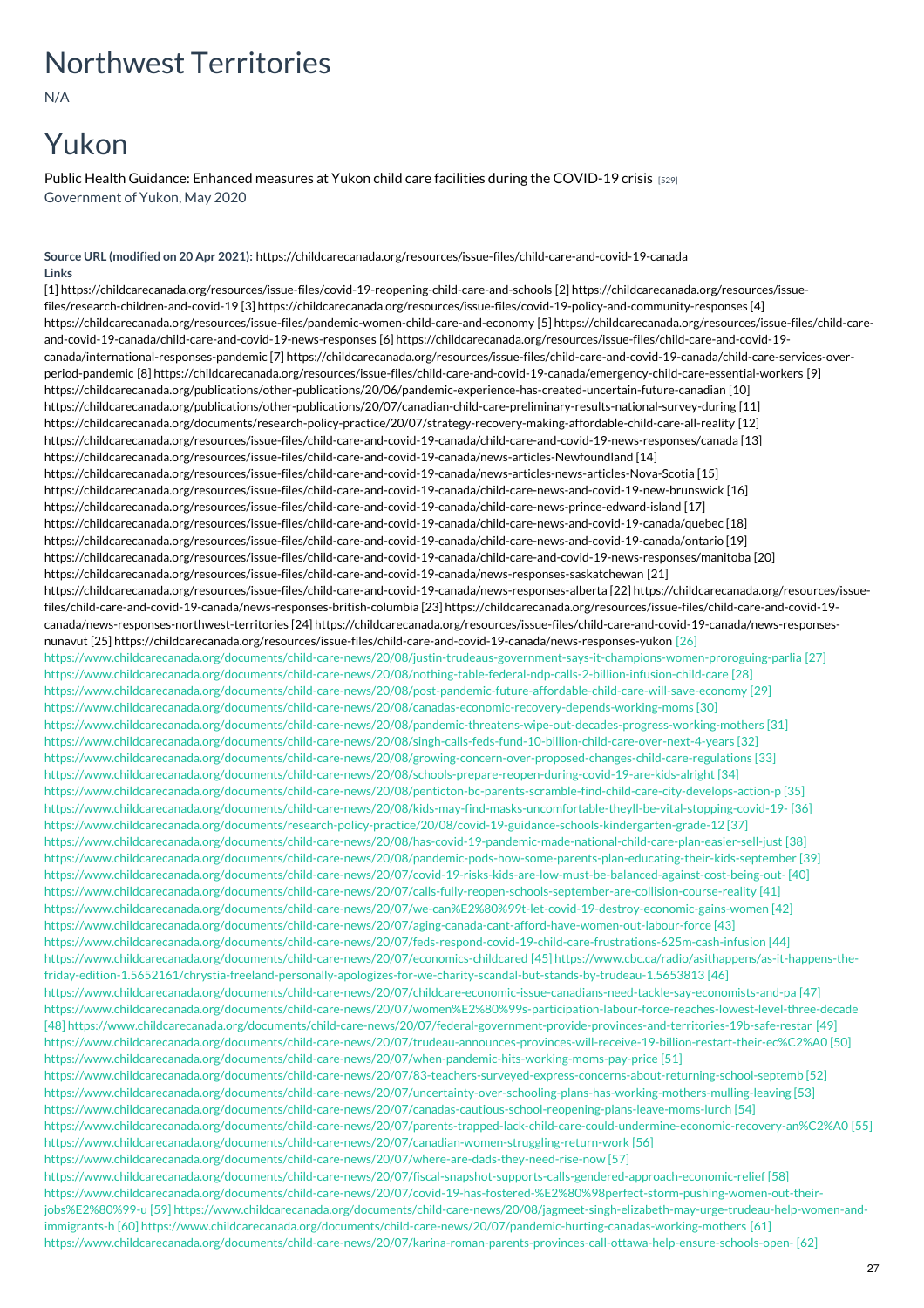https://www.childcarecanada.org/documents/child-care-news/20/07/child-care-priority-federal-covid-19-help-provinces-pm-says [63] https://www.childcarecanada.org/documents/child-care-news/20/07/education-human-right-it-certainly-hasn%E2%80%99t-been-covid-19-priority [64] https://www.childcarecanada.org/documents/child-care-news/20/07/coronavirus-future-daycare-and-child-care-services [65] https://www.childcarecanada.org/documents/child-care-news/20/06/coronavirus-future-daycare-and-child-care-services [66] https://www.childcarecanada.org/documents/child-care-news/20/06/child-care-after-coronavirus-pandemic-should-be-more-inclusive-child [67] https://www.childcarecanada.org/documents/child-care-news/20/06/coronavirus-forces-child-care-centres-reduce-capacity-leaving-parent [68] https://www.childcarecanada.org/documents/child-care-news/20/06/some-non-profits-covid-19-isnt-just-struggle-its-do-or-die-moment [69] https://www.childcarecanada.org/documents/child-care-news/20/06/national-child-care-strategy-will-be-lynchpin-economic-recovery-says [70] https://www.childcarecanada.org/documents/child-care-news/20/06/child-care-strategy-golden-opportunity [71] https://www.childcarecanada.org/documents/child-care-news/20/06/ottawa-urged-earmark-billions-child-care-provinces-reopen [72] https://www.childcarecanada.org/documents/child-care-news/20/06/better-public-child-care-engine-we-need-recovery-post-coronavirus [73] https://www.childcarecanada.org/documents/child-care-news/20/06/daycares-reopen-parents-are-facing-impossible-decisions-keep-kids-sa [74] [https://www.childcarecanada.org/documents/child-care-news/20/06/covid-19-pandemic-remapping-childhood%E2%80%94and-effects-may-linger](https://childcarecanada.org/documents/child-care-news/20/06/extending-cerb-months-could-double-60-billion-budget-pbo-report) [75] https://childcarecanada.org/documents/child-care-news/20/06/extending-cerb-months-could-double-60-billion-budget-pbo-report [76] [https://www.childcarecanada.org/documents/research-policy-practice/20/06/parent-family-survey-impact-%C2%A0-covid-19-canadians-parenting-](https://childcarecanada.org/documents/child-care-news/20/06/canadian-economy-reopens-will-child-care-be-there-support-working) [77] https://childcarecanada.org/documents/child-care-news/20/06/canadian-economy-reopens-will-child-care-be-there-support-working [78] https://www.childcarecanada.org/documents/child-care-news/20/06/child-care-politicians-are-doing-exactly-what-they-said-they-wouldn%E2%80%99 [79] https://www.childcarecanada.org/documents/child-care-news/20/06/psac-calls-more-measures-support-workers-facing-child-care-challenge [80] https://www.childcarecanada.org/documents/child-care-news/20/06/house-commons-standing-committee-human-resources-meeting-no16 [81] https://www.childcarecanada.org/documents/child-care-news/20/06/lack-child-care-impacting-return-work-process [82] https://www.childcarecanada.org/documents/child-care-news/20/06/there-no-economic-recovery-without-adequate-child-care [83] https://www.childcarecanada.org/documents/child-care-news/20/06/deal-child-care-support-said-be-very-close [84] https://www.childcarecanada.org/documents/child-care-news/20/06/without-more-support-child-care-economic-recovery-will-be-slow-says- [85] https://www.childcarecanada.org/documents/child-care-news/20/05/child-care-restrictions-preventing-some-going-back-work-economy-reop [86] https://www.childcarecanada.org/documents/child-care-news/20/05/feds-quietly-probe-expanded-role-child-care-post-pandemic-recovery [87] https://www.childcarecanada.org/documents/child-care-news/20/05/child-care-essential-our-economic-recovery%C2%A0 [88] https://www.childcarecanada.org/documents/child-care-news/20/05/trudeau-advisers-say-there-way-out-covid-19-downturn-child-care [89] https://www.childcarecanada.org/documents/child-care-news/20/05/ottawa-urged-spend-child-care-help-economy-emerge-pandemic-0%C2%A0 [90] https://www.childcarecanada.org/documents/child-care-news/20/05/coronavirus-outbreak-trudeau-says-government-committed-providing-aff [91] https://www.childcarecanada.org/documents/child-care-news/20/05/ottawa-urged-spend-child-care-help-economy-emerge-pandemic [92] https://www.childcarecanada.org/documents/child-care-news/20/05/public-health-officials-take-seriously-new-research-children-may-not [93] https://www.childcarecanada.org/documents/child-care-news/20/05/experts-say-child-care-needs-consideration-reopening-plans [94] https://www.childcarecanada.org/documents/child-care-news/20/05/justin-trudeau-says-he%E2%80%99s-committed-gender-equality-he-just-missedch%20 [95] https://www.childcarecanada.org/documents/research-policy-practice/20/04/parenting-during-pandemic [96] https://www.childcarecanada.org/documents/child-care-news/20/04/some-provinces-parents-are-paying-thousands-shuttered-daycares-keep- [97] https://www.childcarecanada.org/documents/child-care-news/20/04/opinion-covid-19-crisis-shows-importance-early-child-care [98] https://www.childcarecanada.org/documents/child-care-news/20/04/covid-19%E2%80%99s-impact-not-recession-completely-different-economics [99] https://www.childcarecanada.org/documents/child-care-news/20/04/canadians-who-dont-qualify-cerb-other-covid-19-support-fear-falling- [100] https://www.childcarecanada.org/documents/child-care-news/20/04/are-you-perfect-quarantine-parent-no-and-theres-no-need-be [101] https://www.childcarecanada.org/documents/child-care-news/20/04/some-licensed-child-care-centres-wont-survive-covid-19-closures-indu%C2%A0 [102] https://www.childcarecanada.org/documents/child-care-news/20/04/5-ways-help-children-cope-during-pandemic [103] https://www.childcarecanada.org/documents/child-care-news/20/03/justin-trudeau-unveils-funding-families-small-businesses-amid-corona [104] https://www.childcarecanada.org/documents/child-care-news/20/03/canadas-medical-workers-scramble-find-child-care-amid-covid-19-outbr [105] https://www.childcarecanada.org/documents/child-care-news/20/08/province-pledges-make-70-substitute-teachers-full-time-ease-back-sch [106] https://www.childcarecanada.org/documents/child-care-news/20/08/kids-or-career-lack-child-care-means-tough-choice-labrador-families [107] https://www.childcarecanada.org/documents/child-care-news/20/06/daycares-can-return-full-capacity-alert-level-2-operators-say-its-al [108] https://www.childcarecanada.org/documents/child-care-news/20/06/your-children-or-your-job-pandemic-forcing-some-parents-make-tough-d [109] https://www.childcarecanada.org/documents/child-care-news/20/06/child-care-subsidy-won%E2%80%99t-be-extended-despite-looming-closures [110] https://www.childcarecanada.org/documents/child-care-news/20/06/working-home-while-trying-parent-feel-youre-failing-both-youre-not-a [111] https://www.childcarecanada.org/documents/child-care-news/20/05/regulated-child-care-operators-free-until-may-30-list-rules-expansio%C2%A0 [112] https://www.childcarecanada.org/documents/child-care-news/20/05/panel-urges-feminist-approach-covid-19-recovery-plan-newfoundland-an%C2%A0 [113] https://www.childcarecanada.org/documents/child-care-news/20/05/child-care-operators-newfoundland-and-labrador-can-reopen-may-11 [114] https://www.childcarecanada.org/documents/child-care-news/20/05/child-care-details-coming-soon-says-minister-early-childhood-develop [115] https://www.childcarecanada.org/documents/child-care-news/20/04/substitute-teachers-home-care-be-provided-kids-essential-workers [116] https://www.childcarecanada.org/documents/child-care-news/20/03/free-child-care-essential-workers-heres-how-you-can-apply [117] https://www.childcarecanada.org/documents/child-care-news/20/03/minister-warr-provides-update-child-care-services [118] https://www.childcarecanada.org/documents/child-care-news/20/03/what-parents-paying-child-care-nl-need-know [119] https://www.childcarecanada.org/documents/child-care-news/20/03/minister-warr-announces-financial-supports-child-care-sector [120] https://www.childcarecanada.org/documents/child-care-news/20/03/daycare-compensation-package-coming-parents-still-paying-child-care- [121] https://www.childcarecanada.org/documents/child-care-news/20/03/now-time-nl-close-all-schools-child-care-centres-curb-spread-covid-1 [122] https://www.childcarecanada.org/documents/child-care-news/20/07/nova-scotia-students-likely-back-school-fall-social-distancing-teach [123] https://www.childcarecanada.org/documents/child-care-news/20/07/child-benefit-increasing [124] https://www.childcarecanada.org/documents/child-carenews/20/06/nova-scotia-child-care-centres-facing-layoffs-stay-afloat-until-sept [125] https://www.childcarecanada.org/documents/child-carenews/20/06/childcare-re-opened-industry-still-under-funded-ndp-critic [126] https://www.childcarecanada.org/documents/child-carenews/20/06/government-failed-communicating-re-opening-childcare-sector-union [127] https://www.childcarecanada.org/documents/child-carenews/20/06/child-care-providers-hope-covid-19-leads-universal-access-nova-scoti [128] https://www.childcarecanada.org/documents/child-carenews/20/06/lack-child-care-holding-women-back-nova-scotia [129] https://www.childcarecanada.org/documents/child-care-news/20/06/nova-scotia-healthcare-workers-calling-more-support-child-care [130] https://www.childcarecanada.org/documents/child-care-news/20/06/early-childhood-educator-saysprovinces-reopening-plan-lacks-clarity [131] https://www.childcarecanada.org/documents/child-care-news/20/06/nova-scotia-daycares-will-reopen-june-15 [132] https://www.childcarecanada.org/documents/child-care-news/20/06/no-mr-premier-child-care-doesnt-happen-organically [133] https://www.childcarecanada.org/documents/child-care-news/20/05/essential-workers-child-care-costs-have-almost-tripled-during-covid- [134] https://www.childcarecanada.org/documents/child-care-news/20/05/ns-daycares-businesses-prepare-reopen-while-waiting-government-plan [135] https://www.childcarecanada.org/documents/child-care-news/20/05/nova-scotia-schools-stay-closed-remainder-academic-year [136]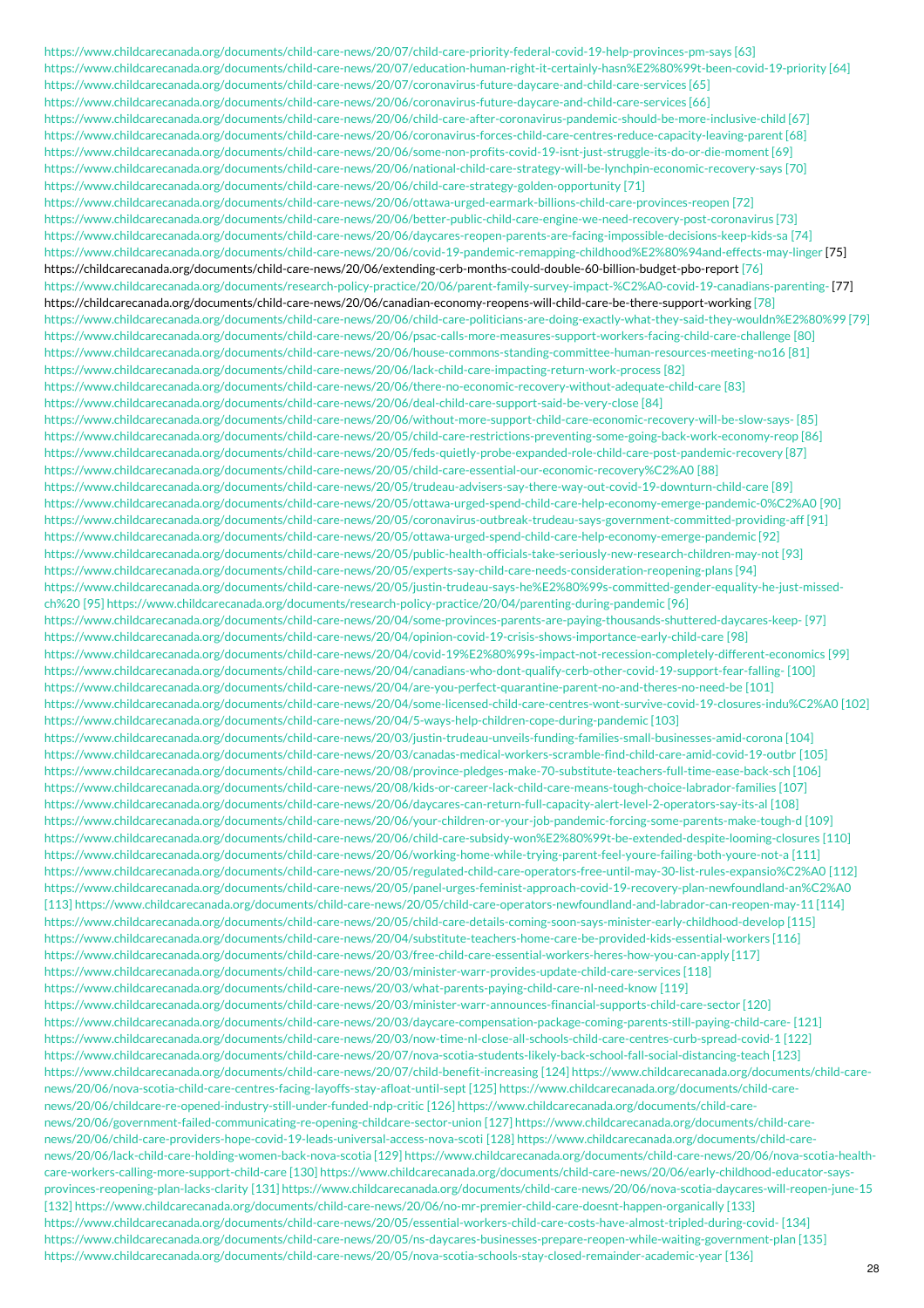https://www.childcarecanada.org/documents/child-care-news/20/05/nova-scotia-reassess-child-care-needs-essential-workers [137] https://www.childcarecanada.org/documents/child-care-news/20/03/order-medical-officer-health-under-section-13 [138] https://www.childcarecanada.org/documents/child-care-news/20/03/what-parents-need-know-about-school-and-daycare-closures-nova-scotia [139] https://www.childcarecanada.org/documents/child-care-news/20/06/changes-proposed-increase-child-safety-licensed-early-learning-and [140] https://www.childcarecanada.org/documents/child-care-news/20/06/daycare-providers-confused-government-backtracks-non-contact-thermom [141] https://www.childcarecanada.org/documents/child-care-news/20/05/2-daycares-affected-active-case-covid-19-campbellton-region [142] https://www.childcarecanada.org/documents/child-care-news/20/05/people-must-embrace-risk-reopening-daycares-sake-recovery-cardy-says [143] https://www.childcarecanada.org/documents/child-care-news/20/05/some-daycare-operators-parents-worried-about-plan-reopen-amid-covid- [144] https://www.childcarecanada.org/documents/child-care-news/20/05/no-start-day-yet-new-brunswick-daycares [145] https://www.childcarecanada.org/documents/child-care-news/20/03/essential-workers-lose-emergency-daycare-despite-covid-19-plan [146] https://www.childcarecanada.org/documents/child-care-news/20/03/nb-working-get-children-essential-services-workers-daycare-during-st [147] https://www.childcarecanada.org/documents/child-care-news/20/03/association-head-says-its-individual-daycares-decide-whether-charge- [148] https://www.childcarecanada.org/documents/child-care-news/20/03/nb-chief-medical-officer-recommending-closure-childcare-centers [149] https://www.childcarecanada.org/documents/child-care-news/20/03/nb-parents-preparing-deal-coronavirus-related-daycare-closures [150] https://www.childcarecanada.org/documents/child-care-news/20/03/health-department-urges-daycares-close [151] https://www.childcarecanada.org/documents/child-care-news/20/08/more-pei-parents-becoming-interested-home-schooling [152] https://www.childcarecanada.org/documents/child-care-news/20/06/pei-government-%E2%80%98putting-economy-health-our-children%E2%80%99 [153] https://www.childcarecanada.org/documents/child-care-news/20/06/restrictions-ease-further-child-care-centres-when-pei-enters-phase-3 [154] https://www.childcarecanada.org/documents/child-care-news/20/05/pei-child-care-centres-confident-upon-reopening [155] https://www.childcarecanada.org/documents/child-care-news/20/05/child-care-spaces-phase-2-pei-cut-about-half-pre-pandemic%C2%A0 [156] https://www.childcarecanada.org/documents/child-care-news/20/05/prince-edward-island-offer-75-week-stipend-childcare-starting-may-22 [157] https://www.childcarecanada.org/documents/child-care-news/20/05/child-care-uncertainty-really-stressful-some-parents [158] https://www.childcarecanada.org/documents/child-care-news/20/05/child-care-centres-parents-trying-navigate-unknown-future-covid-19-r [159] https://www.childcarecanada.org/documents/child-care-news/20/03/new-educational-and-financial-supports-islanders [160] https://www.childcarecanada.org/documents/child-care-news/20/03/amid-covid-19-concerns-pei-daycare-closures-cause-uncertainty-worker [161] https://www.childcarecanada.org/documents/child-care-news/20/03/schools-and-child-care-centres-close-light-covid-19-pei [162] https://www.childcarecanada.org/documents/child-care-news/20/08/quebec-childcare-unions-want-regular-wages-resumed-pandemic-changes- [163] https://www.childcarecanada.org/documents/child-care-news/20/08/coronavirus-quebec-promises-%E2%80%98updated%E2%80%99-back-school-plannext-week [164] https://www.childcarecanada.org/documents/child-care-news/20/06/daycares-quebec-covid-19-hot-zones-can-increase-capacity [165] https://www.childcarecanada.org/documents/child-care-news/20/06/quebec-drops-physical-distancing-rules-children-daycares [166] https://www.childcarecanada.org/documents/child-care-news/20/06/physicians-demand-legault-ease-restriction-rules-children [167] https://www.childcarecanada.org/documents/child-care-news/20/06/montreal-daycares-are-open-again-educators-are-worried-about-how-kid [168] https://www.childcarecanada.org/documents/child-care-news/20/06/jusqu%C3%A0-3000-travailleurs-recherch%C3%A9s-dans-les-cpe [169] https://www.childcarecanada.org/documents/child-care-news/20/06/garderie-et-cpe-rouverts-depuis-3-semaines-nous-souhaitons-un-asso-0 [170] https://www.childcarecanada.org/documents/child-care-news/20/06/d%C3%A9confinement-et-distanciation-physique-des-enfants-misons-sur-la-p%C3%A9 [171] https://www.childcarecanada.org/documents/child-care-news/20/05/des-jeunes-de-14-ans-en-renfort-dans-les-garderies [172] https://www.childcarecanada.org/documents/child-care-news/20/05/le-recrutement-d%C3%A9ducatrices-non-qualifi%C3%A9es-facilit%C3%A9-dans-lescpe [173] https://www.childcarecanada.org/documents/child-care-news/20/05/nunavik-childcare-centres-remain-closed-week-despite-province-reopen [174] https://www.childcarecanada.org/documents/child-care-news/20/05/quebec-grants-additional-22m-unsubsidized-childcare%C2%A0 [175] https://www.childcarecanada.org/documents/child-care-news/20/05/16-infected-north-montreal-quebecs-first-covid-19-outbreak-daycare [176] https://www.childcarecanada.org/documents/child-care-news/20/05/montreal-area-daycares-change-protocols-prepare-reopening [177] https://www.childcarecanada.org/documents/child-care-news/20/05/staffing-concern-daycares-progressive-openings-approach [178] https://www.childcarecanada.org/documents/child-care-news/20/05/daycare-educators-raise-red-flags [179] https://www.childcarecanada.org/documents/child-care-news/20/05/may-opening-elementary-schools-daycares-necessary-decision-says-queb [180] https://www.childcarecanada.org/documents/child-care-news/20/05/parents-keeping-children-out-daycare-will-have-pay-hold-space-minist [181] https://www.childcarecanada.org/documents/child-care-news/20/05/quebecs-move-reopen-schools-sows-confusion-fear-among-parents [182] https://www.childcarecanada.org/documents/child-care-news/20/05/quebec-planning-reopen-schools-heres-how-it-will-work [183] https://www.childcarecanada.org/documents/child-care-news/20/05/some-frequently-asked-questions-about-progressive-opening-daycares [184] https://www.childcarecanada.org/documents/child-care-news/20/05/services-de-garde-%C3%A9ducatifs-%C3%A0-l%E2%80%99enfance-dans-le-contextede-la-covid [185] https://www.childcarecanada.org/documents/child-care-news/20/04/quebecs-emergency-day-care-workers-call-covid-19-payincrease%C2%A0 [186] https://www.childcarecanada.org/documents/child-care-news/20/03/covid-19-these-emsb-daycares-will-stay-open-parentsessential-servic [187] https://www.childcarecanada.org/documents/child-care-news/20/03/covid-19-quebec-offer-free-emergency-daycare-healthcareworkers [188] https://www.childcarecanada.org/documents/child-care-news/20/03/quebec-close-all-schools-daycares-least-two-weeks-bid-contain-corona [189] https://www.childcarecanada.org/documents/child-care-news/20/08/daycare-operator-says-mixing-students-basically-negates-school-plans [190] https://www.childcarecanada.org/documents/child-care-news/20/08/letter-requests-access-city-space-return-school-plans [191] https://www.childcarecanada.org/documents/child-care-news/20/08/op-ed-ontario-needs-feminist-recovery-plan-covid-19 [192] https://www.childcarecanada.org/documents/child-care-news/20/08/toronto-school-board-says-it-needs-more-space-more-time-prepare-smal [193] https://www.childcarecanada.org/documents/child-care-news/20/08/powell-and-ferns-childrens-wellbeing-depends-wellbeing-child-care-wo [194] https://www.childcarecanada.org/documents/child-care-news/20/08/private-school-plans-including-smaller-classes-show-stark-inequities [195] https://www.childcarecanada.org/documents/child-care-news/20/08/back-school-plan-shines-light-neglect-ontario%E2%80%99s-education-system [196] https://www.childcarecanada.org/documents/child-care-news/20/08/too-many-different-bubbles-child-care-centres-serving-kids-different [197] https://www.childcarecanada.org/documents/child-care-news/20/08/historic-agreement-delivers-over-230-million-child-care [198] https://www.childcarecanada.org/documents/child-care-news/20/08/premier-ford-and-minister-lecce-neglect-child-care-school-reopening- [199] https://www.childcarecanada.org/documents/child-care-news/20/08/update-ford-government-plays-shell-game-funding-child-care-centres [200] https://www.childcarecanada.org/documents/child-care-news/20/08/child-care-advocates-warn-ontario-daycares-may-not-fully-reopen-fall [201] https://www.childcarecanada.org/documents/child-care-news/20/08/ontario-elementary-students-will-return-school-full-time-while-some- [202] https://www.childcarecanada.org/documents/child-care-news/20/08/ontario-continues-gradually-and-safely-reopen-child-care-working-par [203] https://www.childcarecanada.org/documents/research-policy-practice/20/08/covid-19-guidance-school-reopening-ontario [204] https://www.childcarecanada.org/documents/child-care-news/20/08/medical-experts-led-sickkids-release-new-back-school-recommendatio-0 [205] https://www.childcarecanada.org/documents/child-care-news/20/07/child-care-centres-say-theyre-ready-accept-larger-groups [206] https://www.childcarecanada.org/documents/child-care-news/20/07/less-half-ontario-daycares-have-reopened-school-six-weeks-away [207] https://www.childcarecanada.org/documents/child-care-news/20/07/video-province-spend-500m-new-schools-child-care-spaces [208]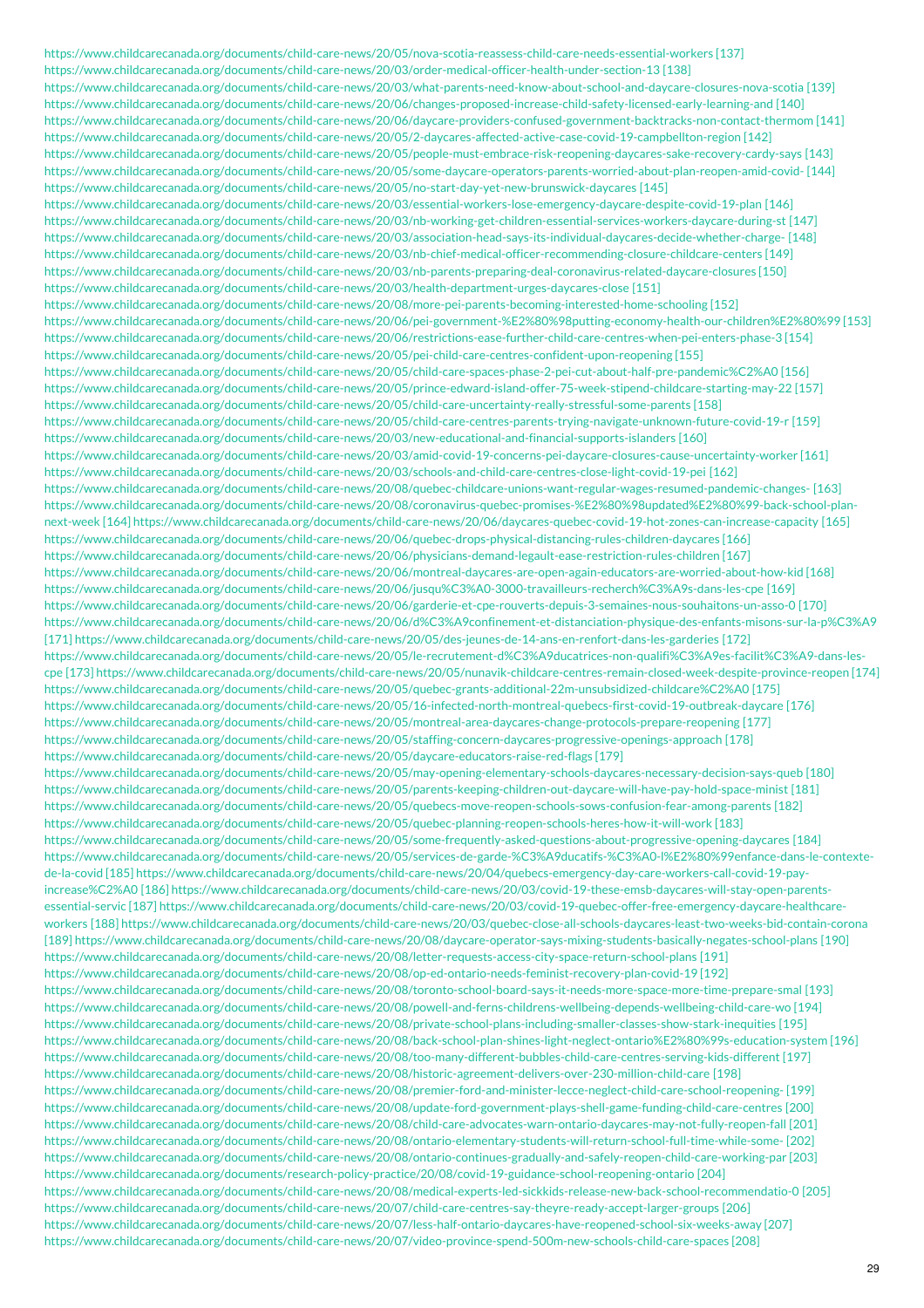https://www.childcarecanada.org/documents/child-care-news/20/07/back-school-part-1-infectious-disease-expert-reopening-safely [209] https://www.childcarecanada.org/documents/child-care-news/20/07/why-some-are-critical-ontarios-plan-bring-back-daycares [210] https://www.childcarecanada.org/documents/child-care-news/20/07/ontario-ease-childcare-restrictions [211] https://www.childcarecanada.org/documents/child-care-news/20/07/premier-doug-ford-pressed-child-care-education-during-appearance-cam [212] https://www.childcarecanada.org/documents/child-care-news/20/07/education-ontario-lacks-transformational-leadership-top [213] https://www.childcarecanada.org/documents/child-care-news/20/07/grandparents-assuming-more-child-care-duties-%E2%80%93-and-risk-%E2%80%93 during-pan [214] https://www.childcarecanada.org/documents/child-care-news/20/07/memo-sent-ontario-school-boards-urges-5-day-face-face-learningcome- [215] https://www.childcarecanada.org/documents/child-care-news/20/07/%E2%80%98-kids-are-suffering%E2%80%99-emergency-child-care-closedsome-parents-are-r [216] https://www.childcarecanada.org/documents/child-care-news/20/07/lack-child-care-struggle-parents-reopening-economy [217] https://www.childcarecanada.org/documents/child-care-news/20/07/daycares-look-resume-amid-covid-19-challenges [218] https://www.childcarecanada.org/documents/child-care-news/20/07/transportation-child-care-lots-consider-school-boards-prepare-plans- [219] https://www.childcarecanada.org/documents/child-care-news/20/06/tdsb-allow-child-care-centres-its-buildings-reopen-july-2 [220] https://www.childcarecanada.org/documents/child-care-news/20/06/two-councillors-warn-tens-thousands-parents-could-be-left-without-ch [221] https://www.childcarecanada.org/documents/child-care-news/20/06/toronto-mother-gets-three-hours-sleep-night-and-wants-know-why-her-t [222] https://www.childcarecanada.org/documents/child-care-news/20/06/coronavirus-school-closures-could-widen-inequities-our-youngest-stud [223] https://www.childcarecanada.org/documents/child-care-news/20/06/peterborough-letter-early-childhood-learning-vital-education [224] https://www.childcarecanada.org/documents/child-care-news/20/06/ford-forces-child-care-centres-consider-layoffs-closures [225] https://www.childcarecanada.org/documents/child-care-news/20/06/ontario%E2%80%99s-three-day-notice-child-care-reopening-slap-face-providers- [226] https://www.childcarecanada.org/documents/child-care-news/20/06/many-56000-toronto-children-could-be-without-daycare-spot-under-onta [227] https://www.childcarecanada.org/documents/child-care-news/20/06/ontario-government-set-provide-funding-child-care-centres-across-pro [228] https://www.childcarecanada.org/documents/child-care-news/20/06/ontario%E2%80%99s-reopening-mess-just-look-child-care [229] https://www.childcarecanada.org/documents/child-care-news/20/06/%E2%80%98nice-ladies-child-care%E2%80%99-are-furious-lack-lead-time-andfinancial-su [230] https://www.childcarecanada.org/documents/child-care-news/20/06/reopening-child-care-huge-undertaking-county [231] https://www.childcarecanada.org/documents/child-care-news/20/06/ontario-child-care-centres-can-reopen-friday-ford-government-announc [232] https://www.childcarecanada.org/documents/child-care-news/20/06/ontario-child-care-centres-can-reopen-early-friday-some-restrictions [233] https://www.childcarecanada.org/documents/child-care-news/20/06/hamilton-daycares-wont-open-least-another-week-city-seeks-clarity-pr [234] https://www.childcarecanada.org/documents/child-care-news/20/06/lack-child-care-barrier-business-reopenings-peterborough [235] https://www.childcarecanada.org/documents/child-care-news/20/06/advocacy-group-wants-province-release-childcare-plan [236] https://www.childcarecanada.org/documents/child-care-news/20/06/daycares-fear-loss-eces-spaces-ontario-bars-using-its-grants-wages-0 [237] https://www.childcarecanada.org/documents/child-care-news/20/06/daycares-fear-loss-eces-spaces-ontario-bars-using-its-grants-wages [238] https://www.childcarecanada.org/documents/child-care-news/20/06/phase-1-workers-northeastern-ontario-struggling-get-back-job-without [239] https://www.childcarecanada.org/documents/child-care-news/20/05/early-childhood-educators-call-free-child-care-ontario-economy-reope [240] https://www.childcarecanada.org/documents/child-care-news/20/05/childcare-second-wave-pandemic-key-concerns-among-moms-returning-wor [241] https://www.childcarecanada.org/documents/child-care-news/20/05/daycares-face-higher-costs-operate-during-pandemic [242] https://www.childcarecanada.org/documents/child-care-news/20/05/what-will-ontario-daycares-look-when-they-reopen [243] https://www.childcarecanada.org/documents/child-care-news/20/05/ontario-keep-all-schools-closed-through-end-june [244] https://www.childcarecanada.org/documents/child-care-news/20/05/province-says-ontarians-can-use-home-based-child-care-amid-coronavir%C2%A0 [245] https://www.childcarecanada.org/documents/child-care-news/20/05/ontario-plans-provide-funding-shuttered-childcare-centres-cover-fixe [246] https://news.ontario.ca/edu/en/2020/05/ontario-government-supporting-parents-as-economy-reopens.html? fbclid=IwAR0mv7cG7q0R2jOTVGOjn1pe6ZudlvD5fX1Gmly34k8FGKJ-KN80UlPONao [247] https://www.childcarecanada.org/documents/child-carenews/20/05/ontario-expands-emergency-child-care-no-timing-all-centres-reopen [248] https://www.childcarecanada.org/documents/child-carenews/20/04/stratford-offering-emergency-child-care-essential-workers [249] https://www.childcarecanada.org/documents/child-care-news/20/04/2-3 emergency-child-care-centres-close-after-staff-fall-sick [250] https://www.childcarecanada.org/documents/child-care-news/20/04/advocates-say-child-careproviders-need-pandemic-relief-ontario-gove [251] https://www.childcarecanada.org/documents/child-care-news/20/04/toronto-opening-new-twoemergency-child-care-centres-after-receiving [252] https://www.childcarecanada.org/documents/child-care-news/20/04/ontario-premier-says-transitdrivers-grocery-clerks-may-be-soon-elig [253] https://www.childcarecanada.org/documents/child-care-news/20/04/ontario-stops-child-care-centrescollecting-payments-amid-covid-19-p [254] https://www.childcarecanada.org/documents/child-care-news/20/04/coronavirus-ontario-orders-closed-childcare-centres-stop-collecting [255] https://www.childcarecanada.org/documents/child-care-news/20/04/ontario-government-supports-families-responsecovid-19 [256] https://www.childcarecanada.org/documents/child-care-news/20/04/city-ottawa-will-open-3-child-care-centres-essential-workers-during- [257] https://www.childcarecanada.org/documents/child-care-news/20/04/free-child-care-essential-frontline-workers-now-underway-london [258] https://www.childcarecanada.org/documents/child-care-news/20/04/home-child-care-providers-worried-about-having-kids-house [259] https://www.childcarecanada.org/documents/child-care-news/20/04/ontario-extends-school-and-child-care-closure-fight-spread-covid-19l%C2%A0 [260] https://www.childcarecanada.org/documents/child-care-news/20/04/emergency-child-care-centres-open-toronto-today%C2%A0%C2%A0 [261] https://www.childcarecanada.org/documents/child-care-news/20/04/emergency-child-care-opens-durham%E2%80%99s-health-care-and-front-lineworke%C2%A0 [262] https://www.childcarecanada.org/documents/child-care-news/20/03/toronto-opens-4-emergency-child-care-centres-essential-workers [263] https://www.childcarecanada.org/documents/child-care-news/20/03/toronto-opening-four-daycares-young-children-%E2%80%98essential-and-critical [264] https://www.childcarecanada.org/documents/child-care-news/20/03/free-child-care-health-care-workers-start-monday-peterborough [265] https://www.childcarecanada.org/documents/child-care-news/20/03/cash-strapped-parents-call-child-care-rebates-amid-covid-19-closures [266] https://www.childcarecanada.org/documents/child-care-news/20/03/covid-19-city-offers-free-child-care-essential-front-line-workers-du [267] https://www.childcarecanada.org/documents/child-care-news/20/03/emergency-daycares-open-ontario-not-federal-workers [268] https://www.childcarecanada.org/documents/child-care-news/20/03/toronto-planning-free-24-7-emergency-child-care-essential-workers [269] https://www.childcarecanada.org/documents/child-care-news/20/03/toronto-offer-free-24-7-childcare-essential-workers-after-ontario-gi [270] https://www.childcarecanada.org/documents/child-care-news/20/04/who-can-watch-essential-workers%E2%80%99-children [271] https://www.childcarecanada.org/documents/child-care-news/20/03/some-empty-daycare-centres-continue-charge-parents-amid-covid-19-clo [272] https://www.childcarecanada.org/documents/child-care-news/20/03/covid-19-policies-create-child-care-crunch-essential-workers%20 [273] https://www.childcarecanada.org/documents/child-care-news/20/03/what-about-our-kids-thousands-parents-daycare-operators-want-all-sit [274] https://www.childcarecanada.org/documents/child-care-news/20/03/hundreds-gta-childcare-centres-close-amid-effort-curb-pandemic%20 [275] https://www.childcarecanada.org/documents/child-care-news/20/08/additional-funding-%E2%80%98welcome-news%E2%80%99-manitoba-child-careproviders-vaca [276] https://www.childcarecanada.org/documents/child-care-news/20/08/government-canada-and-government-manitoba-announcedadditional-suppo%20%20Statement%20from%20families%20Minister%20He [277] https://www.childcarecanada.org/documents/child-carenews/20/08/statement-families-minister-heather-stefanson-child-care-manitoba [278] https://www.childcarecanada.org/documents/child-carenews/20/08/child-care-providers-keeping-safety-top-mind-following-covid-19-case [279] https://www.childcarecanada.org/documents/child-carenews/20/08/province-rapped-over-changes-child-care-funding [280] https://www.childcarecanada.org/documents/child-care-news/20/08/what-manitoba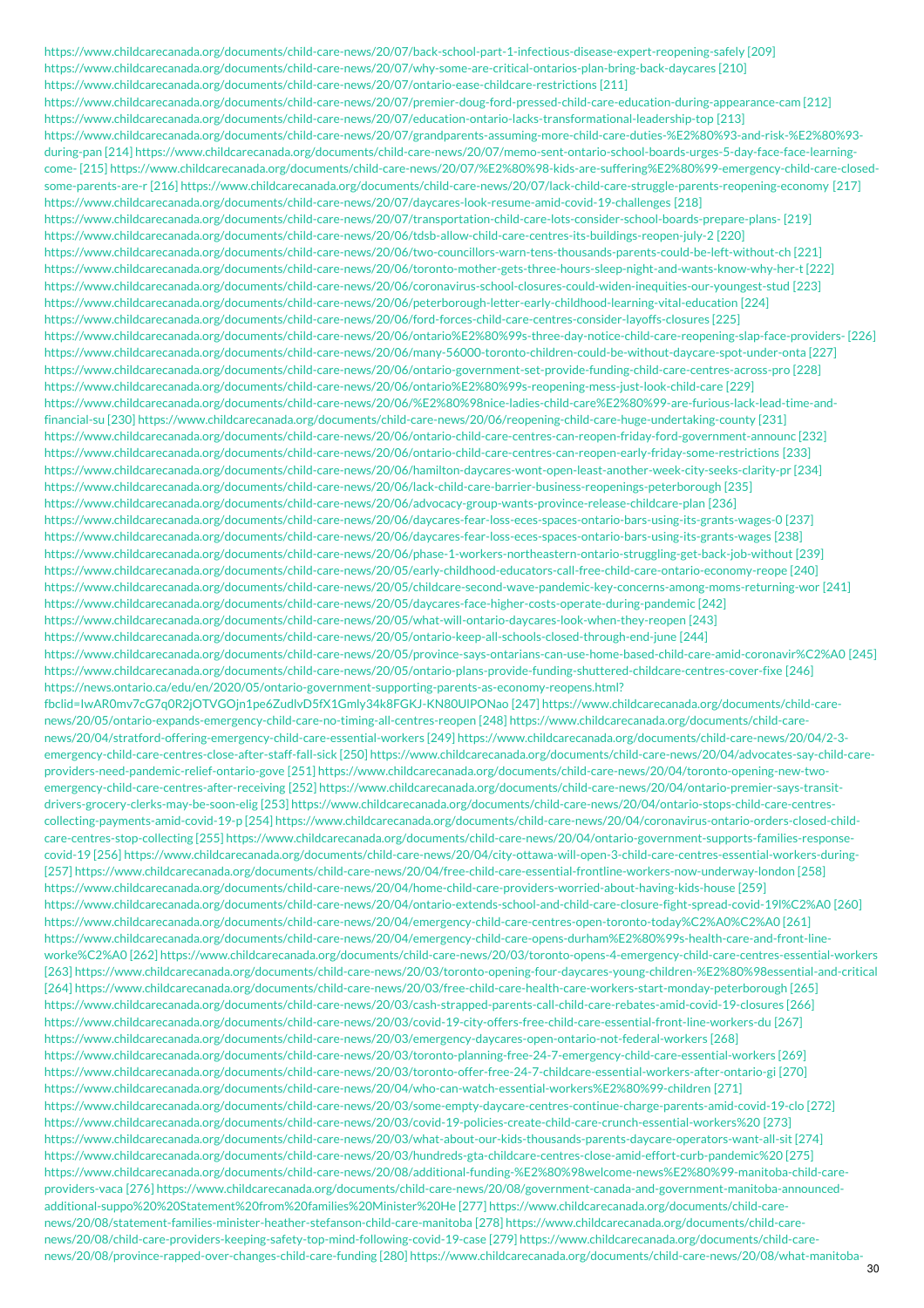schools-will-look-september [281] https://www.childcarecanada.org/documents/child-care-news/20/07/women-fall-behind-pandemic-recovery-duechildcare-needs-job-availabi [282] https://www.childcarecanada.org/documents/child-care-news/20/07/province-issues-pandemic-guidelines-early-yearseducators [283] https://www.childcarecanada.org/documents/child-care-news/20/06/new-manitoba-child-care-group-calls-immediate-funding-deal-covid-19- [284] https://www.childcarecanada.org/documents/child-care-news/20/06/restoring-services-phase-3 [285] https://www.childcarecanada.org/documents/child-care-news/20/06/opinion-manitobans-head-back-work-more-accessible-quality-child-care [286] https://www.childcarecanada.org/documents/child-care-news/20/05/manitoba-childcare-centres-accommodate-more-children-phase-two-reope [287] https://www.childcarecanada.org/documents/child-care-news/20/04/coronavirus-pandemic-could-bankrupt-manitoba%E2%80%99s-childcare-centres-ear [288] https://www.childcarecanada.org/documents/child-care-news/20/04/province-pushes-more-daycares-reopen[289] https://www.childcarecanada.org/documents/child-care-news/20/04/province-taking-steps-connect-critical-service-workers-child-care-se [290] https://www.childcarecanada.org/documents/child-care-news/20/04/province-asking-shuttered-child-care-facilities-re-open [291] https://www.childcarecanada.org/documents/child-care-news/20/04/tough-spot-parents-hit-coronavirus-downturn-struggle-pay-daycare-don%C2%A0 [292] https://www.childcarecanada.org/documents/child-care-news/20/03/77-manitoba-daycares-open-mixed-messages-lead-%E2%80%98chaosconfusion%E2%80%99-prov [293] https://www.childcarecanada.org/documents/child-care-news/20/03/manitoba-health-care-workers-want-action-childcare-promise [294] https://www.childcarecanada.org/documents/child-care-news/20/03/compassion-required-child-care-crunch [295] https://www.childcarecanada.org/documents/child-care-news/20/03/coronavirus-manitoba-government-working-plan-childcare-during-pandem [296] https://www.childcarecanada.org/documents/child-care-news/20/03/daycares-preschools-close-after-friday-response-coronavirus-manitoba [297] https://www.childcarecanada.org/documents/child-care-news/20/03/coronavirus-manitoba-daycare-workers-%E2%80%98treated-garbage%E2%80%99 say-early-chi [298] https://www.childcarecanada.org/documents/research-policy-practice/20/06/saskatchewan-ece-survey-reveals-need-workforce-strategyrai [299] https://www.childcarecanada.org/documents/child-care-news/20/06/coronavirus-saskatchewan-daycare-operators-call-increased-communicat [300] https://www.childcarecanada.org/documents/child-care-news/20/06/saskatchewan-increases-access-child-care-working-parents-ahead-phase [301] https://www.childcarecanada.org/documents/child-care-news/20/06/daycares-allowed-have-15-children-area-under-phase-three-re-open-sas [302] https://www.childcarecanada.org/documents/child-care-news/20/05/lack-child-care-could-keep-some-sask-parents-home-during-reopening-p [303] https://www.childcarecanada.org/documents/child-care-news/20/04/sask-daycare-providers-calling-government-financial-support-during-c [304] https://www.childcarecanada.org/documents/child-care-news/20/03/my-job-giving-hugs-daycare-concerns-include-safety-funding-future [305] https://www.childcarecanada.org/documents/child-care-news/20/03/sask-school-daycares-remain-open-children-health-care-essential-serv [306] https://www.childcarecanada.org/documents/child-care-news/20/03/coronavirus-childcare-options-essential-workers-saskatchewan [307] https://www.childcarecanada.org/documents/child-care-news/20/03/sask-ndp-calls-blanket-child-care-closures-support-parents-amid-covi [308] https://www.childcarecanada.org/documents/child-care-news/20/03/licensed-daycares-saskatchewan-still-open-amid-novel-coronavirus-pan [309] https://www.childcarecanada.org/documents/child-care-news/20/03/province-announces-class-suspensions-effective-march-20-wind-down-pe [310] https://www.childcarecanada.org/documents/child-care-news/20/08/lack-child-care-spaces-could-stall-local-economy-chamber-tells-city [311] https://www.childcarecanada.org/documents/child-care-news/20/07/federal-funding-increase-alberta-child-care-subsidies-first-time-12 [312] https://www.cbc.ca/news/canada/calgary/alberta-economy-women-workplace-emma-may-1.5655971 [313] https://www.childcarecanada.org/documents/child-care-news/20/07/fragile-child-care-sector-alberta-hit-hard-covid-19-national-survey [314] https://www.childcarecanada.org/documents/child-care-news/20/07/alberta-women-shoulder-disproportionate-economic-toll-pandemic-force [315] https://www.childcarecanada.org/documents/child-care-news/20/07/kenney%E2%80%99s-economic-recovery-plan-fails-working-families-child-care-de [316] https://www.childcarecanada.org/documents/child-care-news/20/07/end-albertas-25day-child-care-program-creates-double-blow-families [317] https://www.childcarecanada.org/documents/child-care-news/20/06/nightmare-employers-companies-getting-ready-bring-staff-back-work-la [318] https://www.childcarecanada.org/documents/child-care-news/20/06/thousands-kids-limited-summer-camp-childcare-options [319] https://www.childcarecanada.org/documents/child-care-news/20/05/childcare-could-be-lynchpin-recovery-efforts [320] https://www.childcarecanada.org/documents/child-care-news/20/05/childcare-guidelines-released-province-early-childhood-educators-ask [321] https://www.childcarecanada.org/documents/child-care-news/20/05/questions-remain-about-how-alberta-daycares-will-reopen [322] https://www.childcarecanada.org/documents/child-care-news/20/05/alberta-reopen-daycares-limited-capacity-health-screening [323] https://www.childcarecanada.org/documents/child-care-news/20/05/updated-childcare-schools-will-be-allowed-says-minister%C2%A0 [324] https://www.childcarecanada.org/documents/child-care-news/20/05/province-ab-announces-help-child-care-sector%C2%A0 [325] https://www.childcarecanada.org/documents/child-care-news/20/05/alberta-offers-grants-child-care-centres-day-homes-prepare-relaunch%C2%A0 [326] https://www.childcarecanada.org/documents/child-care-news/20/04/alberta-allows-190-child-care-centres-reopen-only-few-offer-25day-ra [327] https://www.childcarecanada.org/documents/child-care-news/20/04/retailers-couriers-taxi-drivers-again-eligible-send-kids-daycare [328] https://www.childcarecanada.org/documents/child-care-news/20/03/alberta-ndp-calls-immediate-child-care-support [329] https://www.childcarecanada.org/documents/child-care-news/20/03/daycare-spaces-reopen-children-albertas-essential-workers [330] https://www.childcarecanada.org/documents/child-care-news/20/03/alberta-government-reopen-15000-childcare-spaces-core-service-worker [331] https://www.childcarecanada.org/documents/child-care-news/20/03/alberta-reopen-selected-daycares-assist-health-care-workers [332] https://www.childcarecanada.org/documents/child-care-news/20/03/alberta-has-195-covid-19-cases-some-child-care-centres-reopen-essent [333] https://www.childcarecanada.org/documents/child-care-news/20/03/parents-urged-use-caution-sudden-search-child-care-online-support-gr [334] https://www.childcarecanada.org/documents/child-care-news/20/03/covid-19-alberta-cancels-all-school-classes-closes-licensed-daycares%20 [335] https://www.childcarecanada.org/documents/child-care-news/20/03/alberta-cancels-k-12-classes-closes-child-care-centres-due-covid-19- [336] https://www.childcarecanada.org/documents/child-care-news/20/08/how-daycares-have-operated-during-pandemic-%E2%80%94-and-what-it-can-tell-us [337] https://www.childcarecanada.org/documents/child-care-news/20/08/school-year-start-date-be-pushed-back-bc-students-unclear-when-class [338] https://www.childcarecanada.org/documents/child-care-news/20/08/bc-will-delay-start-school-minister-education [339] https://www.childcarecanada.org/documents/child-care-news/20/08/%E2%80%98we-are-stuck%E2%80%99-after-school-care-extra-worry-bc-parentsamid-covid-1 [340] https://www.childcarecanada.org/documents/child-care-news/20/08/most-bc-students-return-full-time-classes-september [341] https://voiceonline.com/professional-development-goes-virtual-for-child-care-professionals/ [342] https://www.childcarecanada.org/documents/child-carenews/20/07/child-care-services-vancouver-community-centres-returning-fall [343] https://www.childcarecanada.org/documents/child-carenews/20/07/comox-valley-mps-want-feds-stabilize-child-care-sector [344] https://www.childcarecanada.org/documents/child-care-news/20/06/16-millionchild-care-facility-coming-canal-flats [345] https://www.childcarecanada.org/documents/child-care-news/20/06/children-unlikely-pass-covid-19-each-othersays-provincial-health-of [346] https://www.childcarecanada.org/documents/child-care-news/20/06/opinion-early-childhood-educators-forefrontbc%E2%80%99s-recovery [347] https://www.childcarecanada.org/documents/child-care-news/20/06/bc-extends-emergency-child-care-funding-throughsummer [348] https://www.childcarecanada.org/documents/child-care-news/20/06/emergency-covid-19-funding-indigenous-early-learning-child-care [349] https://www.childcarecanada.org/documents/child-care-news/20/05/daycares-bc-not-mandated-reopen-despite-new-health-guidelines [350] https://www.childcarecanada.org/documents/child-care-news/20/05/delta-parents-forced-choose-undesirable-childcare-options [351] https://www.childcarecanada.org/documents/child-care-news/20/05/reopening-bc-updated-guidelines-released-childcare-centres [352] https://www.childcarecanada.org/documents/child-care-news/20/05/bc-daycares-will-begin-reopen-mid-may-amid-covid-19-pandemic [353] https://www.childcarecanada.org/documents/child-care-news/20/04/thousands-child-care-spaces-still-available-bc-children-essential-wo [354]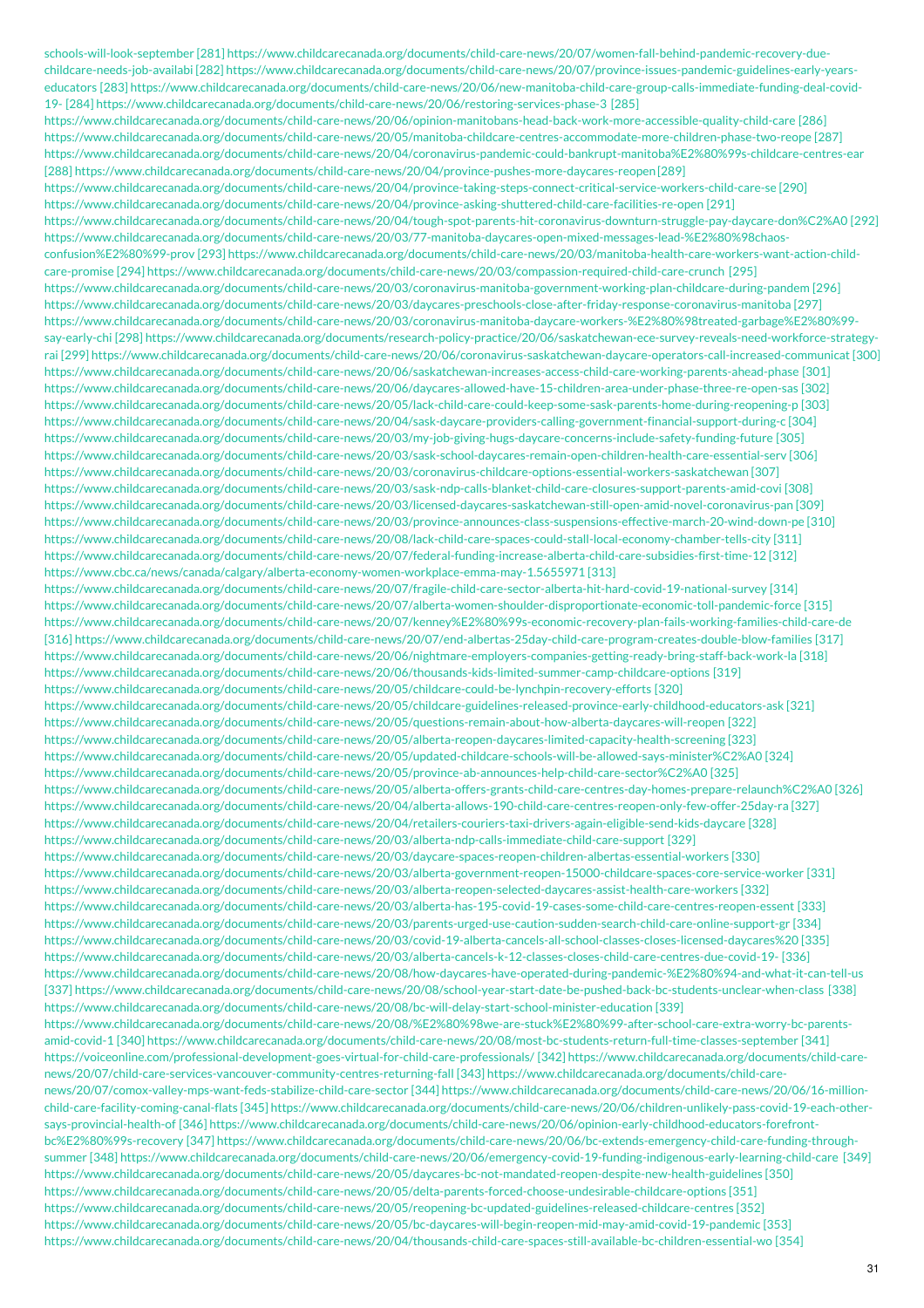https://www.childcarecanada.org/documents/child-care-news/20/04/struggle-find-childcare-bcs-essential-service-staff-highlights-fears [355] https://www.childcarecanada.org/documents/child-care-news/20/04/province-helps-essential-service-workers-find-child-care [356] https://www.childcarecanada.org/documents/child-care-news/20/03/temporary-emergency-funding-guidelines [357] https://www.childcarecanada.org/documents/child-care-news/20/03/vancouver-offers-emergency-childcare-referrals-essential-covid-19-wo [358] https://www.childcarecanada.org/documents/child-care-news/20/03/operational-requirements-unsuitable-should-daycare-open-essential-wo [359] https://www.childcarecanada.org/documents/child-care-news/20/03/newsletter-child-care-and-covid-19 [360] https://www.childcarecanada.org/documents/child-care-news/20/03/home-child-care-providers-face-tough-decisions-despite-government-ai [361] https://www.childcarecanada.org/documents/child-care-news/20/03/okanagan-daycare-supporting-essential-service-providers-amid-covid-1 [362] https://www.childcarecanada.org/documents/child-care-news/20/03/child-care-gets-boost-help-support-essential-service-workers-during- [363] https://www.childcarecanada.org/documents/child-care-news/20/03/covid-19-shut-down-bc-schools-%E2%80%94-so-why-are-daycares-still-open [364] https://www.childcarecanada.org/documents/child-care-news/20/03/opinion-its-unethical-keep-bc-child-care-facilities-open-during-covi [365] https://www.childcarecanada.org/documents/child-care-news/20/03/child-care-providers-raise-coronavirus-concerns-letter-bc-premier [366] https://www.childcarecanada.org/documents/child-care-news/20/03/bc-daycares-stay-open-situation-could-change-quickly-horgan [367] https://www.childcarecanada.org/documents/child-care-news/20/03/bc-physicians-concerned-over-lack-childcare-options-amid-covid-19-em [368] https://www.childcarecanada.org/documents/child-care-news/20/03/preschools-and-daycares-need-guidance-financial-help-during-pandemic [369] https://www.childcarecanada.org/documents/child-care-news/20/05/financial-support-early-learning-and-child-care [370] https://www.childcarecanada.org/documents/child-care-news/20/05/financial-uncertainty-childcare-forges-during-covid-19 [371] https://www.childcarecanada.org/documents/child-care-news/20/04/nwt-government-commits-5m-child-care-essential-workers [372] https://www.childcarecanada.org/documents/child-care-news/20/03/information-schools-and-licensed-early-childcare-programs [373] https://www.childcarecanada.org/documents/child-care-news/20/06/nunavut-allows-parks-playgrounds-and-daycares-reopen [374] https://www.childcarecanada.org/documents/child-care-news/20/04/nunavut-daycares-say-theyre-risk-going-bankrupt-during-pandemic [375] https://www.childcarecanada.org/documents/child-care-news/20/04/nunavut-financially-support-hunters-childcare-workers-during-covid-1 [376] https://www.childcarecanada.org/documents/child-care-news/20/03/information-schools-and-licensed-early-child-care-programs [377] https://www.childcarecanada.org/documents/child-care-news/20/03/many-nwt-daycares-and-day-homes-stay-open-time-childcare-crisis [378] https://www.childcarecanada.org/documents/child-care-news/20/03/all-nunavut-schools-and-daycares-close-three-weeks [379] https://www.childcarecanada.org/documents/child-care-news/20/08/yukon-continues-heading-towards-phase-3-reopening [380] https://www.childcarecanada.org/documents/child-care-news/20/04/child-care-operators-receive-additional-funding [381] https://www.childcarecanada.org/documents/child-care-news/20/04/yukon-daycares-can-access-further-funding-during-pandemic [382] https://www.childcarecanada.org/documents/child-care-news/20/04/yukon-early-childhood-educators-concerned-about-working-during-pande [383] https://www.childcarecanada.org/documents/child-care-news/20/03/public-health-emergency-declared-yukon-over-covid-19 [384] https://www.cccffcsge.ca/ [385] [https://childcarecanada.org/sites/default/files/COVID-19-Provincial-Territorial-Summary-Chart-05-20-2020\\_0.pdf](https://childcarecanada.org/sites/default/files/COVID-19-Provincial-Territorial-Table-05-20-2020_0.pdf) [386] https://childcarecanada.org/sites/default/files/COVID-19-Provincial-Territorial-Table-05-20-2020\_0.pdf [387] https://www.childcarecanada.org/documents/research-policy-practice/20/07/millennials-and-gen-z-want-affordable-child-care-findings-n [388] https://www.childcarecanada.org/documents/child-care-news/20/07/unesco-webinar-paints-ecec-%E2%80%98-forgotten-child%E2%80%99-society-callsmore-att [389] https://www.childcarecanada.org/documents/research-policy-practice/20/08/strengthening-quality-early-childhood-education-and-care-th [390] https://www.childcarecanada.org/documents/child-care-news/20/06/why-recovery-needs-have-children-its-centre [391] https://www.childcarecanada.org/documents/child-care-news/20/05/i-wont-go-cheers-and-tears-europes-kids-go-back-school%C2%A0 [392] https://www.childcarecanada.org/documents/child-care-news/20/05/schools-reopening-has-not-triggered-rise-covid-19-cases-eu-ministers%C2%A0 [393] https://www.childcarecanada.org/documents/child-care-news/20/05/no-coronavirus-spike-found-after-re-opening-schools-22-eu-countries [394] https://www.childcarecanada.org/documents/child-care-news/20/04/lack-childcare-forcing-key-workers-stay-home%C2%A0 [395] https://www.childcarecanada.org/documents/child-care-news/20/04/if-coronavirus-forces-childcare-services-close-good-parents-will-be-%20 [396] https://www.childcarecanada.org/documents/child-care-news/20/03/coronavirus-creches-will-not-ask-parents-fees-after-deal-state [397] https://www.childcarecanada.org/documents/child-care-news/20/03/coronavirus-puts-child-care-sector-need-bailout [398] https://www.childcarecanada.org/documents/child-care-news/20/03/opinion-child-care-and-parents-young-children-need-bailout [399] https://www.childcarecanada.org/documents/child-care-news/20/03/covi-19-resources-state-child-care-actions-response-covid-19 [400] https://www.childcarecanada.org/documents/child-care-news/20/03/us-coronavirus-response-must-meet-health-workers-child-care-needs [401] https://www.childcarecanada.org/documents/child-care-news/20/03/babies-dont-do-social-distancing [402] https://www.childcarecanada.org/documents/child-care-news/20/03/coronavirus-australia-medical-certificate-needed-childcare-subsidy-i [403] https://www.childcarecanada.org/documents/child-care-news/20/03/scramble-childcare-madrid-schools-closed-over-coronavirus-0 [404] https://www.childcarecanada.org/documents/child-care-news/20/03/parents-these-jobs-can-continue-send-their-children-school [405] https://www.childcarecanada.org/documents/child-care-news/20/03/nurseries-will-close-without-more-support-during-coronavirus [406] https://www.childcarecanada.org/documents/child-care-news/20/03/all-schools-close-friday-gcse-and-level-exams-cancelled-%E2%80%93-uk-covid-1 [407] https://www.childcarecanada.org/documents/child-care-news/20/03/parents-battle-find-day-care-while-so-much-closes-amid-coronavirus-f [408] https://www.childcarecanada.org/documents/child-care-news/20/03/whats-right-thing-do-coronavirus-forces-families-make-painful-childc [409] https://www.childcarecanada.org/documents/child-care-news/20/03/coronavirus-how-does-it-impact-child-care-providers-and-ccrrs [410] https://www.childcarecanada.org/documents/child-care-news/20/03/being-childcare-worker-has-always-meant-living-frontlines [411] https://www.childcarecanada.org/documents/child-care-news/20/05/denmark-gives-green-light-childrens-pyjama-parties%C2%A0 [412] https://www.childcarecanada.org/documents/child-care-news/20/05/how-reopened-schools-denmark-keep-children-safely-apart [413] https://www.childcarecanada.org/documents/child-care-news/20/04/its-walking-tightrope-life-after-lockdown-denmark [414] https://www.childcarecanada.org/documents/child-care-news/20/04/three-toys-child-and-teddy-bear-ban-new-rules-denmarks-kindergartens [415] https://www.childcarecanada.org/documents/child-care-news/20/04/denmark-first-europe-reopen-schools-after-coronavirus-lockdown [416] https://www.childcarecanada.org/documents/child-care-news/20/04/how-schools-and-day-care-centres-denmark-are-gearing-reopening [417] https://www.childcarecanada.org/documents/child-care-news/20/05/government-recommendations-small-kids-returning-daycare-kindergarten [418] https://www.childcarecanada.org/documents/child-care-news/20/05/finland-reopen-schools-and-daycares-gradually-starting-may-14 [419] https://www.childcarecanada.org/documents/child-care-news/20/05/70-cases-covid-19-french-schools-days-after-re-opening%C2%A0 [420] https://www.childcarecanada.org/documents/child-care-news/20/05/viral-photo-shows-preschoolers-confined-chalk-squares-social-distanc [421] https://www.childcarecanada.org/documents/child-care-news/20/05/france-starts-reopen-schools-many-kids-remain-home [422] https://www.childcarecanada.org/documents/child-care-news/20/04/french-pm-reveals-detailed-plan-end-lockdown-france [423] https://www.childcarecanada.org/documents/child-care-news/20/04/how-frances-plan-reopen-schools-has-changed [424] https://www.childcarecanada.org/documents/child-care-news/20/06/importance-childcare-economy-has-been-recognised-last [425] https://www.childcarecanada.org/documents/child-care-news/20/06/what-will-reopened-childcare-centres-look-staff-and-children [426] https://www.childcarecanada.org/documents/child-care-news/20/06/coronavirus-hse-experts-support-early-reopening-schools [427] https://www.childcarecanada.org/documents/child-care-news/20/05/coronavirus-report-warns-over-%E2%80%98financial-sustainability%E2%80%99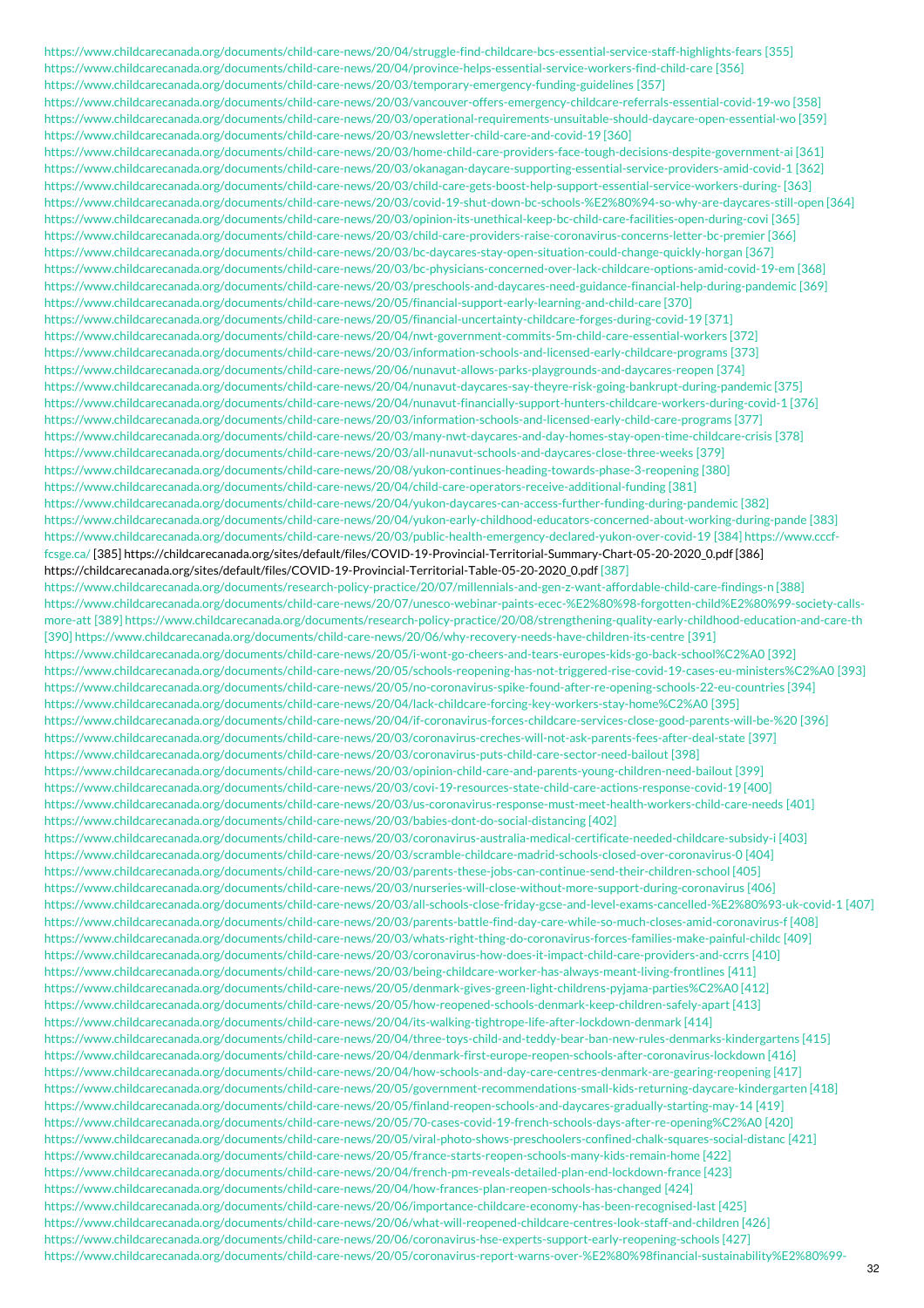childcare-s [428] https://www.childcarecanada.org/documents/child-care-news/20/08/social-bubbles-and-no-toys-home-how-italy-will-reopen-kindergartens [429] https://www.childcarecanada.org/documents/child-care-news/20/05/italians-prepare-return-work-if-they-can-find-child-care [430] https://www.childcarecanada.org/documents/research-policy-practice/20/06/de-rol-van-kinderen-de-transmissie-van-sars-cov-2-role-chil [431] https://www.childcarecanada.org/documents/child-care-news/20/06/initial-results-how-covid-19-spreads-within-dutch-families [432] https://www.childcarecanada.org/documents/research-policy-practice/20/04/children-and-covid-19%20%C2%A0 [433] https://www.childcarecanada.org/documents/child-care-news/20/04/netherlands-wants-fully-open-primary-schools-summer [434] https://www.childcarecanada.org/documents/child-care-news/20/04/europe-begins-going-back-school-france-and-holland-become-latest-cou [435] https://www.childcarecanada.org/documents/child-care-news/20/04/netherlands-will-open-primary-schools-may-other-lockdown-measures-co [436] https://www.childcarecanada.org/documents/child-care-news/20/05/06-children-norway-test-positive-coronavirus [437] https://www.childcarecanada.org/documents/child-care-news/20/05/opening-schools-has-not-rekindled-epidemic-norway-say-authorities%C2%A0 [438] https://www.childcarecanada.org/documents/child-care-news/20/04/i-wasn%E2%80%99t-sure-kids%E2%80%99-safety%E2%80%99-how-parents-feltabout-norway%E2%80%99s-kinderga [439] https://www.childcarecanada.org/documents/child-care-news/20/04/nursery-not-they-knew-it-norway-adjustslife-after-lockdown [440] https://www.childcarecanada.org/documents/child-care-news/20/04/oslo-kindergartens-will-open-again [441] https://www.childcarecanada.org/documents/child-care-news/20/04/pack-lunches-and-no-toys-home-new-rules-norway%E2%80%99s-kindergartens [442] https://www.childcarecanada.org/documents/child-care-news/20/04/kindergarten-reopening-and-covid-19-video [443] https://www.childcarecanada.org/documents/child-care-news/20/05/updated-what-you-need-know-about-norways-kindergarten-reopening [444] https://www.childcarecanada.org/documents/child-care-news/20/06/reopening-childcare-safely [445] https://www.childcarecanada.org/documents/childcare-news/20/08/activism-autonomy-and-identities-stories-early-childhood-educators [446] https://www.childcarecanada.org/documents/child-carenews/20/08/uk-working-mothers-are-sacrificial-lambs-coronavirus-childcare-crisi [447] https://www.childcarecanada.org/documents/child-carenews/20/07/dont-build-roads-open-schools [448] https://www.childcarecanada.org/documents/child-care-news/20/06/early-years-and-childcare-sector-riskcollapse-england [449] https://www.childcarecanada.org/documents/child-care-news/20/05/education-secretary-uses-danish-schools-example-fend-unioncriticism [450] https://www.childcarecanada.org/documents/child-care-news/20/05/some-childminders-england-can-reopen [451] https://www.childcarecanada.org/documents/child-care-news/20/08/coronavirus-prompts-child-care-providers-call-it-quits [452] https://www.childcarecanada.org/documents/child-care-news/20/08/pandemic-widened-boston%E2%80%99s-child-care-gap [453] https://www.childcarecanada.org/documents/child-care-news/20/08/daycare-workers-worry-theyre-being-asked-do-too-much-kids-distance-l [454] https://www.childcarecanada.org/documents/child-care-news/20/08/joe-bidens-plan-universal-preschool-forgets-key-childrens-success-pa [455] https://www.childcarecanada.org/documents/child-care-news/20/08/what-are-parents-doing-child-care-here-are-3-options-trade-offs [456] https://www.childcarecanada.org/documents/child-care-news/20/07/child-care-broken-biden-has-plan-fix-it [457] https://www.childcarecanada.org/documents/child-care-news/20/07/california-allowing-kids-classrooms-day-care [458] https://www.childcarecanada.org/documents/child-care-news/20/07/elizabeth-warren-fight-pandemic-here%E2%80%99s-my-must-do-list [459] https://www.childcarecanada.org/documents/child-care-news/20/07/can-essential-child-care-during-covid-19-offer-model-schools-fall [460] https://www.childcarecanada.org/documents/child-care-news/20/07/nyc-plans-child-care-100000-kids-when-schools-partially-reopen [461] https://www.childcarecanada.org/documents/child-care-news/20/07/advocating-child-care-during-and-after-pandemic [462] https://www.childcarecanada.org/documents/child-care-news/20/07/america%E2%80%99s-child-care-problem-economic-problem [463] https://www.childcarecanada.org/documents/child-care-news/20/07/why-it-took-so-long-politicians-treat-child-care-crisis-crisis [464] https://www.childcarecanada.org/documents/child-care-news/20/07/los-angeles-and-san-diego-schools-go-online-only-fall [465] https://www.childcarecanada.org/documents/child-care-news/20/07/there-no-essential-work-without-child-care [466] https://www.childcarecanada.org/documents/research-policy-practice/20/07/covid-19-planning-considerations-guidance-school-re-entry [467] https://www.childcarecanada.org/documents/child-care-news/20/07/university-minnesota-child-care-research-finds-urban-rural-divide-in [468] https://www.childcarecanada.org/documents/child-care-news/20/07/parents-can%E2%80%99t-wait-around-forever [469] https://www.childcarecanada.org/documents/child-care-news/20/07/opinion-child-care-essential-reopening-economy [470] https://www.childcarecanada.org/documents/research-policy-practice/20/08/under-same-roof-better-and-worse [471] https://www.childcarecanada.org/documents/child-care-news/20/06/why-kids-rarely-fall-sick-covid-19-revealed-new-research [472] https://www.childcarecanada.org/documents/child-care-news/20/06/time%E2%80%99s-child-care-providers-are-not-america%E2%80%99s-mammy [473] https://www.childcarecanada.org/documents/child-care-news/20/06/america%E2%80%99s-child-care-system-crisis-joe-biden-will-soon-release-plan- [474] https://www.childcarecanada.org/documents/child-care-news/20/06/covid-19-pandemic-adds-further-stress-already-overwhelmed-local-chil [475] https://www.childcarecanada.org/documents/child-care-news/20/06/caution-and-creativity-day-cares-prepare-reopen [476] https://www.childcarecanada.org/documents/child-care-news/20/06/should-child-care-industry-get-bailout [477] https://www.childcarecanada.org/documents/child-care-news/20/05/opinion-without-child-care-there%E2%80%99s-no-recovery [478] https://www.childcarecanada.org/documents/child-care-news/20/05/affordable-child-care-increasingly-difficult-find-us%E2%80%94coronaviruscou%C2%A0 [479] https://www.childcarecanada.org/documents/child-care-news/20/05/day-care-safe-during-coronavirus-pandemic-it-depends-here-aresome-g [480] https://www.childcarecanada.org/documents/child-care-news/20/05/commentary-universal-child-care-was-provided-during-world-war-ii-we- [481] https://www.childcarecanada.org/documents/child-care-news/20/08/quality-child-care-can-help-rebuild-our-economy [482] https://www.childcarecanada.org/documents/child-care-news/20/08/cheaper-childcare-could-boost-economy-11b-year-grattan-institute [483] https://www.childcarecanada.org/documents/child-care-news/20/08/childcare-centres-brace-cutbacks-%E2%80%98we-don%E2%80%99t-havechoice%E2%80%99%C2%A0 [484] https://www.childcarecanada.org/documents/child-care-news/20/08/now-would-be-good-time-admit-australiaschildcare-system-not-fit-pur [485] https://www.childcarecanada.org/documents/child-care-news/20/08/melbourne-childcare-providers-say-they-needurgent-clarity-and-suppo [486] https://www.childcarecanada.org/documents/child-care-news/20/08/why-there-should-be-no-place-profit-early-childhoodeducation [487] https://www.childcarecanada.org/documents/child-care-news/20/07/australias-childcare-centres-struggle-pay-9000-covid-19-cleaning [488] https://www.childcarecanada.org/documents/child-care-news/20/07/australian-business-groups-warn-coming-cliff-when-free-childcare-and [489] https://www.childcarecanada.org/documents/child-care-news/20/07/extending-free-childcare-could-fuel-huge-boost-economy-report-says [490] https://www.childcarecanada.org/documents/child-care-news/20/07/free-childcare-ends-tax-refunds-start-rolling-out-millions-australia [491] https://www.childcarecanada.org/documents/child-care-news/20/05/snapping-back-childcare-subsidy-method-nuts-it-should-not-be-system- [492] https://www.childcarecanada.org/documents/child-care-news/20/05/large-pay-bump-early-childhood-teachers-pre-budget-announcement [493] https://www.childcarecanada.org/documents/child-care-news/20/05/%E2%80%98free-childcare-has-been-amazing%E2%80%99-australian-parents-hopepandemic-m%C2%A0 [494] https://www.childcarecanada.org/documents/child-care-news/20/05/forget-flowers-and-chocolates-mother%E2%80%99s-daykeep-free-childcare-going%C2%A0 [495] https://www.childcarecanada.org/documents/child-care-news/20/03/ecec-needs-urgent-and-tough-covid-19-rulesunion-says-releasing-plan [496] https://www.childcarecanada.org/documents/child-care-news/20/03/united-workers-union-ecec-rules-stop-spread-covid-19 [497] <https://childcarecanada.org/resources/issue-files/child-care-and-covid-19-canada/emergency-child-care-essential-workers/health> [498] https://www.childcarecanada.org/documents/child-care-news/20/04/ontario-offers-emergency-child-care-more-frontline-staff [499] https://www.childcarecanada.org/documents/child-care-news/20/04/ontario-protects-parents-during-covid-19 [500] https://www.childcarecanada.org/documents/child-care-news/20/04/manitoba-provides-update-child-care-options-families-during-covid-19 [501]